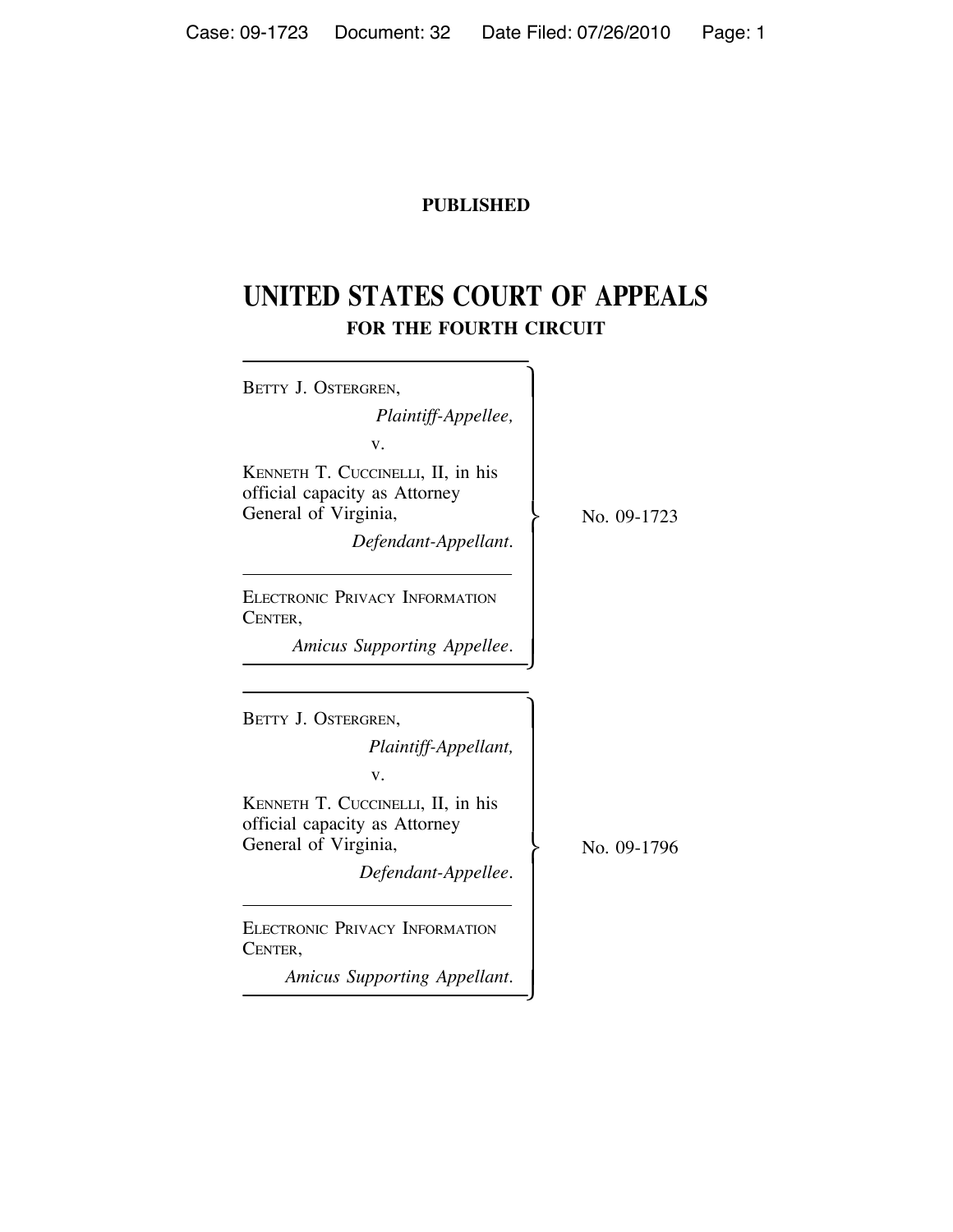Appeals from the United States District Court for the Eastern District of Virginia, at Richmond. Robert E. Payne, Senior District Judge. (3:08-cv-00362-REP)

Argued: March 23, 2010

Decided: July 26, 2010

Before DUNCAN and DAVIS, Circuit Judges, and Joseph R. GOODWIN, Chief United States District Judge for the Southern District of West Virginia, sitting by designation.

Affirmed in part, reversed in part, and remanded by published opinion. Judge Duncan wrote the opinion, in which Judge Davis and Judge Goodwin concurred. Judge Davis wrote a separate concurring opinion.

#### **COUNSEL**

**ARGUED**: Earle Duncan Getchell, Jr., OFFICE OF THE ATTORNEY GENERAL OF VIRGINIA, Richmond, Virginia, for Appellant/Cross-Appellee. Rebecca Kim Glenberg, AMERICAN CIVIL LIBERTIES UNION FOUNDATION OF VIRGINIA, Richmond, Virginia, for Appellee/Cross-Appellant. **ON BRIEF:** William C. Mims, Attorney General of Virginia, Stephen R. McCullough, State Solicitor General, William E. Thro, Special Counsel, Martin L. Kent, Chief Deputy Attorney General, Stephen M. Hall, Assistant Attorney General, OFFICE OF THE ATTORNEY GENERAL OF VIRGINIA, Richmond, Virginia, for Appellant/Cross-Appellee. Frank M. Feibelman, Cooperating Attorney, ACLU OF VIRGINIA, Richmond, Virginia, for Appellee/Cross-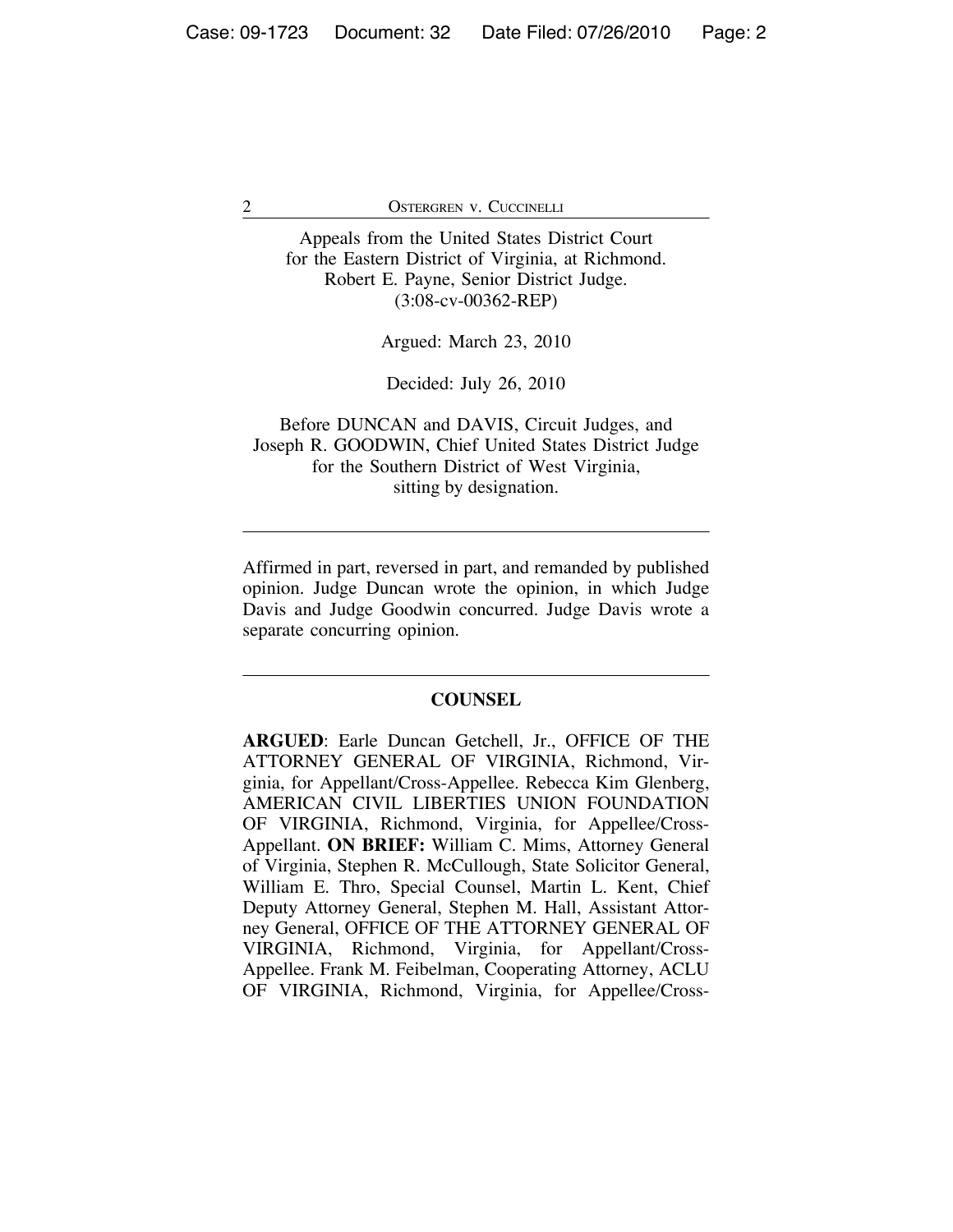Appellant. Marc Rotenberg, John Verdi, Jared Kaprove, Matthew Phillips, ELECTRONIC PRIVACY INFORMATION CENTER, Washington, D.C., for Amicus Supporting Appellee/Cross-Appellant.

#### **OPINION**

DUNCAN, Circuit Judge:

This appeal arises from a First Amendment challenge to Virginia's Personal Information Privacy Act, Va. Code §§ 59.1-442 to -444. Section 59.1-443.2 prohibits "[i]ntentionally communicat[ing] another individual's social security number to the general public." The district court found this section unconstitutional as applied to an advocacy website that criticized Virginia's release of private information and showed publicly available Virginia land records containing unredacted Social Security numbers ("SSNs"). *Ostergren v. McDonnell*, No. 08-362, 2008 WL 3895593, at  $*14$  (E.D. Va. Aug. 22, 2008). Later, the court entered a permanent injunction barring Virginia from punishing the republication of "publicly obtainable documents containing unredacted SSNs of Virginia legislators, Virginia Executive Officers or Clerks of Court as part as [sic] an effort to reform Virginia law and practice respecting the publication of SSNs online." *Ostergren v. McDonnell*, 643 F. Supp. 2d 758, 770 (E.D. Va. 2009). Both decisions are challenged on appeal. For the reasons that follow, we affirm in part and reverse in part.

I.

Betty Ostergren resides in Hanover County, Virginia, and advocates for information privacy across the country. Calling attention to Virginia's practice of placing land records on the Internet without first redacting SSNs, she displayed copies of Virginia land records containing unredacted SSNs on her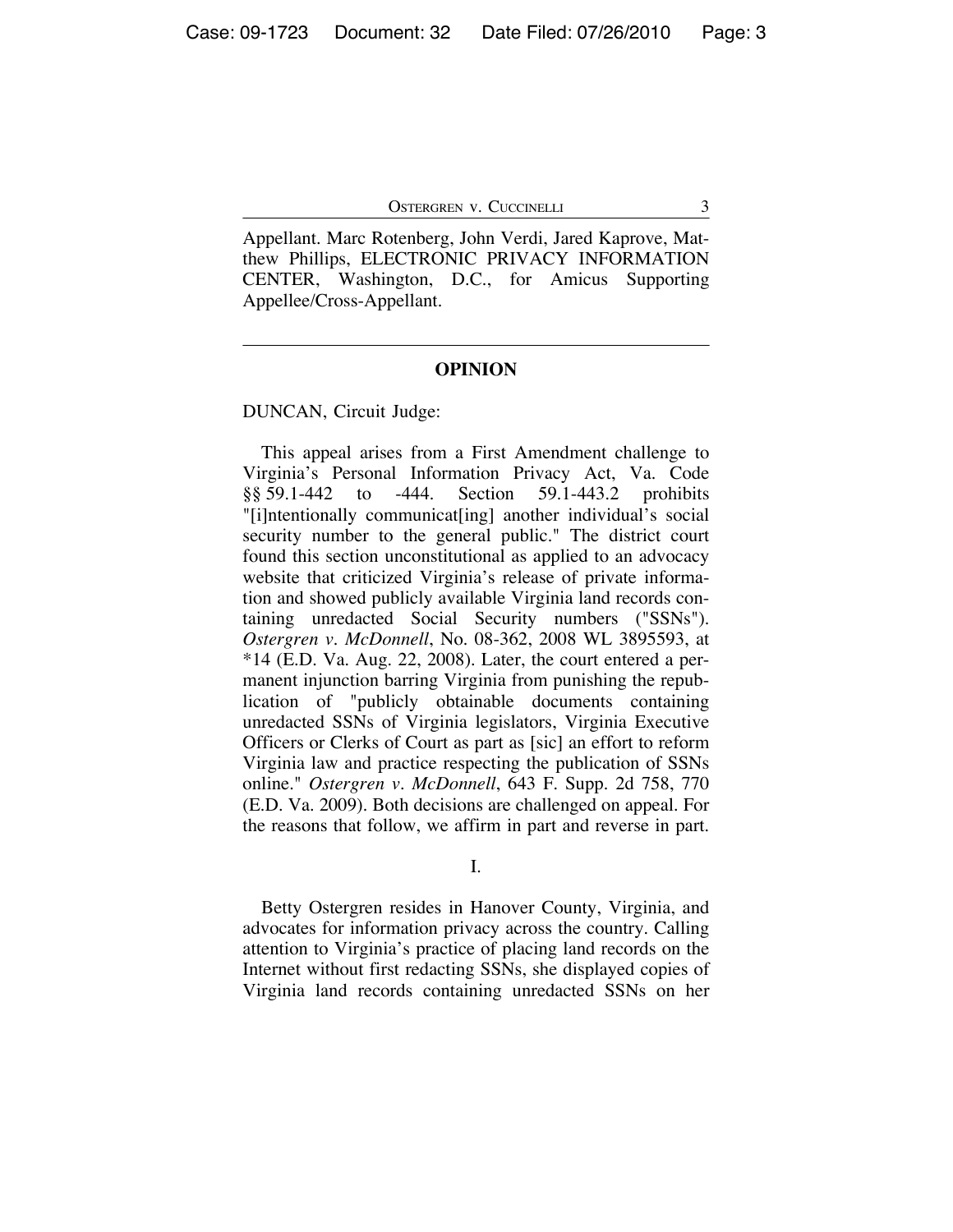website. After section 59.1-443.2 was amended to prohibit this practice, but before the amendment took effect in July 2008, Ostergren brought this constitutional challenge.**<sup>1</sup>**

#### A.

The clerk of court for each county in Virginia maintains documents affecting real property within the county. These "land records" reflect the ownership, conveyance, encumbrance, or financing of real property.**<sup>2</sup>** They include deeds, contracts, liens, divorce decrees, and various other documents. *See* Va. Code § 17.1-227. Virginia law requires that clerks make land records available for public inspection. *See* Va. Code § 17.1-208. Any person can review and copy land records by visiting the courthouse and requesting them.

During the 1990s, many clerks of court began placing land records on the Internet. According to counsel for the Attorney General, the impetus came mainly from the real estate industry because online access to land records facilitated numerous real estate transactions. The Virginia General Assembly encouraged this practice by allowing clerks to charge a fee for online access. *See* Va. Code § 17.1-276. The General Assembly later established a "Technology Trust Fund Fee" assessed for every document recorded, and set aside the revenue for

**<sup>1</sup>** We provide factual background primarily through July 2008. Regarding the district court's decision finding section 59.1-443.2 unconstitutional, we cannot consider later factual developments because the record below did not extend beyond July 2008. *See Kirkpatrick v. Lenoir County Bd. of Educ.*, 216 F.3d 380, 384 (4th Cir. 2000) ("From a procedural standpoint, courts hearing a case on appeal are limited to reviewing the record that has been developed below."). Regarding injunctive relief, we could theoretically have considered factual background through June 2009, but the record below contains little evidence about factual developments after July 2008.

<sup>&</sup>lt;sup>2</sup>Virginia law states that "'[l]and records' means any writing authorized by law to be recorded on paper or in electronic format that the clerk records affecting title to real property . . . ." Va. Code § 17.1-292(B).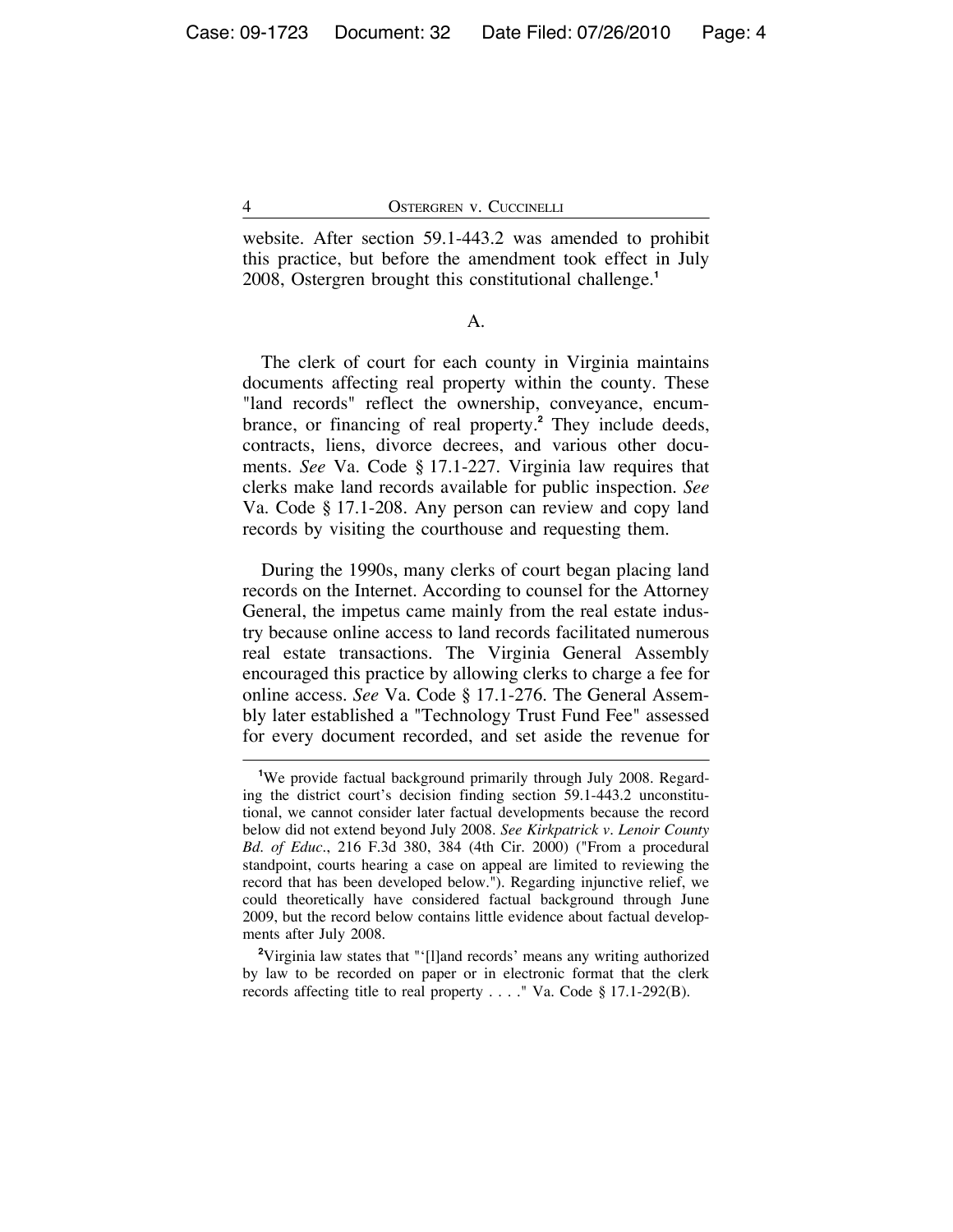improving access to public records through information technology. *See* Va. Code § 17.1-279. The General Assembly also declared "the intent . . . that all circuit court clerks provide secure remote access to land records on or before July 1, 2006." 2004 Va. Acts 980. Finally, in 2007, the General Assembly imposed guidelines for posting land records online, *see* Va. Code § 17.1-294, and required that "[e]very circuit court clerk shall provide secure remote access to land records . . . on or before July 1, 2008," Va. Code § 17.1-279(D)(3).

The parties stipulated that "[u]nder Virginia's 'secure remote access' system, any person may, for a nominal fee, obtain online access to all of the land records for a given locality." J.A. 86. Guidelines require that an individual must register and obtain a username and password before using the system. *See* Information Technology Resource Management Standard, SEC503-02 §§ 1.4(3), 2.1 (Va. Info. Techs. Agency Mar. 28, 2005). This involves signing an agreement, paying a fee (possibly several hundred dollars per year), and providing certain personal information (first and last names, business name, mailing address, telephone number, email address, and citizenship status). *Id.* § 2.1.1. "Registration must be in person or by means of a notarized or otherwise sworn application that establishes the prospective Subscriber's identity, business or residence address, and citizenship status." *Id.* § 2.1.2.

By July 2008, every county in Virginia had made its land records available on the Internet through secure remote access. This included over 200 million Virginia land records.

B.

Virginia's decision to place land records online raised certain concerns about information privacy. For many decades, attorneys included SSNs on real estate documents submitted for recording. Initially assigned for the purpose of administering Social Security laws, nine-digit SSNs have become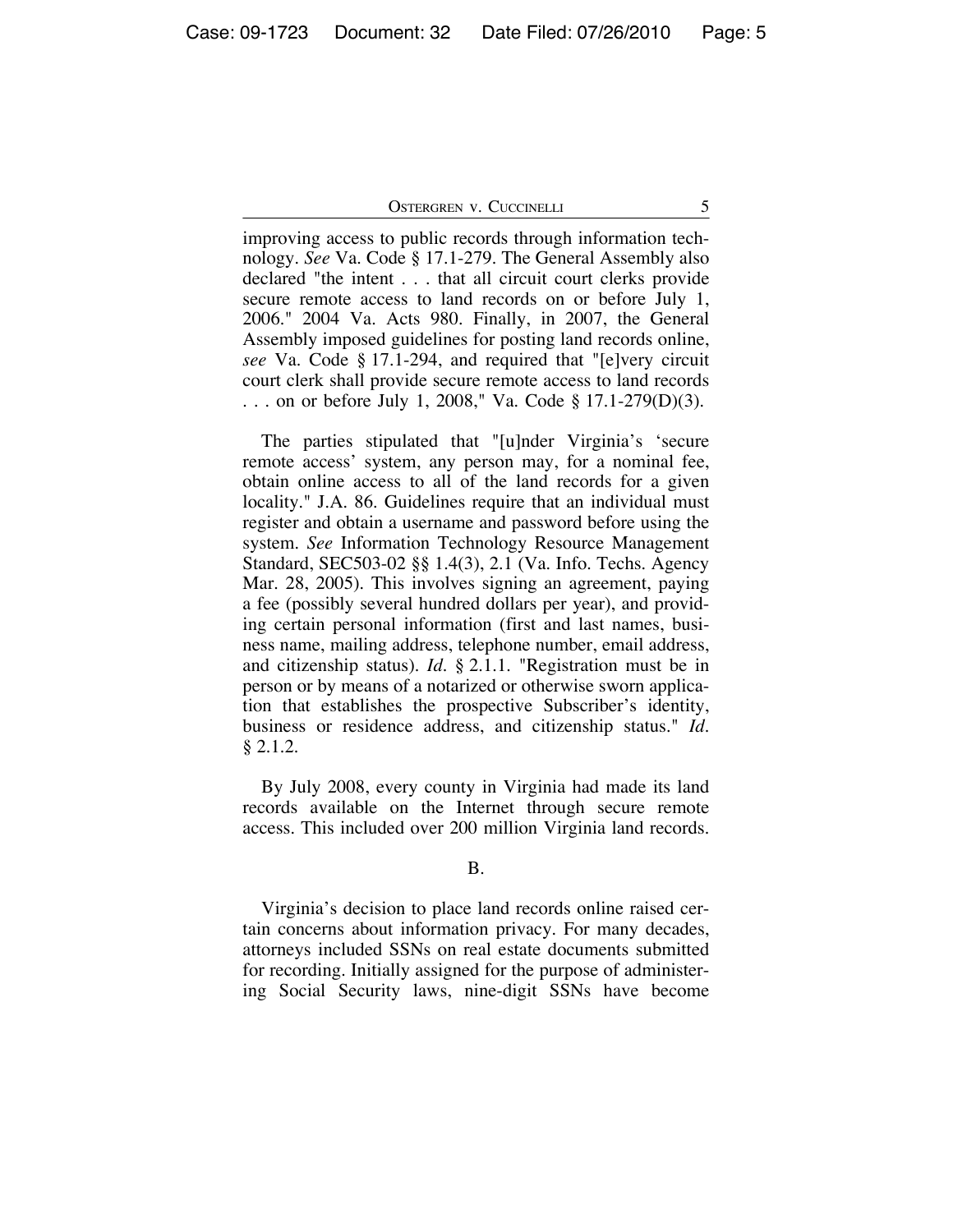widely used for identification and account authentication by government agencies and private organizations because no two people have the same number. They are thus highly susceptible to misuse. An unscrupulous individual who knows another's SSN could, for example, obtain fraudulent credit cards or order new checks on that person's account.

When clerks of court began placing land records online, they did nothing to redact SSNs. At that time, Virginia law neither required such redaction nor prevented attorneys from submitting documents for recording that contained unredacted SSNs. In 2003 and 2004, however, the General Assembly provided that "clerk[s] may refuse to accept any instrument submitted for recordation that includes a grantor's, grantee's or trustee's social security number," and clarified that "the attorney or party who prepares or submits the instrument has responsibility for ensuring that the social security number is removed from the instrument prior to the instrument being submitted for recordation." Va. Code § 17.1-227. Virginia law also provides that clerks "shall be immune from suit arising from any acts or omissions relating to providing secure remote access to land records pursuant to this section unless the clerk was grossly negligent or engaged in willful misconduct." Va. Code § 17.1-294(D).

The General Assembly finally addressed redaction in the 2007 legislation mandating that clerks provide secure remote access by July 1, 2008. *See* Va. Code § 17.1-279(D)(3). The General Assembly noted clerks' authority to redact SSNs from digital land records available through secure remote access, authorized hiring private vendors to run redaction software, and authorized using Technology Trust Fund money for this purpose. *See* Va. Code § 17.1-279. The legislation would have also required clerks to complete the redaction process by July 1, 2010, but this provision never went into effect because the General Assembly failed to appropriate the necessary funds. *See* 2007 Va. Acts 872; 2007 Va. Acts 748. These efforts focused solely on digital land records available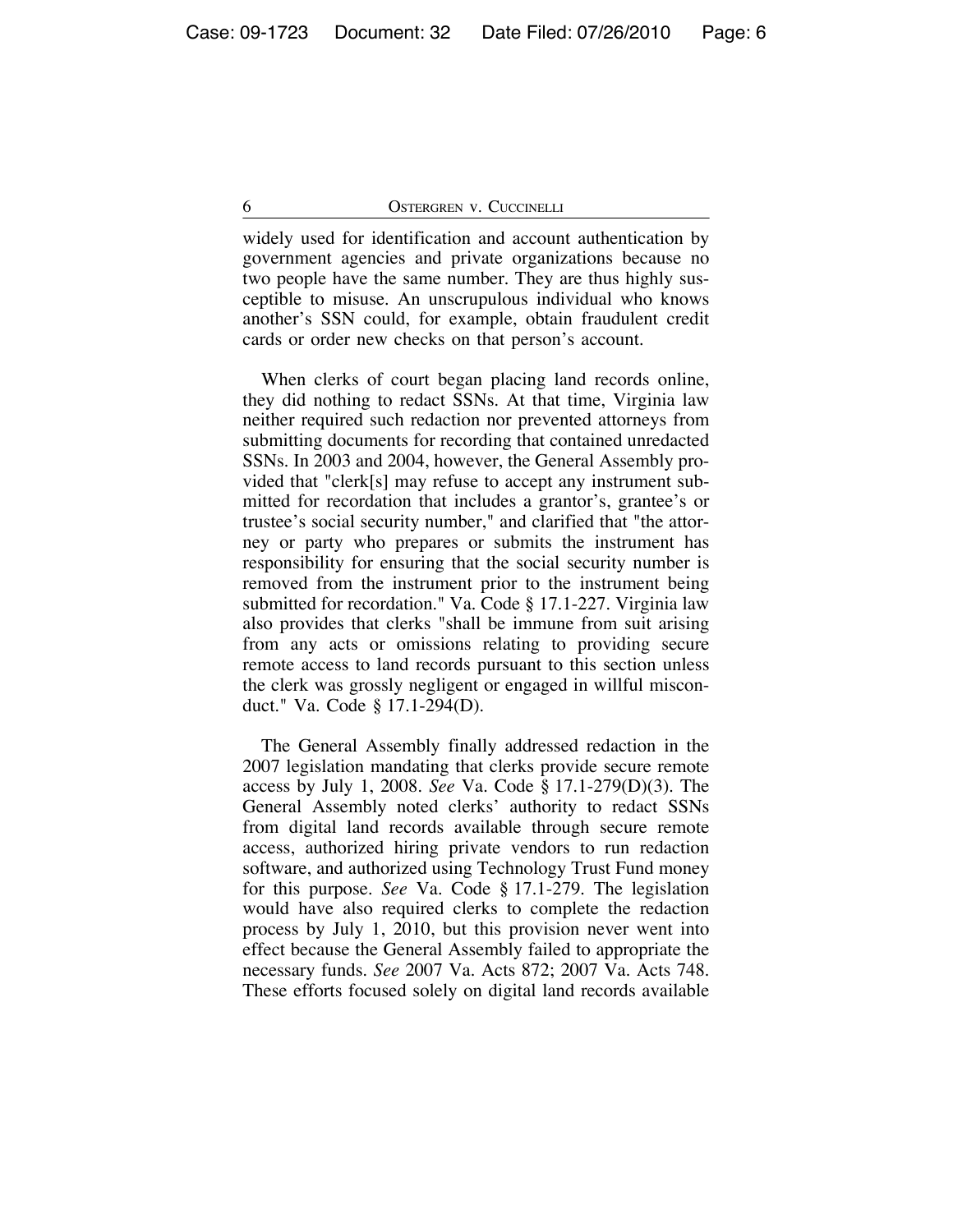online. Virginia does not redact SSNs from original land records maintained at local courthouses even though Virginia law requires that such records remain publicly accessible.

The redaction process involves two steps—one electronic, the other manual. First, computer software checks digital land records and, in essence, labels each document "SSN found," "SSN probably found," "SSN possibly found," and "SSN not found." Individuals then manually review all but the last category, which they randomly sample. According to stipulation,

The accuracy of the redaction methods used by the circuit court clerks with regard to images that actually have social security numbers is between 95% and 99%. After redaction, a social security number that remains un-redacted in the online land records will be redacted if the Clerk is informed of the inaccuracy. If not brought to the Clerk's attention, it will remain accessible in the online land records.

J.A. 230. One company, Computing System Innovations ("CSI"), handled redaction for 67 counties. In processing about 50 million images, CSI manually reviewed about 5 million and discovered that 1,575,422 (about 3.21%) contained SSNs.**<sup>3</sup>**

By July 2008, 105 of Virginia's 120 counties reported that they had completed the redaction process. Among the 15 that remained, two planned to finish by July 2010 and the rest planned to finish by December 2009. Despite the incomplete redaction, these 15 counties nonetheless continued to make their land records available online through secure remote access.

**<sup>3</sup>** Ostergren testified that on July 15, 2008, after Hanover County purportedly finished redacting SSNs, she successfully located Hanover County land records containing unredacted SSNs through secure remote access.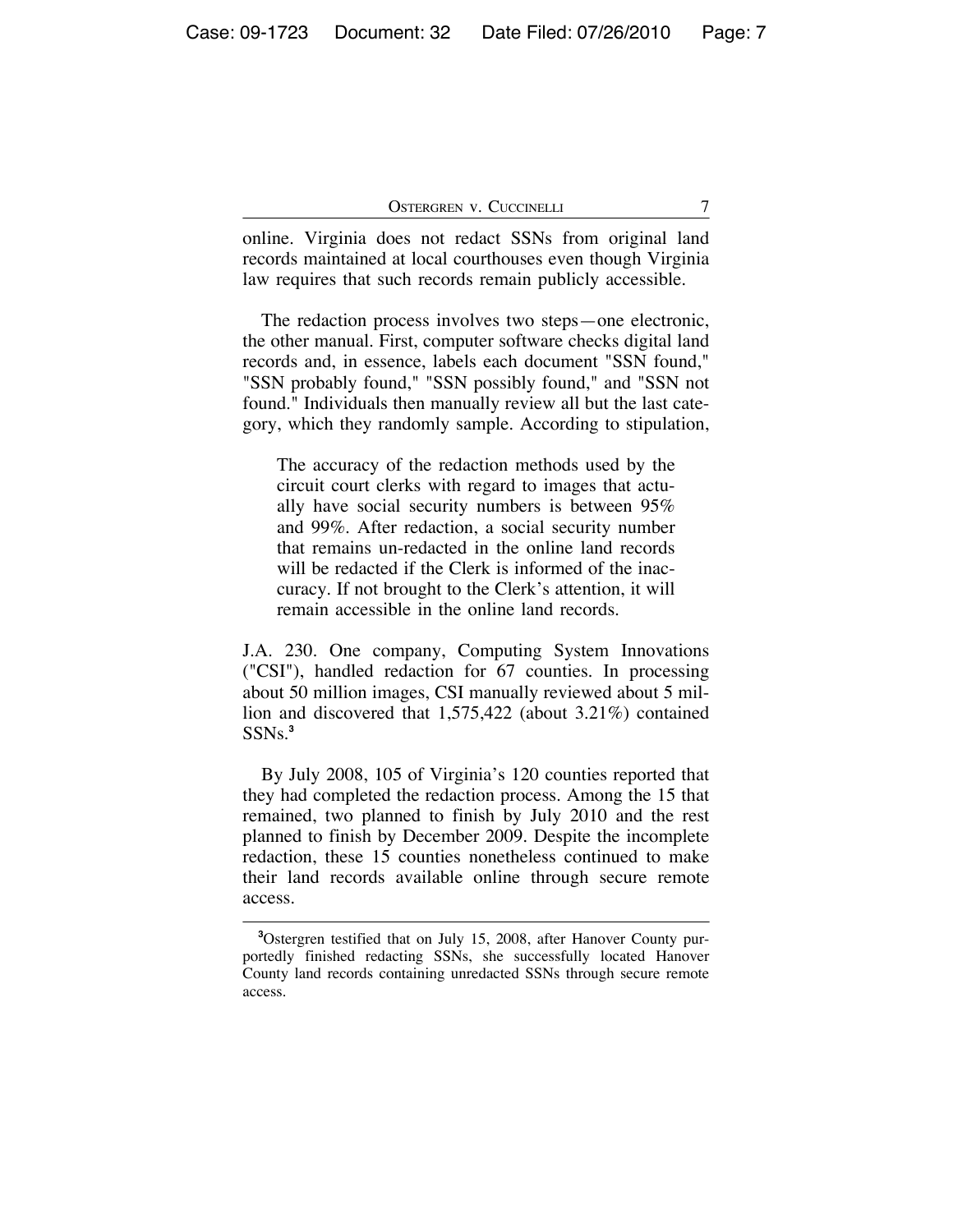### C.

When Virginia clerks of court started placing land records containing unredacted SSNs online, Ostergren began lobbying the General Assembly in opposition and contacting individuals whose SSNs were compromised. She has engaged in similar advocacy across the country, but such advocacy alone met with little success. Ostergren created her website www.TheVirginiaWatchdog.com in 2003 and, two years later, began posting copies of public records containing unredacted SSNs obtained from government websites. Since then, Ostergren has posted numerous Virginia land records showing SSNs that she herself obtained through Virginia's secure remote access website. For example, she explained that searching for the term "Internal Revenue Service," "Department of Justice," or "United States" produces thousands of federal tax liens, and all those filed before 2006 contain SSNs.

In posting records online, Ostergren seeks to publicize her message that governments are mishandling SSNs and generate pressure for reform.**<sup>4</sup>** She explained that "seeing a document containing an SSN posted on my website makes a viewer understand instantly, at a gut level, why it is so important to prevent the government from making this information available on line [sic]." J.A. 89. She added that merely explaining the problem lacks even "one-tenth the emotional impact that is conveyed by the document itself, posted on the website." J.A. 89. Perhaps for this reason, Ostergren received considerable media attention when she began posting records online. Furthermore, many government agencies outside Virginia responded by removing public records from the Internet or redacting private information.

**<sup>4</sup>** Normally Ostergren reveals only public officials' SSNs, reasoning that they are "the people who have the influence to address the problem." J.A. 89. She explained, however, that in June 2008 the clerk of court for Pulaski County, Arkansas, refused to remove land records from the Internet pending SSN redaction until Ostergren published land records that showed several prominent local citizens' SSNs.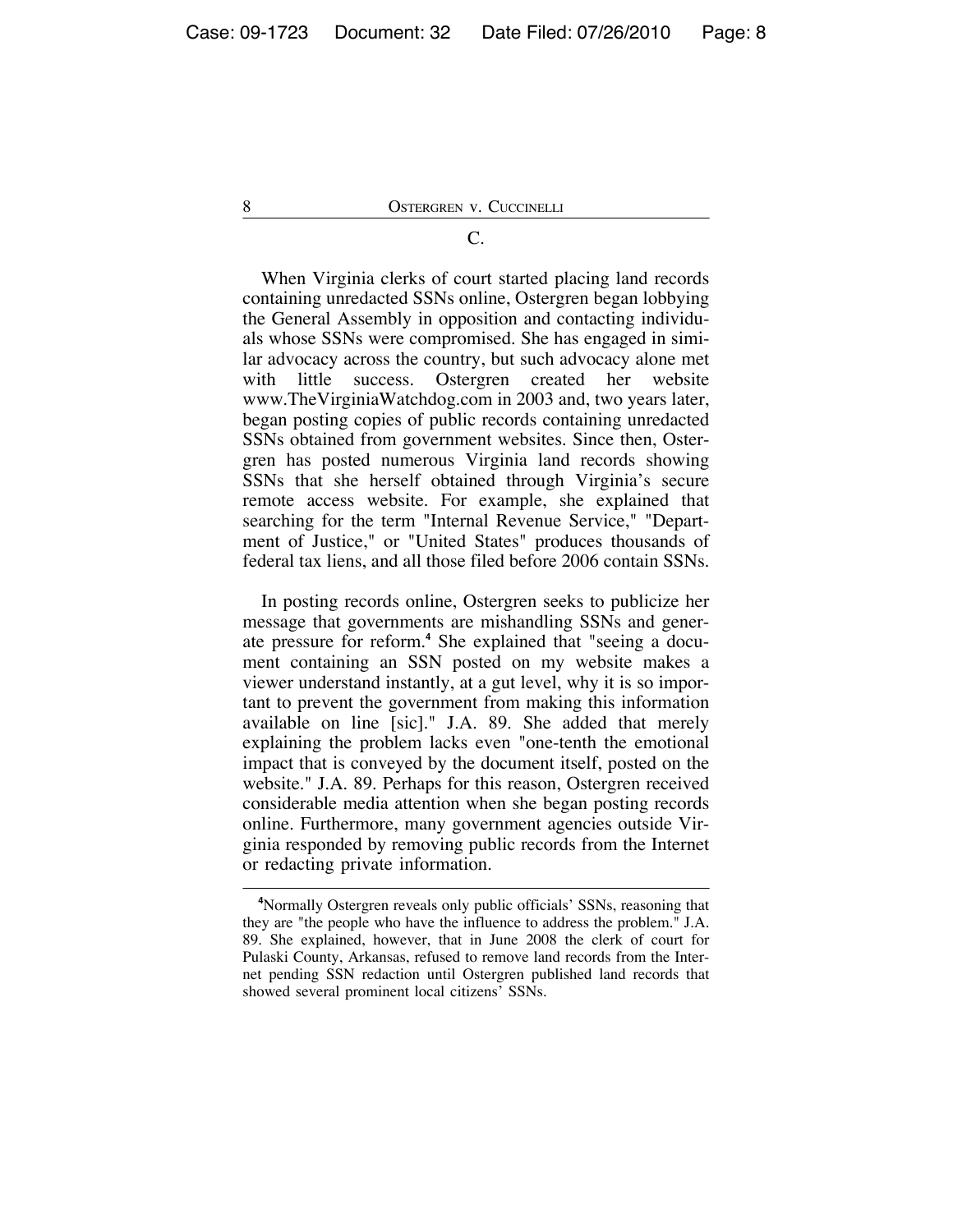Despite this success, Ostergren's website has also contributed to the underlying social concern that motivates her advocacy. Because one can visit her website and find public records showing SSNs without needing to register or input search terms, Ostergren makes Virginia land records showing SSNs more accessible to the public than they are through Virginia's secure remote access system. Potential wrongdoers not experienced or motivated enough to register for secure remote access might nonetheless stumble upon Ostergren's website and obtain SSNs. Indeed, one person has pleaded guilty to using Ostergren's website to obtain fraudulent credit cards.

D.

The controversy that spurred this case arose from Ostergren's disclosure of others' SSNs printed in Virginia land records that she posted online. Section 59.1-443.2 of the Code of Virginia provides that "a person shall not . . . [i]ntentionally communicate another individual's social security number to the general public." Va. Code § 59.1- 443.2(A)(1). In Spring 2008, the General Assembly removed a statutory exception for "records required by law to be open to the public."**<sup>5</sup>** 2008 Va. Acts 837. The Attorney General of Virginia later indicated that, after this change took effect on July 1, 2008, Ostergren would be prosecuted under section 59.1-443.2 for publicly disseminating Virginia land records containing unredacted SSNs.**<sup>6</sup>**

**<sup>5</sup>** Ostergren alleges that the General Assembly made this change "in direct response to [her] website." J.A. 10.

**<sup>6</sup>** For a section 59.1-443.2 violation, the Attorney General may seek various civil penalties, including fines and injunctions. *See* Va. Code §§ 59.1- 201 to -206. Furthermore, "[a]ny person who suffers loss as the result of a violation" may "initiate an action to recover actual damages, or \$500, whichever is greater," or for a willful violation, "an amount not exceeding three times the actual damages sustained, or \$1,000, whichever is greater," plus "reasonable attorneys' fees and court costs." Va. Code § 59.1-204.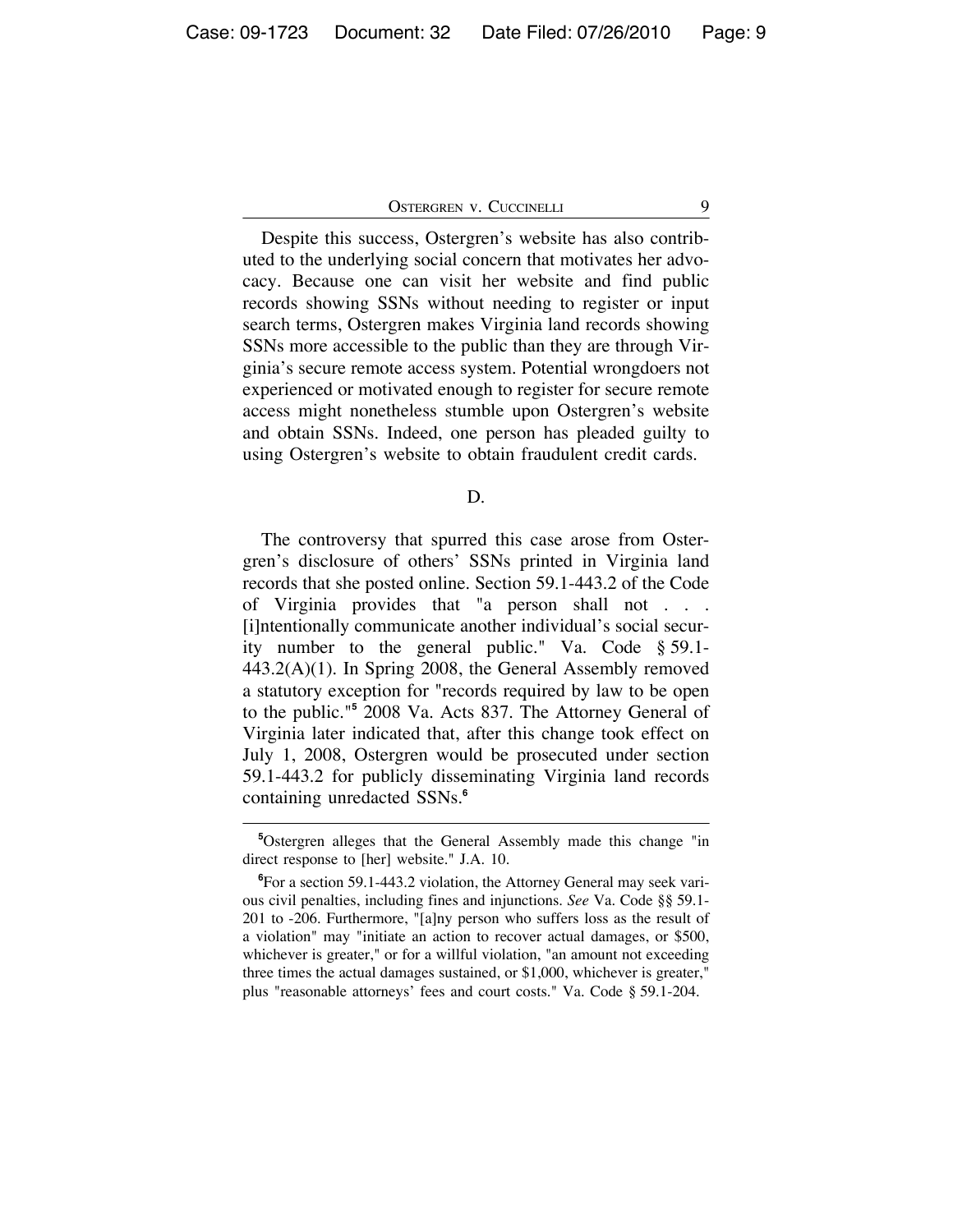On June 11, 2008, Ostergren brought this action in the Eastern District of Virginia under 42 U.S.C. § 1983 seeking declaratory and injunctive relief, and attorney's fees and costs. She contended that enforcing section 59.1-443.2 against her for publishing copies of public records lawfully obtained from a government website violates the First Amendment. During a hearing on Ostergren's motion for preliminary injunctive relief, Virginia's Attorney General agreed not to enforce the statute against Ostergren while this action remains pending.

On August 22, 2008, the district court concluded, based upon stipulated facts, that "Virginia Code § 59.1-443.2 is unconstitutional as applied to Ostegren's [sic] website as it presently exists." *Ostergren*, 2008 WL 3895593, at \*14. On June 2, 2009, after further briefing and argument about injunctive relief, the court entered

a permanent injunction . . . against enforcement of Va. Code § 59.1-443.2 against any iteration of Ostergren's website, now or in the future, that simply republishes publicly obtainable documents containing unredacted SSNs of Virginia legislators, Virginia Executive Officers or Clerks of Court as part as [sic] an effort to reform Virginia law and practice respecting the publication of SSNs online.

*Ostergren*, 643 F. Supp. 2d at 770. The Attorney General appealed, challenging the district court's August 22, 2008, constitutional determination. Ostergren cross-appealed, arguing that the June 2, 2009, award of injunctive relief was too narrow. We consider the appeal and cross-appeal below.

#### II.

First we review the district court's August 22, 2008, constitutional determination. "We review de novo a properly preserved constitutional claim." *United States v. Hall*, 551 F.3d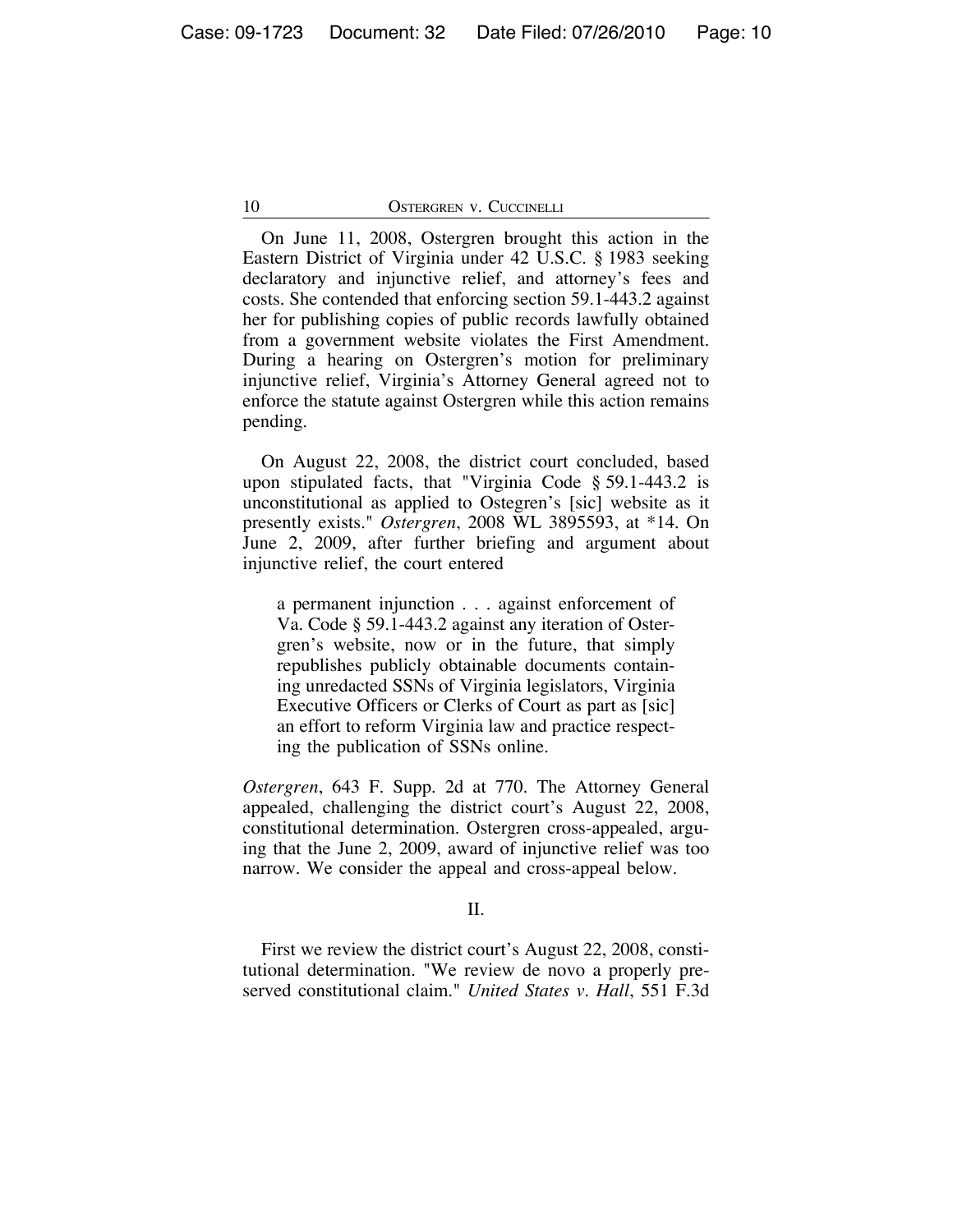257, 266 (4th Cir. 2009). Virginia argues that SSNs are categorically unprotected speech that may be prohibited entirely. Alternatively, Virginia argues that the state interest in preserving citizens' privacy by limiting SSNs' public disclosure justifies barring Ostergren's speech. In other words, Virginia maintains that the First Amendment does not apply here and that, even if it does, enforcing section 59.1-443.2 against Ostergren should survive First Amendment scrutiny. We address each argument in turn.**<sup>7</sup>**

#### A.

The First Amendment's protection of "freedom of speech, or of the press," was designed to allow individuals to criticize their government without fear. U.S. Const. amend I; *see Gentile v. State Bar of Nev.*, 501 U.S. 1030, 1034 (1991) ("There

**<sup>7</sup>** Virginia challenged standing and ripeness before the district court but not on appeal. We observe that standing and ripeness are established merely to satisfy ourselves of our jurisdiction. Although no prosecution occurred, Ostergren has standing because the Attorney General planned to initiate prosecution and section 59.1-443.2 was recently amended to reach her speech. *See N.C. Right to Life, Inc. v. Bartlett*, 168 F.3d 705, 710 (4th Cir. 1999) ("A non-moribund statute that facially restricts expressive activity by the class to which the plaintiff belongs presents . . . a credible threat [of prosecution], and a case or controversy thus exists in the absence of compelling evidence to the contrary." (internal quotations and alterations omitted)); *Mobil Oil Corp. v. Att'y Gen. of Va.*, 940 F.2d 73, 76 (4th Cir. 1991) (holding that where a law was recently amended to cover conduct at issue "[i]t would be unreasonable to assume" that the government made that change "without intending that it be enforced"). Furthermore, Ostergren's constitutional claim regarding publishing Virginia land records appears ripe because "[t]he factual situation is well-developed," there are "no material facts that are in dispute," and "[t]he parties argue only on the application of the law." *Ostergren*, 2008 WL 3895593, at \*5; *see Miller v. Brown*, 462 F.3d 312, 319 (4th Cir. 2006) ("balanc[ing] the fitness of the issues for judicial decision with the hardship to the parties of withholding court consideration" to assess ripeness and noting that "[a] case is fit for judicial decision when the issues are purely legal and when the action in controversy is final and not dependent on future uncertainties" (internal quotations omitted)).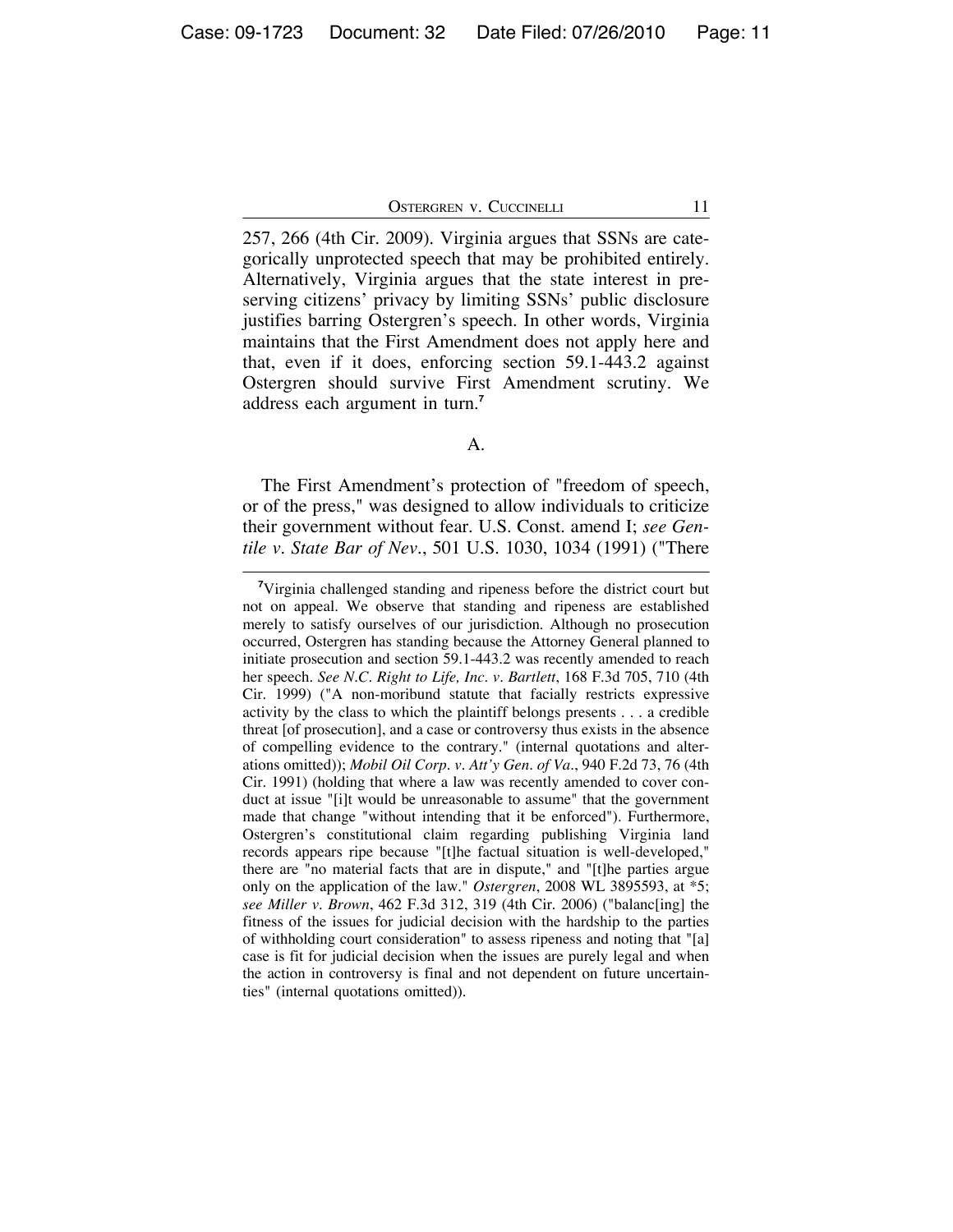is no question that speech critical of the exercise of the State's power lies at the very center of the First Amendment."); *New York Times Co. v. Sullivan*, 376 U.S. 254, 273 (1964) (calling liberty to criticize government conduct "the central meaning of the First Amendment"). This protection also precludes the government from silencing the expression of unpopular ideas. *See Police Dep't of Chi. v. Mosley*, 408 U.S. 92, 95 (1972) ("[T]he First Amendment means that government has no power to restrict expression because of its message, its ideas, its subject matter, or its content."). Accordingly, laws restricting the content of expression normally are invalid under the First Amendment unless narrowly tailored to promote a compelling state interest. *See United States v. Playboy Entm't Group, Inc.*, 529 U.S. 803, 813 (2000) ("If a statute regulates speech based on its content, it must be narrowly tailored to promote a compelling Government interest."); *see also R.A.V. v. City of St. Paul*, 505 U.S. 377, 382 (1992) ("Content-based regulations are presumptively invalid.").

The Supreme Court has nevertheless identified certain categories of "unprotected" speech that may be circumscribed entirely. Fighting words, obscenity, incitement of illegal activity, and child pornography are examples. *See Chaplinsky v. New Hampshire*, 315 U.S. 568, 571-72 (1942); *Roth v. United States*, 354 U.S. 476, 485 (1957); *Brandenburg v. Ohio*, 395 U.S. 444, 447-48 (1969); *New York v. Ferber*, 458 U.S. 747, 764 (1982); *see also Schenck v. United States*, 249 U.S. 47, 52 (1919) ("The most stringent protection of free speech would not protect a man in falsely shouting fire in a theatre and causing a panic."). The Court has said that these categories of unprotected speech "are no essential part of any exposition of ideas, and are of such slight social value as a step to truth that any benefit that may be derived from them is clearly outweighed by the social interest in order and morality." *Chaplinsky*, 315 U.S. at 572.

Virginia argues that the unredacted SSNs on Ostergren's website should not be protected under the First Amendment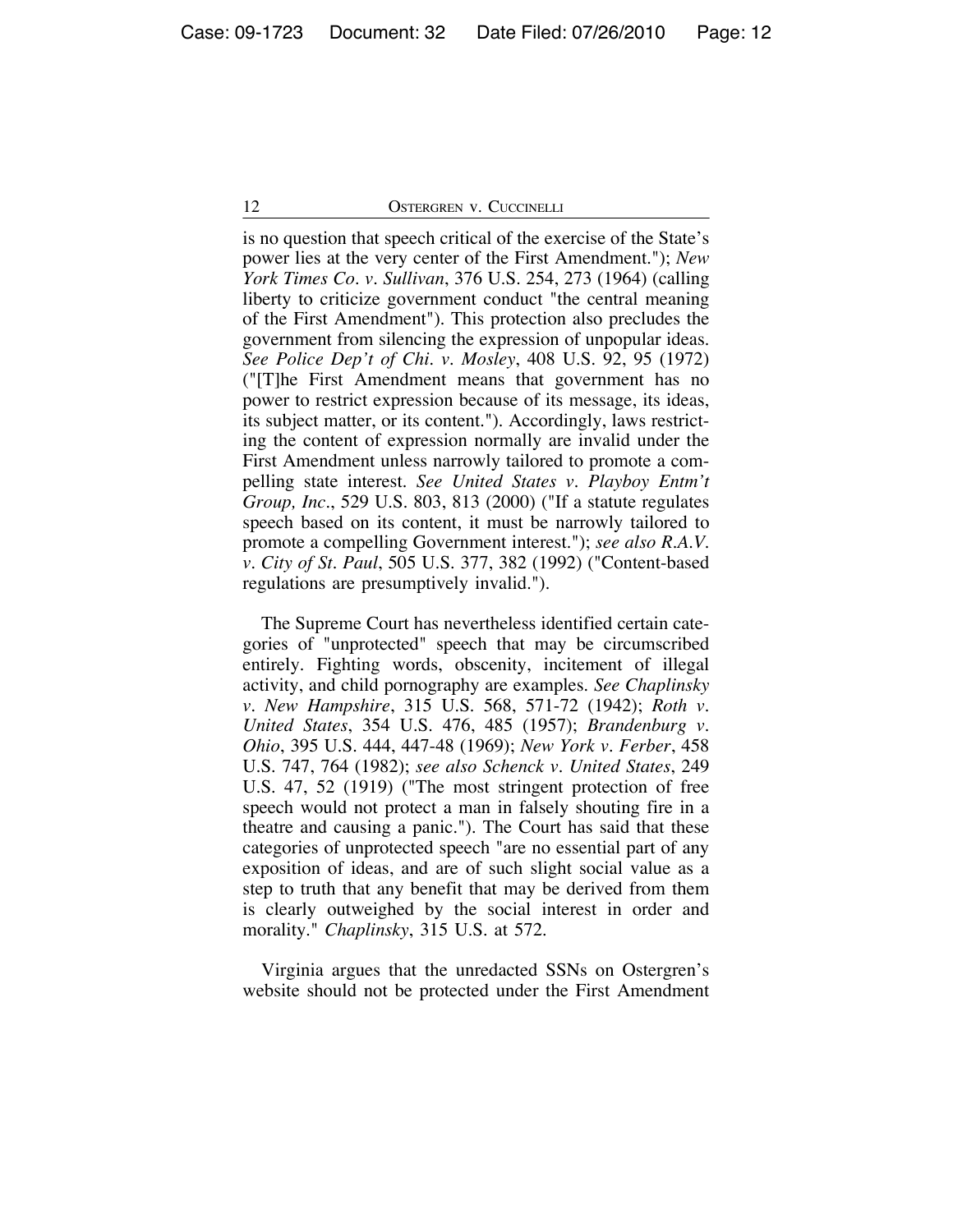because they facilitate identity theft and are no essential part of any exposition of ideas. *See* Eugene Volokh, *Crime-Facilitating Speech*, 57 Stan. L. Rev. 1095, 1146-47 (2005) (arguing that SSNs and computer passwords are "categories of speech that are likely to have virtually no noncriminal uses" and that "[r]estricting the publication of full social security numbers or passwords . . . will not materially interfere with valuable speech"). Although these observations might be true under certain circumstances, we cannot agree with Virginia's argument here. The unredacted SSNs on Virginia land records that Ostergren has posted online are integral to her message. Indeed, they *are* her message. Displaying them proves Virginia's failure to safeguard private information and powerfully demonstrates why Virginia citizens should be concerned.**<sup>8</sup>** *Cf. United States v. Hubbell*, 530 U.S.

[M]uch linguistic expression serves a dual communicative function: it conveys not only ideas capable of relatively precise, detached explication, but otherwise inexpressible emotions as well. In fact, words are often chosen as much for their emotive as their cognitive force. We cannot sanction the view that the Constitution, while solicitous of the cognitive content of individual speech has little or no regard for that emotive function which practically speaking, may often be the more important element of the overall message sought to be communicated.

*Id.* at 26. Furthermore, partial redaction would diminish the documents' shock value and make Ostergren less credible because people could not tell whether she or Virginia did the partial redaction. *See Ross v. Midwest Commc'ns, Inc.*, 870 F.2d 271, 274 (5th Cir. 1989) (holding that disclosing a rape victim's name in a documentary about the convicted man's potential innocence was "of unique importance to the credibility and per-

**<sup>8</sup>** Virginia argues that Ostergren could redact several digits from each SSN and still express her message. But the First Amendment protects Ostergren's freedom to decide how her message should be communicated. Although wearing a jacket bearing the words "Boo for the Draft" rather than "Fuck the Draft" may convey the same political critique, the Supreme Court found that the government cannot prohibit the more offensive version. *Cohen v. California*, 403 U.S. 15, 24 (1971) (noting "the usual rule that governmental bodies may not prescribe the form or content of individual expression"). The Court explained: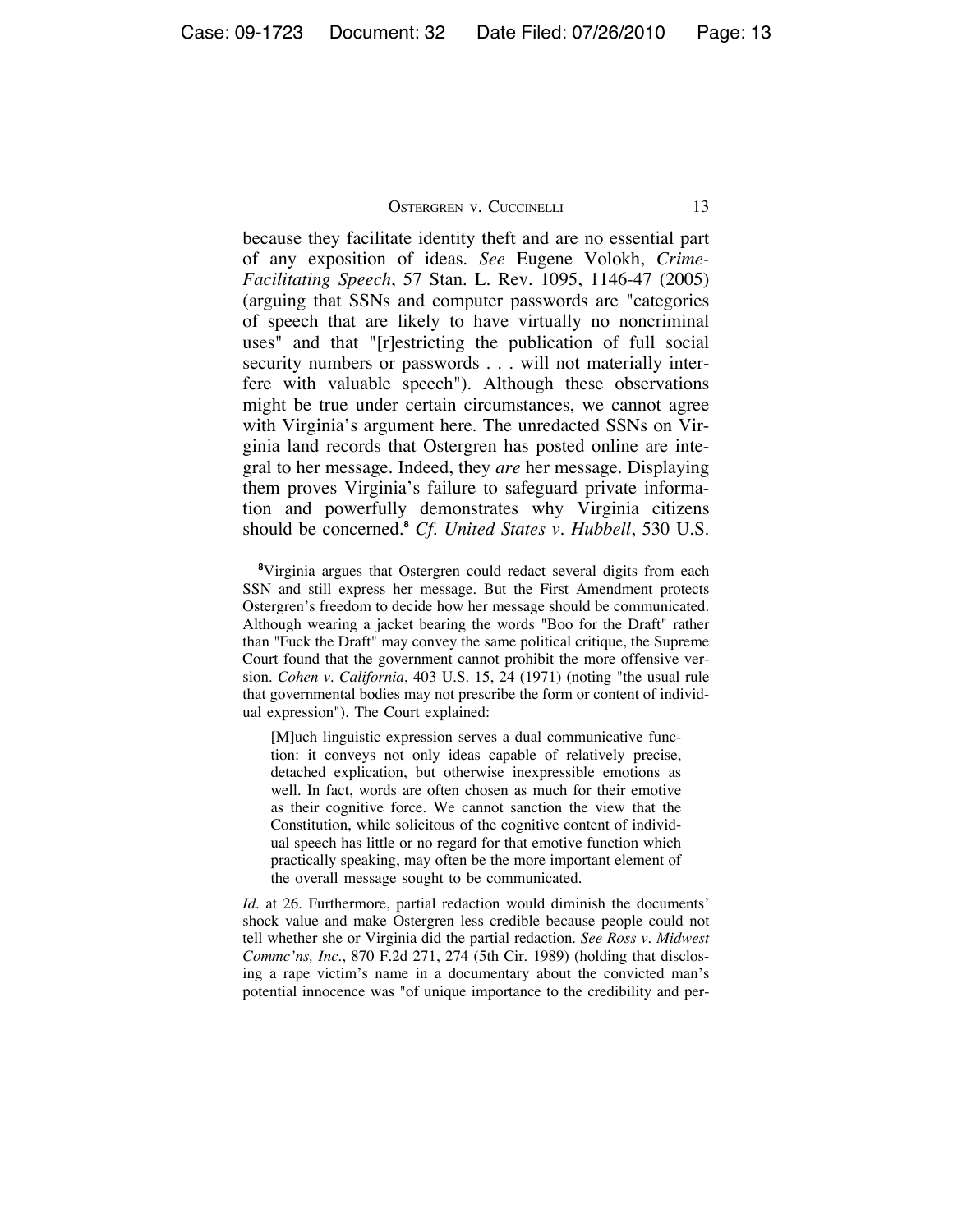27, 36-37 (2000) (noting that "the act of producing documents in response to a subpoena . . . may implicitly communicate statements of fact" because "[b]y producing documents . . . the witness would admit that the papers existed, were in his possession or control, and were authentic" (internal quotations omitted)).

We find particularly significant just how Ostergren communicates SSNs. She does not simply list them beside people's names but rather provides copies of entire documents maintained by government officials. Given her criticism about how public records are managed, we cannot see how drawing attention to the problem by displaying those very documents could be considered unprotected speech. Indeed, the Supreme Court has deemed such speech particularly valuable within our society:

Public records by their very nature are of interest to those concerned with the administration of government, and a public benefit is performed by the reporting of the true contents of the records by the media. The freedom of the press to publish that information appears to us to be of critical importance to our type of government in which the citizenry is the final judge of the proper conduct of public business.

*Cox Broad. Corp. v. Cohn*, 420 U.S. 469, 495 (1975). Thus, although we do not foreclose the possibility that communicat-

suasive force of the story"); *Gilbert v. Med. Econ. Co.*, 665 F.2d 305, 308 (10th Cir. 1981) (regarding an article about medical malpractice that disclosed a doctor's name and photograph, finding that "these truthful representations . . . strengthen the impact and credibility of the article" because "[t]hey obviate any impression that the problems raised in the article are remote or hypothetical, thus providing an aura of immediacy and even urgency that might not exist had plaintiff's name and photograph been suppressed").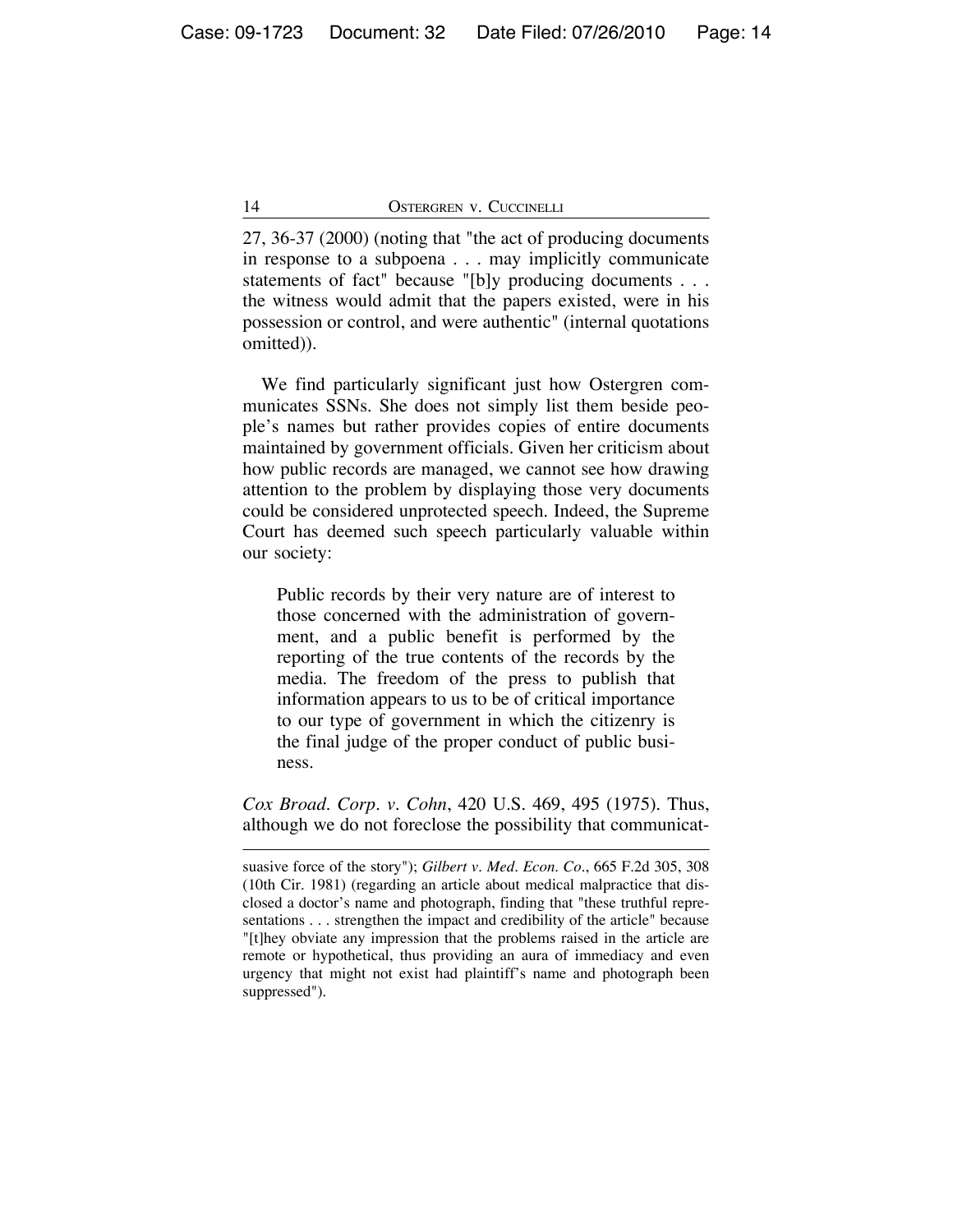ing SSNs might be found unprotected in other situations, we conclude, on these facts, that the First Amendment does reach Ostergren's publication of Virginia land records containing unredacted SSNs.**<sup>9</sup>**

B.

We next consider whether enforcing section 59.1-443.2 against Ostergren for posting online Virginia land records containing unredacted SSNs survives First Amendment scrutiny. Although Ostergren's political speech criticizing Virginia "lies at the very center of the First Amendment," *Gentile*, 501 U.S. at 1034, publishing SSNs online undermines individual privacy. Freedom of speech must therefore be weighed against the "right of privacy" which the Supreme Court has also recognized. *See Cox Broad.*, 420 U.S. at 488 (recognizing "the so-called right of privacy"). The Court tried to strike that balance in *Cox Broadcasting* and subsequent cases involving restrictions on truthful publication of private information. Because we must decide where this case fits within that balance, we begin our analysis by reviewing those decisions.

In *Cox Broadcasting*, the Supreme Court ruled that the First Amendment prohibits a lawsuit against a television station for broadcasting a rape victim's name when the station learned

**<sup>9</sup>** After this appeal was briefed and orally argued, the Supreme Court clarified that *Chaplinksy* does not provide a sufficient test for identifying categories of unprotected speech because such categories derive from history and tradition. *See United States v. Stevens*, 130 S.Ct. 1577, 1586 (2010) (declining to recognize a new category of unprotected speech for depictions of animal cruelty). The Court also disavowed "a freewheeling authority to declare new categories of speech outside the scope of the First Amendment," admitting only that "[m]aybe there are some categories of speech that have been historically unprotected, but have not yet been specifically identified or discussed as such in our case law." *Id.* Because we already find Virginia's argument unpersuasive, we need not also conduct the historical analysis that *Stevens* would require.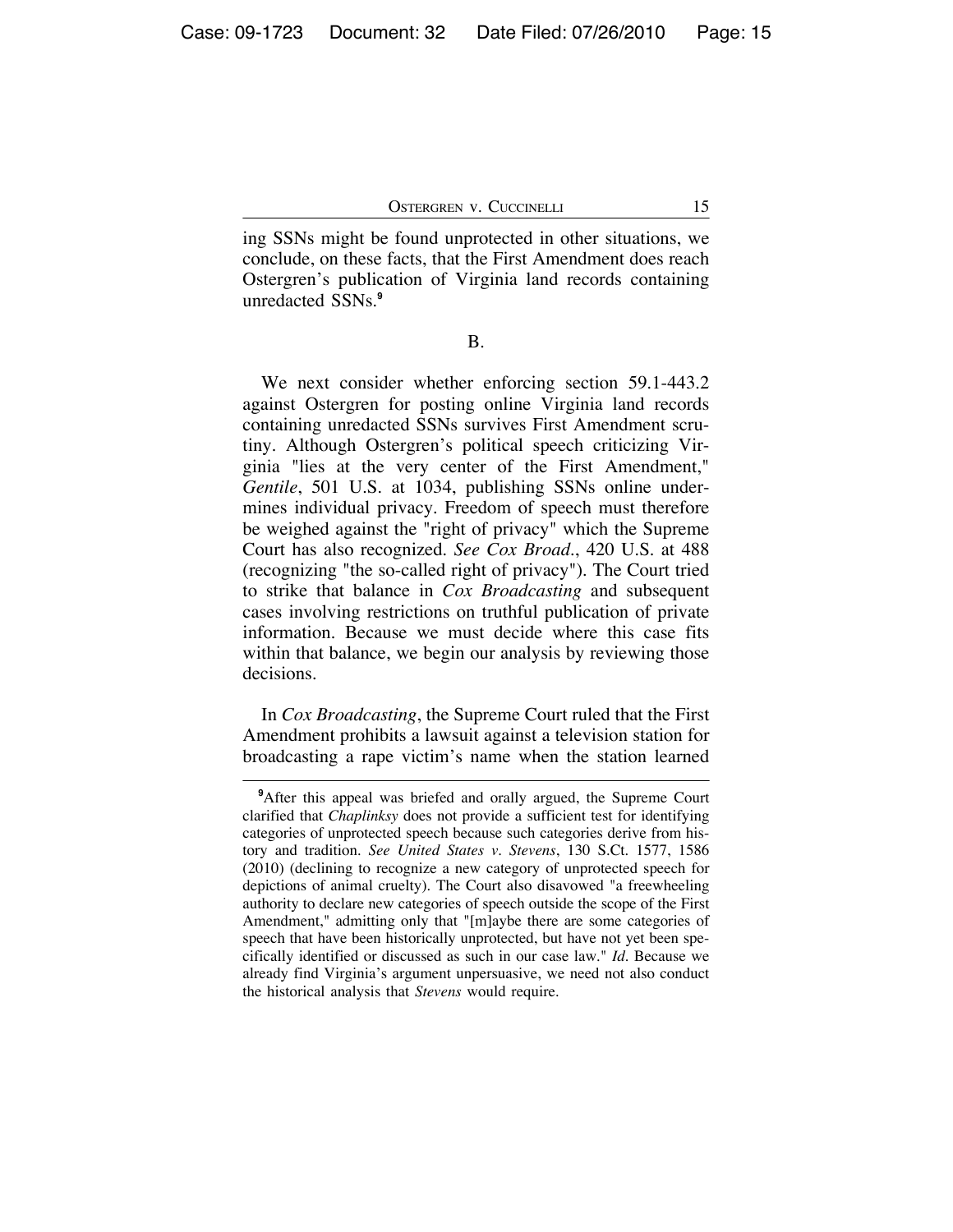her identity from a publicly available court record. The issue arose in the context of six youths being indicted for rape and murder. Although their case garnered substantial press attention, the victim's identity was not disclosed because Georgia law prohibited "publish[ing] or broadcast[ing] the name or identity of a rape victim." *Id.* at 472. During trial, the clerk of court showed a reporter the indictments even though they clearly stated the victim's full name. The reporter later explained, "[N]o attempt was made by the clerk or anyone else to withhold the name and identity of the victim from me or from anyone else and the said indictments apparently were available for public inspection upon request." *Id.* at 472 n.3. When the television station employing the reporter later broadcast the victim's name, her father sued for money damages. The Georgia Supreme Court held that his "complaint stated a cause of action 'for the invasion of the . . . right of privacy, or for the tort of public disclosure,'" and rejected the station's First Amendment defense. *Id.* at 474 (quoting *Cox Broad. Corp. v. Cohn*, 200 S.E.2d 127, 130 (Ga. 1973)).

The Supreme Court reversed. Although recognizing "a strong tide running in favor of the so-called right of privacy," *id.* at 488, the Court reasoned that "the interests in privacy fade when the information involved already appears on the public record," *id.* at 494-95. The Court observed that "[b]y placing the information in the public domain on official court records, the State must be presumed to have concluded that the public interest was thereby being served." *Id.* at 495. The Court also discussed the importance of truthful reporting about public records and expressed reluctance to create a doctrine that "would invite timidity and self-censorship and very likely lead to the suppression of many items that . . . should be made available to the public." *Id.* at 496. The Court concluded:

At the very least, the First and Fourteenth Amendments will not allow exposing the press to liability for truthfully publishing information released to the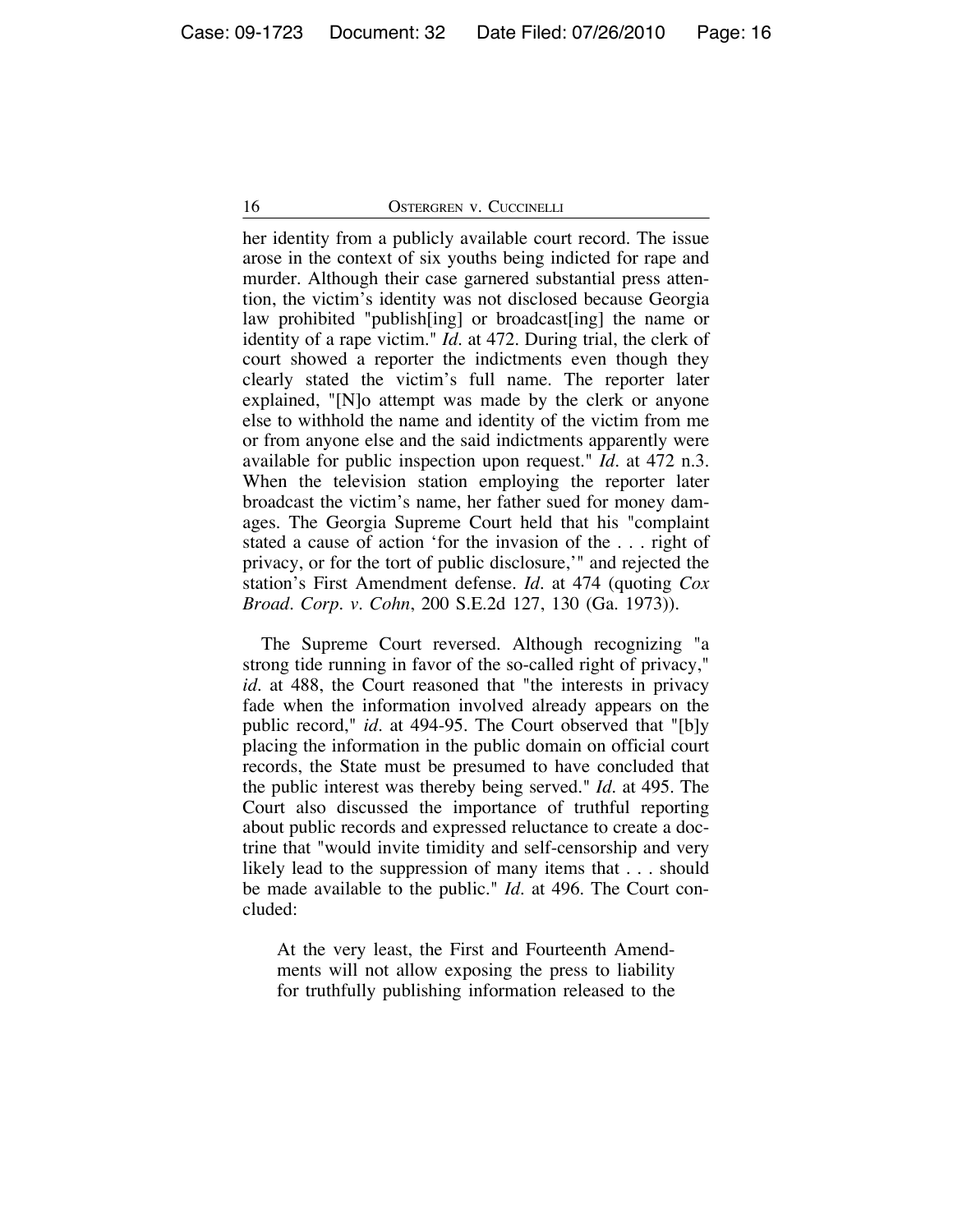public in official court records. . . . Once true information is disclosed in public court documents open to public inspection, the press cannot be sanctioned for publishing it.

*Id.* The Court explained that "[i]f there are privacy interests to be protected in judicial proceedings, the States must respond by means which avoid public documentation or other exposure of private information." *Id.*

Although *Cox Broadcasting* avoided deciding whether truthful publication may ever be punished, subsequent cases helped to clarify the relevant inquiry. In *Oklahoma Publishing Co. v. District Court*, 430 U.S. 308 (1977), the Supreme Court held that a trial court could not bar newspapers from publishing a juvenile offender's name learned during a court proceeding open to the public. The Court explained, "'Once a public hearing ha[s] been held, what transpired there [can]not be subject to prior restraint.'" *Id.* at 311 (quoting *Nebraska Press Ass'n v. Stuart*, 427 U.S. 539, 568 (1976)). In *Landmark Communications, Inc. v. Virginia*, 435 U.S. 829 (1978), the Court held that Virginia could not punish a newspaper for publishing correct information that had been leaked about confidential proceedings by the Virginia Judicial Inquiry and Review Commission. The Court reasoned that Virginia's interests in preserving respect for courts and protecting individual judges' reputations did not justify prohibiting speech that "clearly served those interests in public scrutiny and discussion of governmental affairs which the First Amendment was adopted to protect." *Id.* at 839.

The Supreme Court later articulated a constitutional standard based upon these decisions. In *Smith v. Daily Mail Publishing Co.*, 443 U.S. 97 (1979), the Court observed that *Cox Broadcasting*, *Oklahoma Publishing*, and *Landmark Communications* "all suggest strongly that if a newspaper lawfully obtains truthful information about a matter of public significance then state officials may not constitutionally punish pub-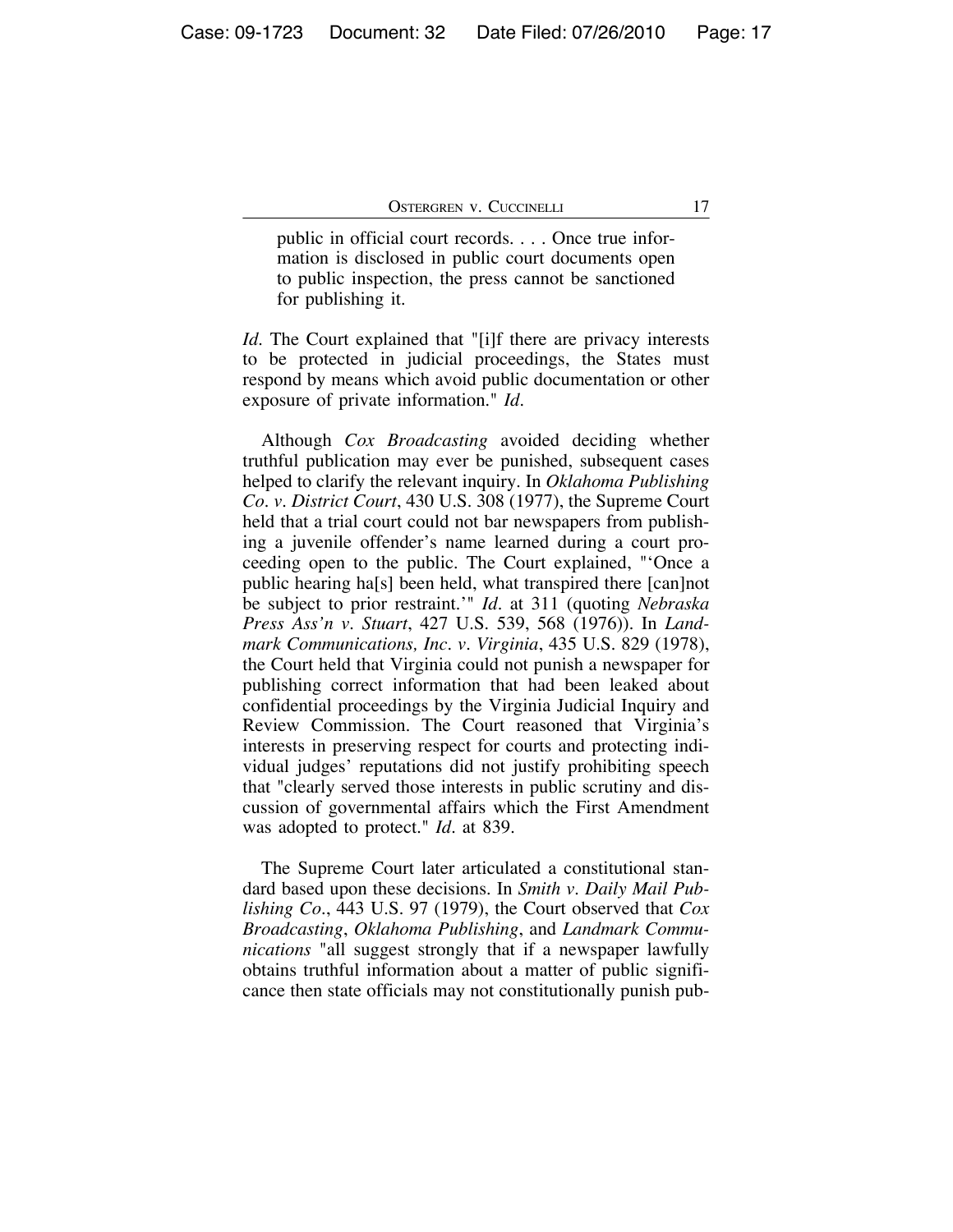lication of the information, absent a need to further a state interest of the highest order." *Daily Mail*, 443 U.S. at 103. This case involved two newspapers convicted under a West Virginia statute that barred publishing the names of juvenile offenders without court approval. Reporters had learned certain juvenile offenders' names by questioning witnesses, police officers, and the prosecutor. The Supreme Court invalidated the convictions because West Virginia's interest in protecting juvenile offenders' anonymity was insufficiently important and "there [was] no evidence to demonstrate that the imposition of criminal penalties [was] necessary to protect the confidentiality of juvenile proceedings." *Id.* at 105.

After this flurry of decisions, the Supreme Court applied the *Daily Mail* standard roughly a decade later in another case about a rape victim. In *The Florida Star v. B.J.F.*, 491 U.S. 524 (1989), the appellee B.J.F. reported to local police that she had been robbed and sexually assaulted. Despite its internal policy against revealing names of rape victims, the police department inadvertently placed a police report containing B.J.F.'s name in its press room. The department did not restrict access to the press room or to reports made available therein. After a reporter copied the police report verbatim, an area newspaper published an article containing B.J.F.'s full name. She sued for money damages, claiming the newspaper had been per se negligent because Florida law prohibited printing, publishing, or broadcasting names of rape victims in any instrument of mass communication. During trial, B.J.F. testified that publicity of her rape made her suffer extreme embarrassment, receive additional threats of rape, change her phone number and residence, seek police protection, and obtain medical health counseling. The jury awarded damages and a Florida appellate court affirmed, rejecting the newspaper's First Amendment defense.

The Supreme Court reversed. Before applying the *Daily Mail* standard regarding truthful publication of lawfully obtained information, the Court noted three underlying con-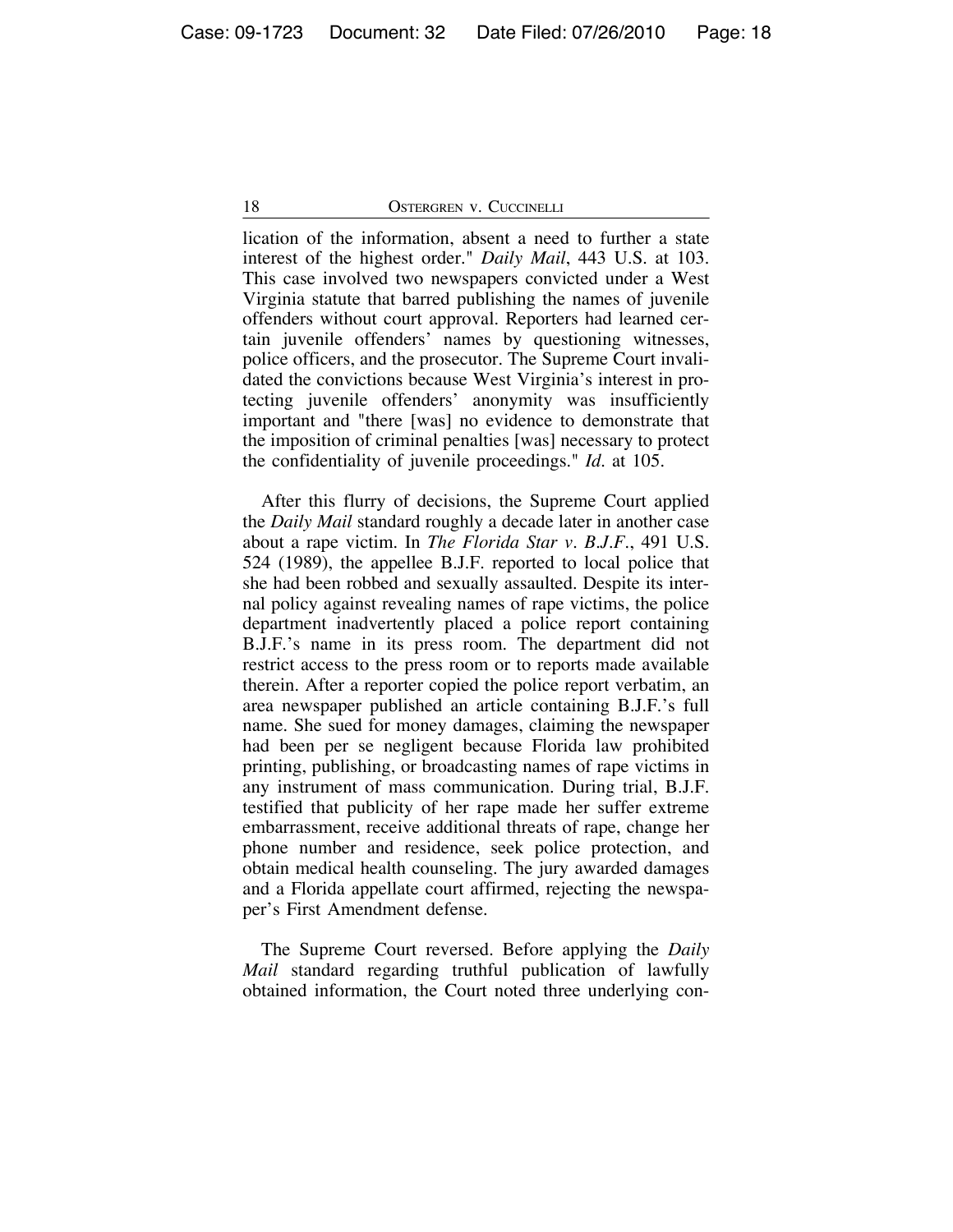siderations that justified this analytical approach. First, that the standard covers only lawfully obtained information means that the government retains ample means of protecting interests that might be threatened by publication. This consideration has additional implications when the government itself initially holds the information:

To the extent sensitive information is in the government's custody, it has even greater power to forestall or mitigate the injury caused by its release. The government may classify certain information, establish and enforce procedures ensuring its redacted release, and extend a damages remedy against the government or its officials where the government's mishandling of sensitive information leads to its dissemination. Where information is entrusted to the government, a less drastic means than punishing truthful publication almost always exists for guarding against the dissemination of private facts.

*Id.* at 534. Second, "punishing the press for its dissemination of information which is already publicly available is relatively unlikely to advance the interests in the service of which the State seeks to act." *Id.* at 535. The Court added that "where the government has made certain information publicly available, it is highly anomalous to sanction persons other than the source of its release." *Id.* Third, "'timidity and selfcensorship' . . . may result from allowing the media to be punished for publishing certain truthful information." *Id.* (quoting *Cox Broad.*, 420 U.S. at 496). The Court explained that, where the government discloses private information, not protecting its publication "would force upon the media the onerous obligation of sifting through government press releases, reports, and pronouncements to prune out material arguably unlawful for publication . . . even where the newspaper's sole object was to reproduce, with no substantial change, the government's rendition of the event in question." *Id.* at 536. Having reiterated these considerations, the Court endorsed the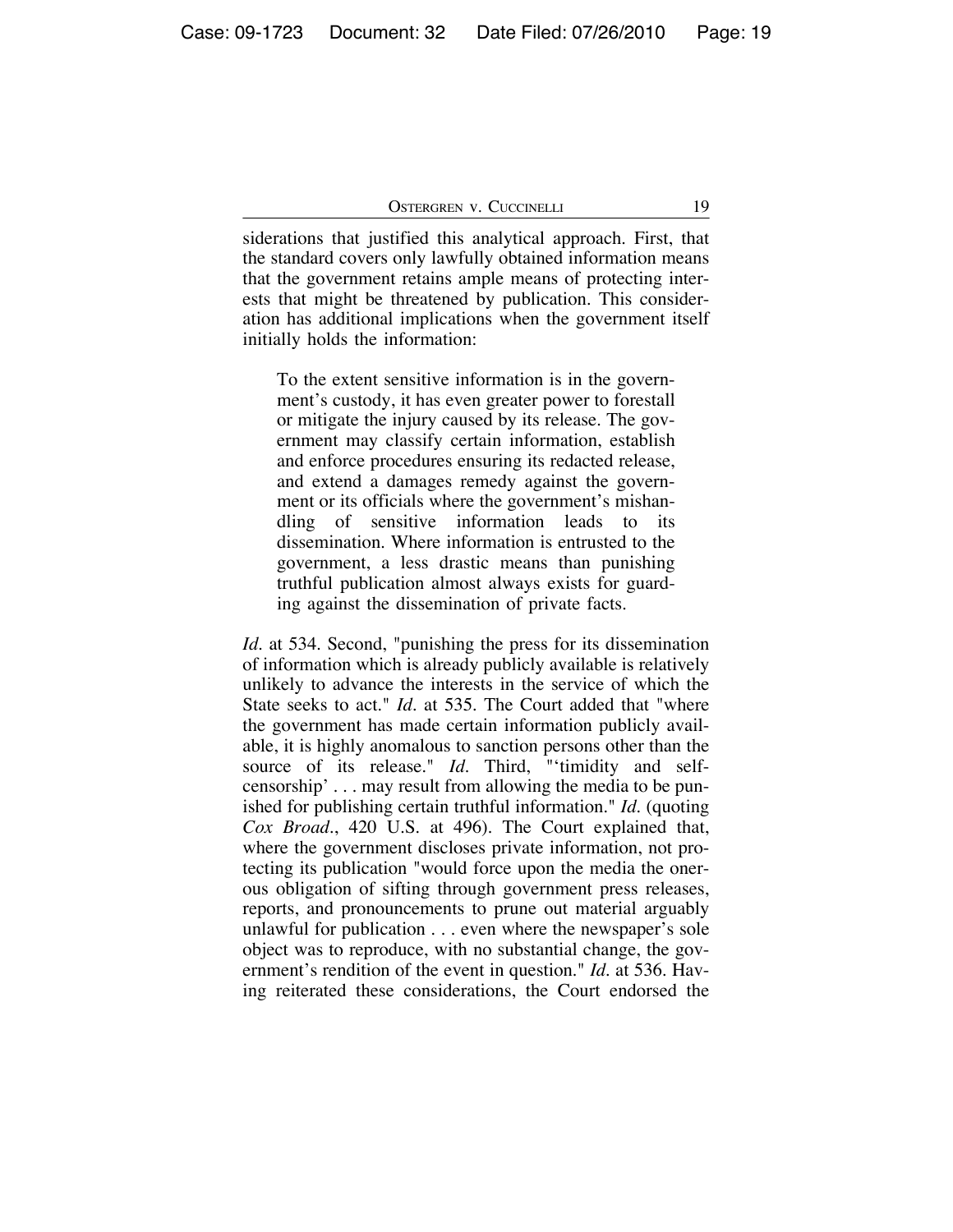*Daily Mail* standard: "We hold . . . that where a newspaper publishes truthful information which it has lawfully obtained, punishment may lawfully be imposed, if at all, only when narrowly tailored to a state interest of the highest order." *Id.* at 541.

Applying this standard, the Supreme Court found that the newspaper article about B.J.F. truthfully published lawfully obtained information about a matter of public significance. The Court also found that punishing the newspaper was not narrowly tailored to Florida's interest in preserving rape victims' privacy because the police department itself could have initially withheld the sensitive information.**10** That the department's disclosure was actually inadvertent was immaterial. *See id.* at 538 ("B.J.F.'s identity would never have come to light were it not for the erroneous, if inadvertent, inclusion by the Department of her full name in an incident report made available in a pressroom open to the public."). The Court concluded: "Where, as here, the government has failed to police itself in disseminating information, it is clear under *Cox Broadcasting*, *Oklahoma Publishing*, and *Landmark Commu*nications that the imposition of damages against the press for its subsequent publication can hardly be said to be a narrowly tailored means of safeguarding anonymity." *Id.*

Notably, *Cox Broadcasting* and its progeny avoided decid-

**<sup>10</sup>**Notably, the Court expressly avoided deciding whether Florida's asserted interest constituted "a state interest of the highest order" resolving the case instead solely on narrow-tailoring grounds. *Daily Mail*, 443 U.S. at 103; *see Florida Star*, 491 U.S. at 537 ("At a time in which we are daily reminded of the tragic reality of rape, it is undeniable that these are highly significant interests, a fact underscored by the Florida Legislature's explicit attempt to protect these interests by enacting a criminal statute prohibiting much dissemination of victim identities. We accordingly do not rule out the possibility that, in a proper case, imposing civil sanctions for publication of the name of a rape victim might be so overwhelmingly necessary to advance these interests as to satisfy the *Daily Mail* standard.").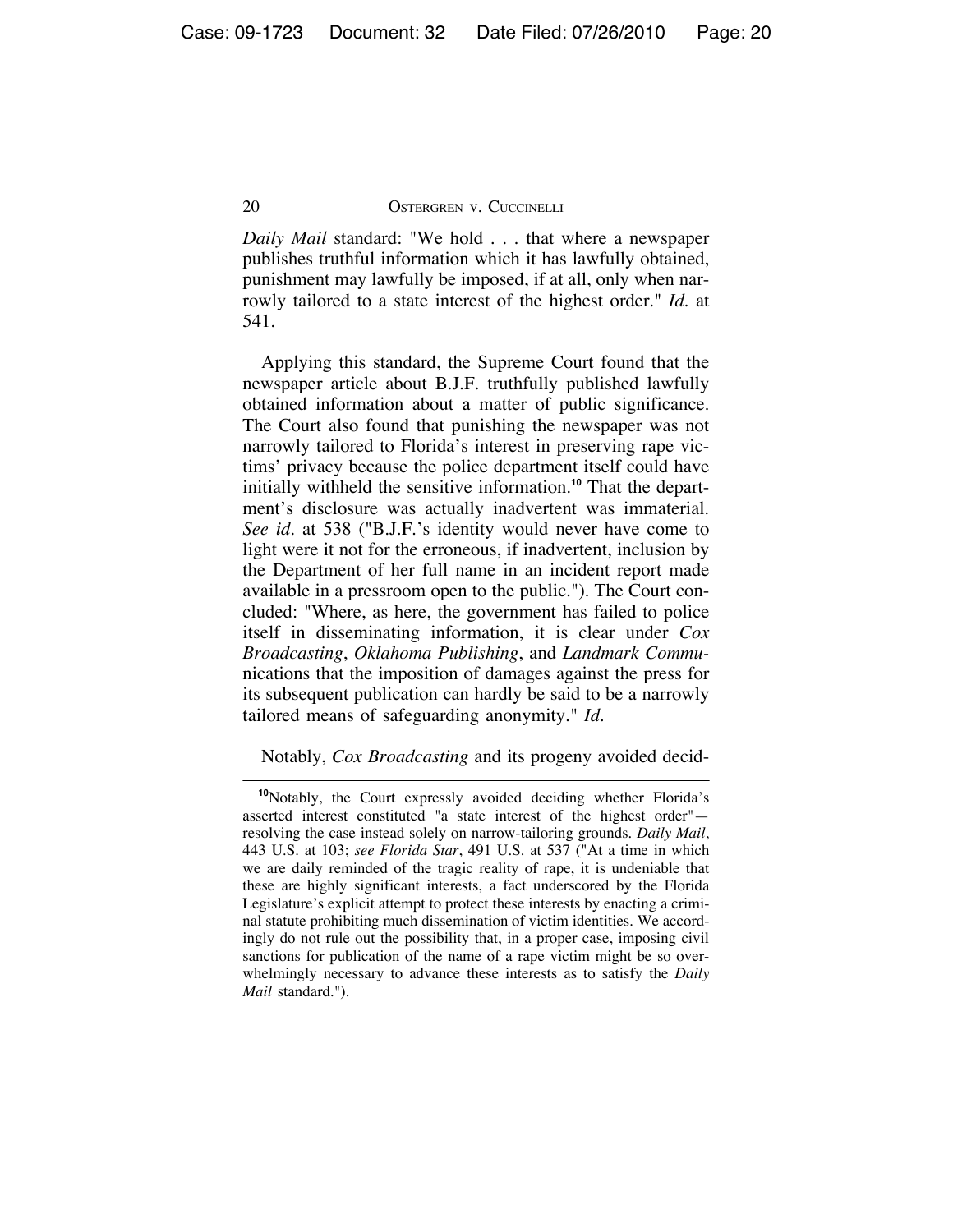ing the ultimate question of whether truthful publication could ever be prohibited. Each decision resolved this ongoing conflict between privacy and the First Amendment "only as it arose in a discrete factual context." *Florida Star*, 491 U.S. at 530. The *Florida Star* Court noted that "the future may bring scenarios which prudence counsels our not resolving anticipatorily." *Id.* at 532 (citing *Near v. Minnesota ex rel. Olson*, 283 U.S. 697, 716 (1931) (hypothesizing "publication of the sailing dates of transports or the number and location of troops")).

Those decisions nonetheless make clear that Ostergren's constitutional challenge must be evaluated using the *Daily Mail* standard.**<sup>11</sup>** Accordingly, Virginia may enforce section 59.1-443.2 against Ostergren for publishing lawfully obtained, truthful information about a matter of public significance "only when narrowly tailored to a state interest of the highest order." *Id.* at 541. Virginia concedes that Ostergren lawfully obtained and truthfully published the Virginia land records that she posted online. Moreover, this information plainly concerns "a matter of public significance," *Daily Mail*, 443 U.S. at 103, because displaying the contents of public records and criticizing Virginia's release of private information convey political messages that concern the public, *see Cox Broad.*, 420 U.S. at 495 ("Public records by their very nature are of interest to those concerned with the administration of government, and a public benefit is performed by the reporting of the true contents of the records by the media."); *Landmark Commc'ns*, 435 U.S. at 839 (deeming the operation of government affairs "a matter of public interest"). There-

**<sup>11</sup>**Counsel for the Attorney General conceded during oral argument that, under this standard, Ostergren's advocacy website cannot be distinguished from a television station or newspaper. *See Sheehan v. Gregoire*, 272 F. Supp. 2d 1135, 1145 (W.D. Wash. 2003) (considering a website about police accountability "analytically indistinguishable from a newspaper" where the website "communicates truthful lawfully-obtained, publiclyavailable personal identifying information with respect to a matter of public significance").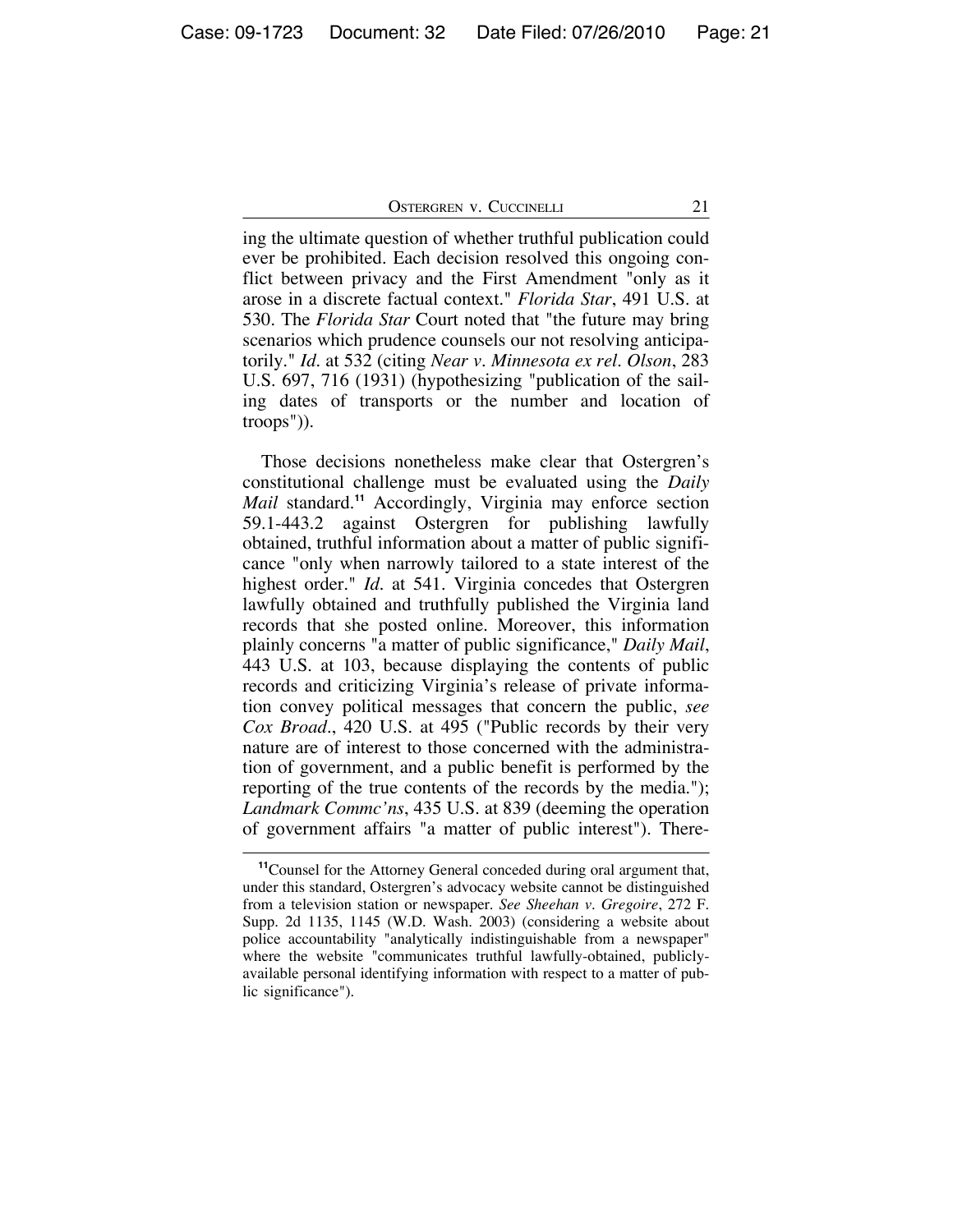fore, the only remaining issues are (1) whether Virginia has asserted a state interest of the highest order and (2) whether enforcing section 59.1-443.2 against Ostergren would be narrowly tailored to that interest. We address each in turn.

1.

Virginia asserts that its interest in protecting individual privacy by limiting SSNs' public disclosure constitutes "a state interest of the highest order." *Daily Mail*, 443 U.S. at 103. Although noting that "it should not be difficult for a court to conclude that the protection of SSNs from public disclosure should qualify as a State interest of the highest order," the district court reached the opposite conclusion upon reasoning that Virginia's conduct had been inconsistent with that interest. *Ostergren*, 2008 WL 3895593, at \*10; *see id.* ("[T]he State's own conduct in making those SSNs publicly available through unredacted release on the Internet significantly undercuts the assertion . . . that the State actually regards protection of SSNs as an interest of the highest order."). Before discussing this issue, we address the proper analytical framework for determining what constitutes a state interest of the highest order.

a.

In assessing Virginia's asserted interest, the district court put to one side that interest's actual importance and instead considered only whether Virginia itself considered the interest important—applying a subjective rather than objective standard. The court explained, "[I]t is not the perception of a federal court that defines a State interest of the highest order. Instead, it is the State's view and its conduct that, under accepted First Amendment jurisprudence, must supply the basis for such a conclusion." *Id.*; *see Ostergren*, 643 F. Supp. 2d at 766 ("Whether the State has an interest of the highest order is answered by examining objectively the means by which the State treats the information in question."). The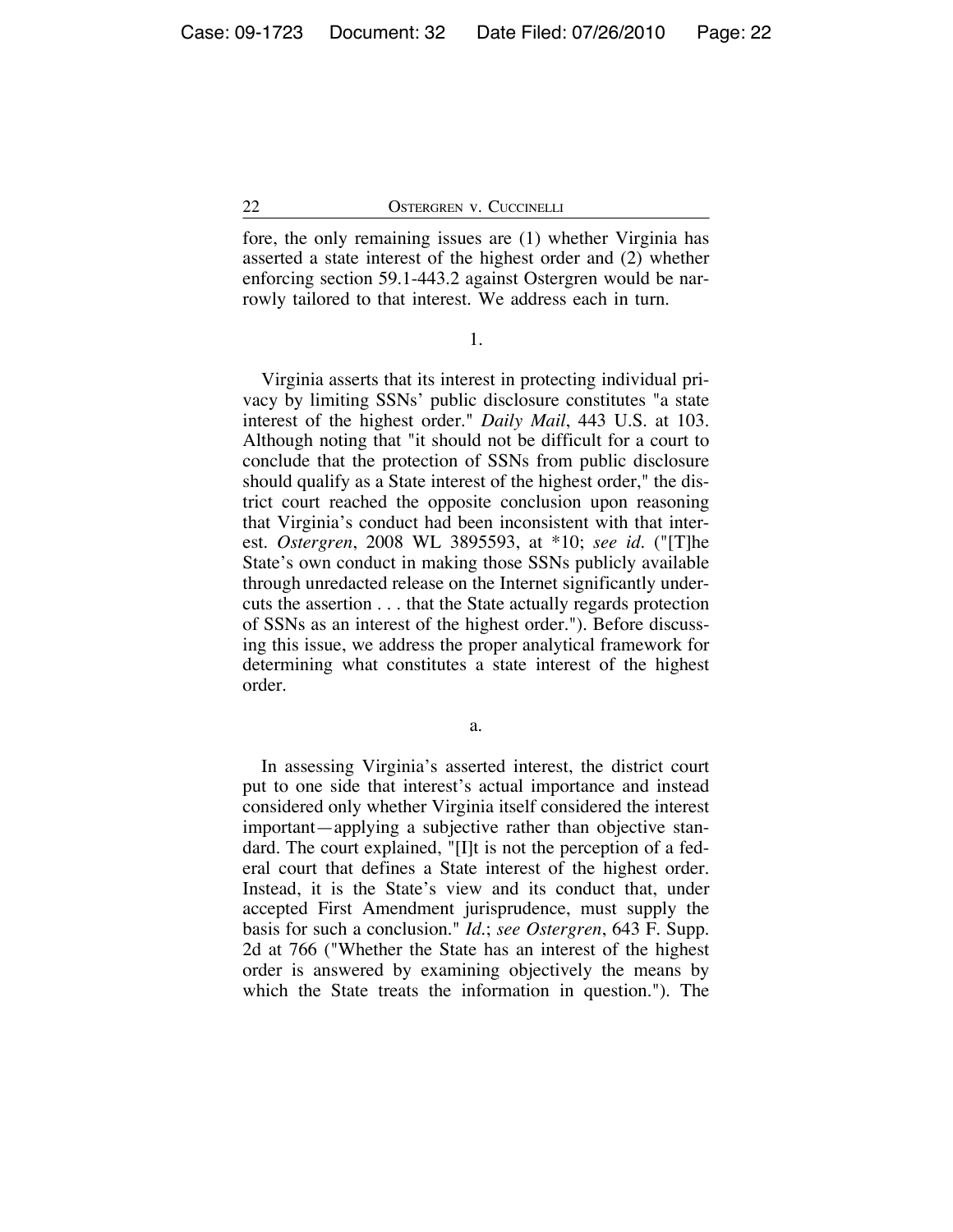court later added, "When, as here, a State legislature has expressed its own view of the priority of a State interest, a federal court is not permitted to revise that view to save the statute." *Ostergren*, 2008 WL 3895593, at \*11.

In reaching this conclusion, the district court may have limited its consideration unnecessarily. In deciding what constitutes a state interest of the highest order, courts cannot be bound by "the State's view and its conduct." *Id.* at \*10. For example, although a state government might demonstrate a fervent, consistently applied policy of punishing people for not cleaning up after their dogs, we would not therefore be compelled to consider this a state interest of the highest order. Conversely, although a state government might practice racial discrimination for decades—and many have—we would not therefore be barred from considering racial equality a state interest of the highest order. *See Regents of Univ. of Ca. v. Bakke*, 438 U.S. 265, 396 (1978) (Marshall, J., concurring) ("In light of the sorry history of discrimination and its devastating impact on the lives of Negroes, bringing the Negro into the mainstream of American life should be a state interest of the highest order.").

Furthermore, Supreme Court precedent applying the *Daily Mail* standard makes clear that objective criteria can be considered when deciding what constitutes a state interest of the highest order. In *Butterworth v. Smith*, 494 U.S. 624 (1990), Florida maintained that its interest in preserving grand jury secrecy justified preventing a reporter from publicizing his own grand jury testimony. Concluding that Florida's asserted interest did not constitute a state interest of the highest order, the Court observed that the Federal Rules of Criminal Procedure contained no such requirement and that "only 14 States have joined Florida in imposing an obligation of secrecy on grand jury witnesses." *Id.* at 635. The Court explained that, "[w]hile these practices are not conclusive as to the constitutionality of Florida's rule, they are *probative of the weight to be assigned Florida's asserted interests* and the extent to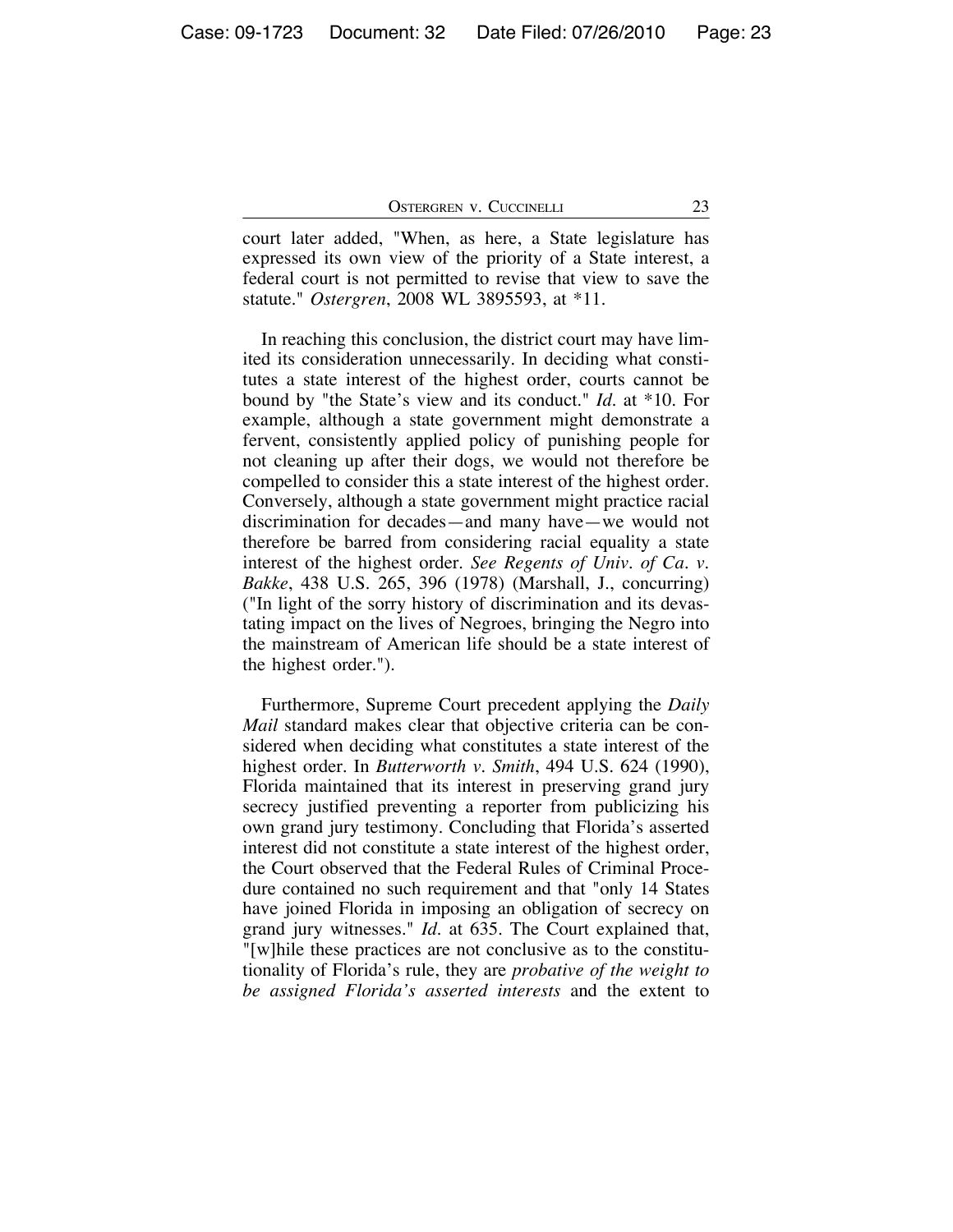which the prohibition in question is necessary to further them." *Id.* (emphasis added).**<sup>12</sup>**

Despite concluding that a subjective standard was required, the district court nevertheless observed that "in concept, Va. Code § 59.1-443.2 furthers what ought to be, by any objective measure, a State interest of the highest order." *Ostergren*, 643 F. Supp. 2d at 769. We turn now to that issue.

b.

We find it helpful to place our inquiry in historical context by discussing the genesis of modern privacy concerns surrounding SSNs. The Social Security Administration created SSNs in 1936 merely to track individuals' earnings and eligibility for Social Security benefits. They soon became used for other purposes, however, because SSNs provide unique permanent identification for almost every person. Indeed, the federal government was among the first to avail itself of their utility. In 1943, President Roosevelt ordered that any federal agency which "establish[es] a new system of permanent account numbers pertaining to individual persons" must "utilize exclusively the Social Security Act account numbers." Exec. Order No. 9397, 8 Fed. Reg. 16,095 (Nov. 30, 1943). Countless state and federal agencies later adopted the SSN, particularly during the 1960s. For example, Congress authorized the Internal Revenue Service to begin using the SSN for taxpayer identification in 1961. *See* Act of Oct. 5, 1961, Pub. L. No. 87-397, 75 Stat. 828 (1961). Private organizations, especially financial institutions, also started using the SSN for account identification and other purposes. Indeed, the Bank

**<sup>12</sup>**We note that, contrary to the concurrence's suggestion, our First Amendment analysis does indeed involve "a fact-intensive inquiry into the state's view and its actual conduct in furthering its asserted interest." *Infra* at 47. We simply conduct that inquiry mainly regarding narrow-tailoring —the approach *Florida Star* employed—rather than regarding the state interest itself—the concurrence's preferred approach.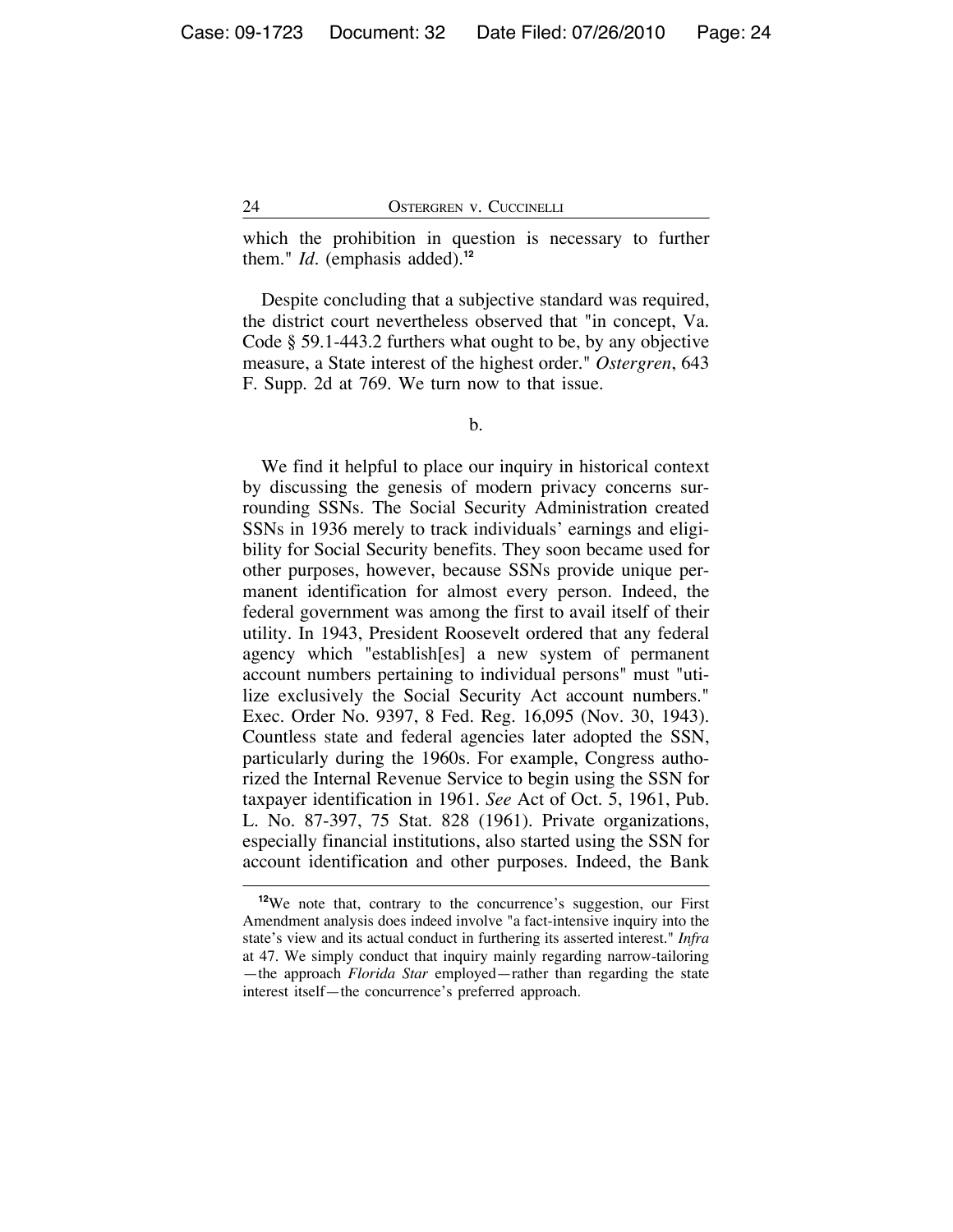Records and Foreign Transactions Act, Pub. L. No. 91-508, 84 Stat. 1114 (1970), required banks, savings and loan associations, credit unions, and securities brokers and dealers to collect customers' SSNs. *See, e.g.*, *id.* § 101 (requiring "the maintenance of appropriate types of records by insured banks of the United States where such records have a high degree of usefulness in criminal, tax, or regulatory investigations or proceedings").

Public concern about information privacy, however, soon increased. In 1973, the Department of Health, Education, and Welfare published an influential report warning about "an increasing tendency for the Social Security number to be used as if it were an SUI [standard universal identifier]." U.S. Department of Health, Education, and Welfare, Report of the Secretary's Advisory Committee on Automated Personal Data Systems: Records, Computers, and the Rights of Citizens xxxii (1973). Congress responded by enacting the Privacy Act of 1974, 5 U.S.C. § 552a, which prohibits government agencies from denying rights, privileges, or benefits because a person withholds his SSN. By enacting this statute, "Congress sought to curtail the expanding use of social security numbers by federal and local agencies and, by so doing, to eliminate the threat to individual privacy and confidentiality of information posed by common numerical identifiers." *Doyle v. Wilson*, 529 F. Supp. 1343, 1348 (D. Del. 1982). The related Senate Report stated that widespread usage of SSNs was "one of the most serious manifestations of privacy concerns in the Nation." S. Rep. No. 93-1183 (1974), *as reprinted in* 1974 U.S.C.C.A.N. 6916, 6943.

Since then, usage of SSNs by federal and local agencies, financial institutions, and other organizations has become nearly ubiquitous. Beyond simply matching records with accounts, these organizations also frequently use SSNs for account authentication. This means that the SSN provides a password that lets one modify account information. By consequence, the SSN has become a crucial piece of information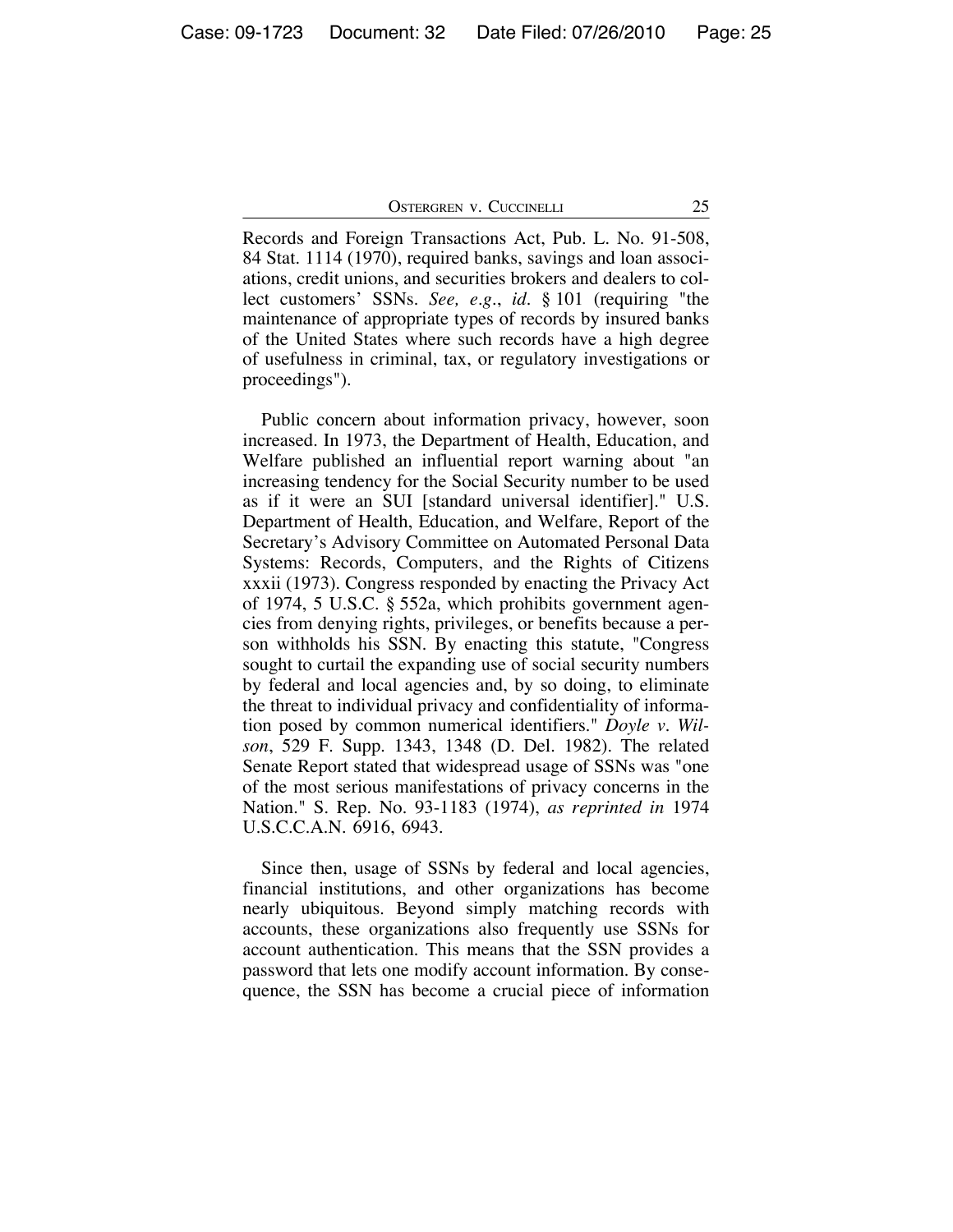allowing the creation or modification of myriad personal accounts. *See* U.S. Government Accountability Office, GAO No. 09-759T, Identity Theft: Governments Have Acted to Protect Personally Identifiable Information, but Vulnerabilities Remain 8 (calling the SSN "a vital piece of information needed to function in American society" and noting that "U.S. citizens generally need an SSN to pay taxes, obtain a driver's license, or open a bank account, among other things"). Unfortunately, for that reason, SSNs can easily be used to commit identity theft—that is, tendering another's identifying information to carry out financial fraud or other criminal activity. *See* Jonathan J. Darrow & Stephen D. Lichtenstein, *"Do You Really Need My Social Security Number?" Data Collection Practices in the Digital Age*, 10 N.C. J. L. & Tech. 1, 4-5 (2008) ("Reflecting the unfortunate reality that a single number can provide access to multiple accounts, commentators have lamented that the social security number has become a 'skeleton key' for identity theft criminals."). One therefore has a considerable privacy interest in keeping his SSN confidential.

We previously considered this privacy interest in *Greidinger v. Davis*, 988 F.2d 1344 (4th Cir. 1993). Invalidating a statute that required people to provide their SSN before they could vote and then publicly disclosed that confidential information, we observed:

Since the passage of the Privacy Act, an individual's concern over his SSN's confidentiality and misuse has become significantly more compelling. For example, armed with one's SSN, an unscrupulous individual could obtain a person's welfare benefits or Social Security benefits, order new checks at a new address on that person's checking account, obtain credit cards, or even obtain the person's paycheck.

*Id.* at 1353; *see also City of Kirkland v. Sheehan*, No. 01-2- 09513-7, 2001 WL 1751590, at \*6 (Wash. Sup. Ct. May 10,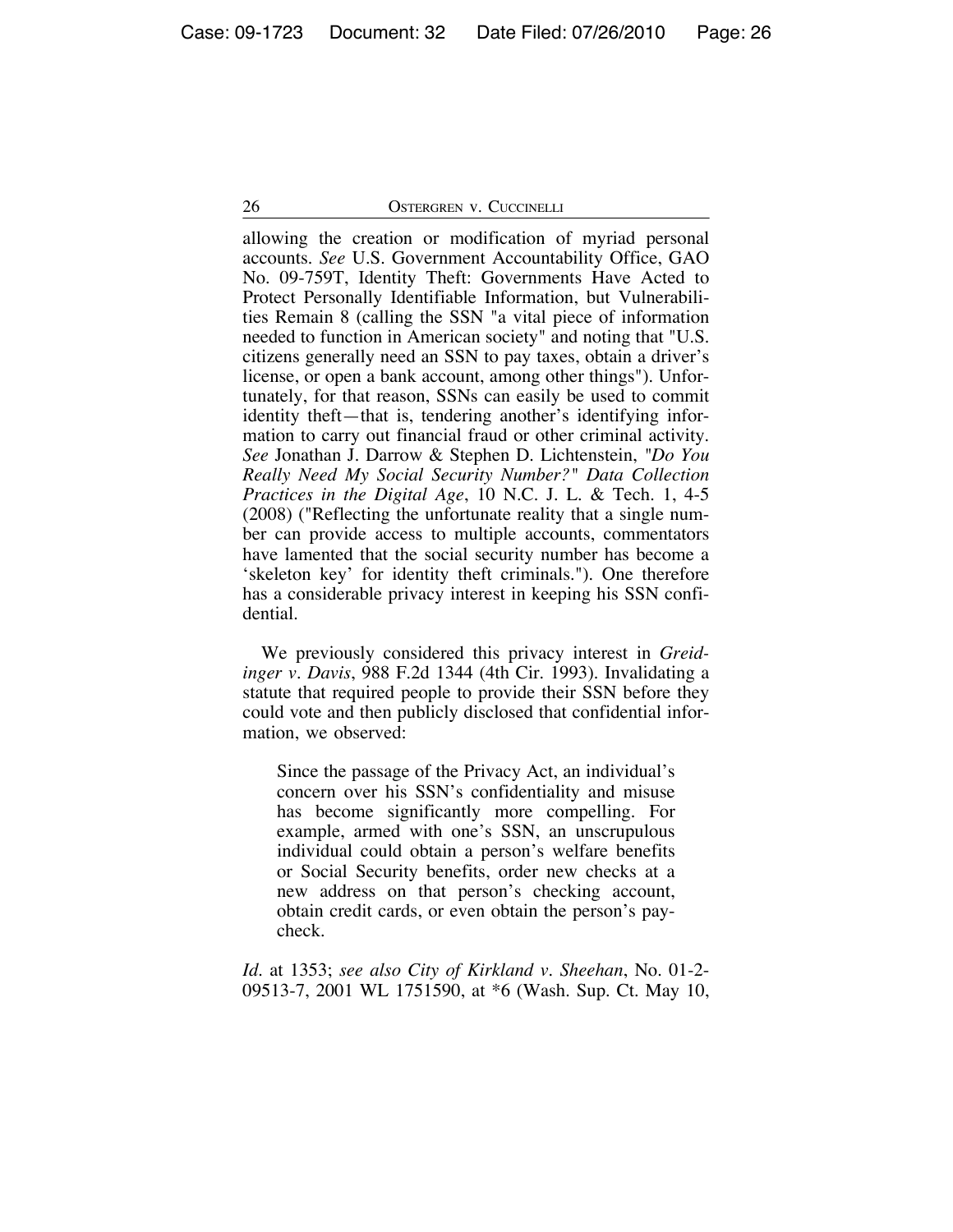2001) ("[A]ccess to an SSN allows a person, agency or company to more efficiently and effectively search for and seize information and assets of another, a power originally available only to the government and one which was subject to direct Constitutional restraint."). We added that "the harm that can be inflicted from the disclosure of a SSN to an unscrupulous individual is alarming and potentially financially ruinous." *Greidinger*, 988 F.2d at 1354. On average, victims of identity theft lose about \$17,000 and must spend over \$1,000 and 600 hours of personal time cleaning up their credit reports. *See* Danielle Keats Citron, *Reservoirs of Danger: The Evolution of Public and Private Law at the Dawn of the Information Age*, 80 S. Cal. L. Rev. 241, 253 (2007).

Reflecting these concerns, Congress and all 50 States have passed laws regulating SSN collection and disclosure. *See* Andrew Serwin, Information Security and Privacy §§ 22-23 (2009); *see, e.g.*, 18 U.S.C. § 2721 (restricting release of SSNs from motor vehicle records). Some States also recognize a constitutional right barring the government from disclosing SSNs without consent. *See, e.g.*, *State ex rel. Beacon Journal Publ'g Co. v. City of Akron*, 640 N.E.2d 164, 169 (Ohio 1994). Although not dispositive, these practices indicate a broad consensus that SSNs' public disclosure should be strictly curtailed.

Given the serious privacy concerns and potential harm stemming from SSN dissemination, Virginia's asserted interest in protecting individual privacy by limiting SSNs' public disclosure may certainly constitute "a state interest of the highest order." *Daily Mail*, 443 U.S. at 103. We need not ultimately decide that question, however, because our holding below regarding narrow-tailoring suffices to resolve the constitutional challenge. We discussed this issue merely to provide guidance to the district court fashioning injunctive relief on remand. *See Elm Grove Coal Co. v. Dir., O.W.C.P.*, 480 F.3d 278, 299 n.20 (4th Cir. 2007) ("We choose to address this discovery issue because it is likely to arise on remand.");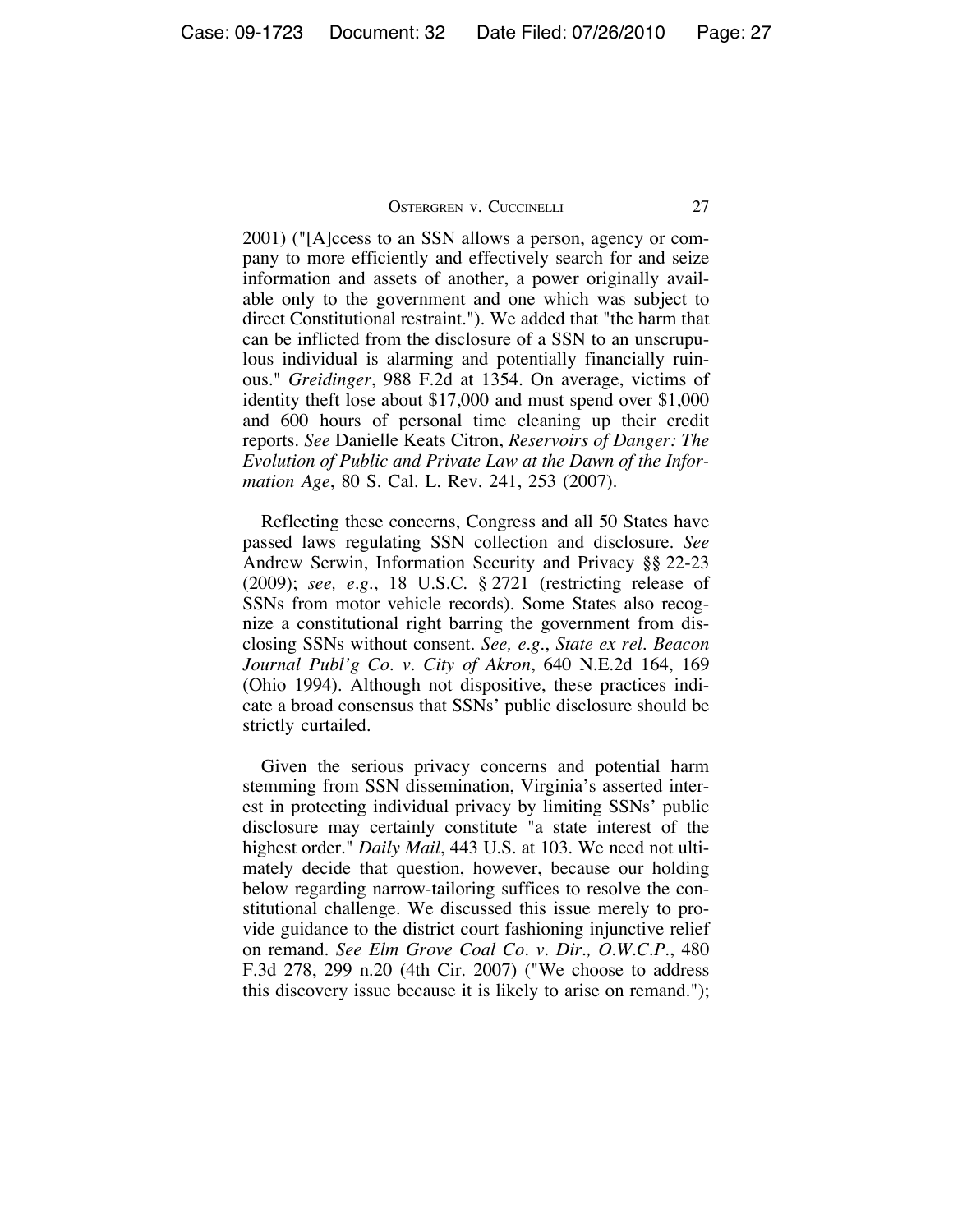*Charbonnages de France v. Smith*, 597 F.2d 406, 417 (4th Cir. 1979) ("[I]t may be appropriate to address a few points presented on this appeal that, although not dispositive here, could arise as important issues on remand.").

2.

We next consider whether enforcing section 59.1-443.2 against Ostergren would be narrowly tailored to Virginia's asserted interest in preserving individual privacy by protecting SSNs from public disclosure. Supreme Court precedent imposes a stringent standard regarding narrow-tailoring. *Cox Broadcasting* and its progeny indicate that punishing truthful publication of private information will almost never be narrowly tailored to safeguard privacy when the government itself released that information to the press. *See Cox Broad.*, 420 U.S. at 496 ("Once true information is disclosed in public court documents open to public inspection, the press cannot be sanctioned for publishing it."); *Florida Star*, 491 U.S. at 534 ("Where information is entrusted to the government, a less drastic means than punishing truthful publication almost always exists for guarding against the dissemination of private facts."). Even where disclosure to the press was accidental, *Florida Star* indicates that the press cannot be prevented from publishing the private information. In that case, B.J.F.'s identity was disclosed to the press accidentally despite the police department's policy against revealing rape victims' names. The Supreme Court nonetheless concluded that "[w]here . . . the government has failed to police itself in disseminating information, it is clear under *Cox Broadcasting*, *Oklahoma Publishing*, and *Landmark Communications* that the imposition of damages against the press for its subsequent publication can hardly be said to be a narrowly tailored means of safeguarding anonymity." *Florida Star*, 491 U.S. at 538.

In both *Cox Broadcasting* and *Florida Star*, the government disclosed private information to the press and thereafter sought to prevent media outlets from truthfully publishing that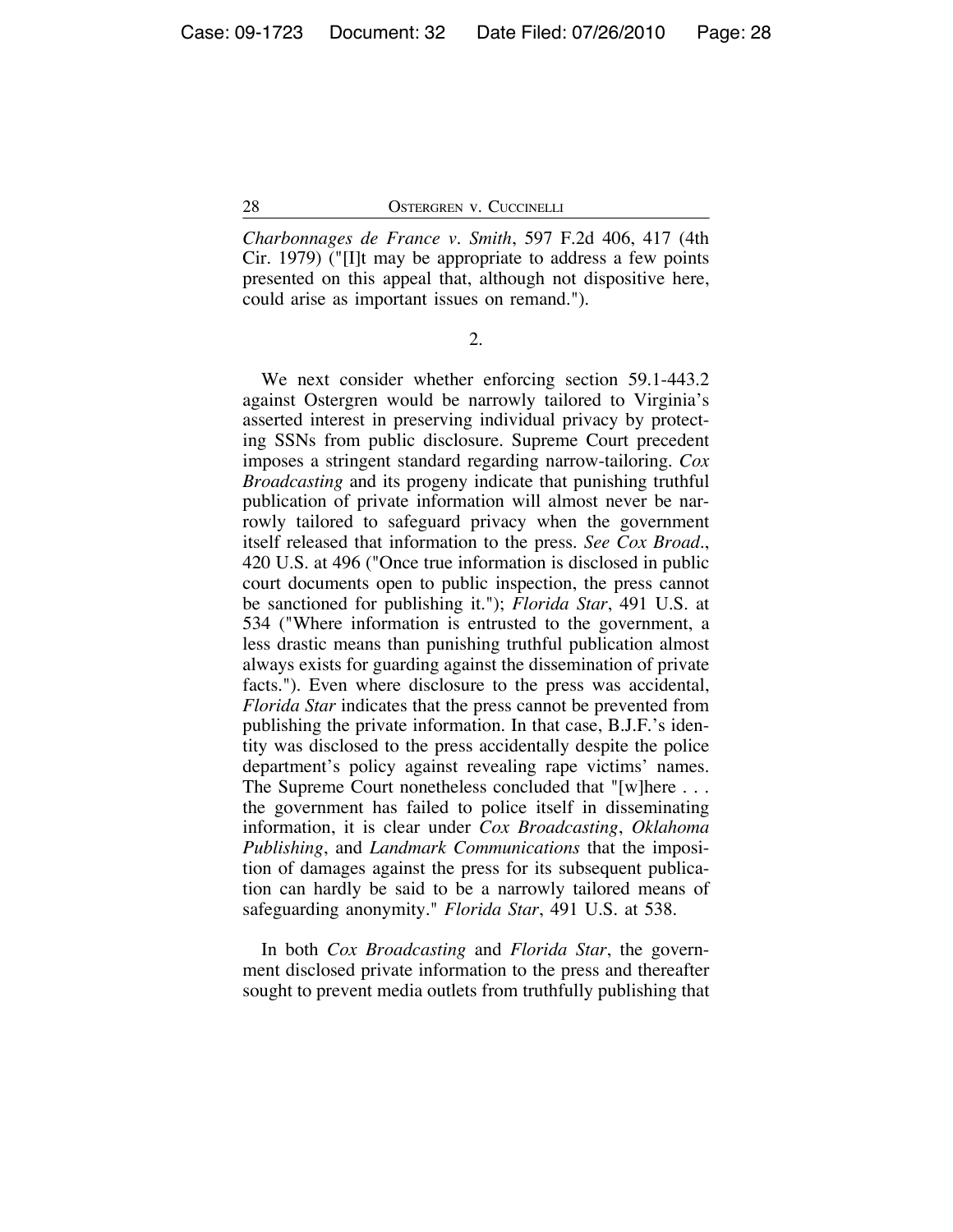information. This case appears similar in that Virginia likewise disclosed public records containing private information to Ostergren and now seeks to prevent her from publishing them online. Because Virginia "failed to police itself in disseminating information," *Cox Broadcasting* and *Florida Star* suggest that preventing Ostergren from publishing those records could almost never be narrowly tailored. *Id.* According to their stringent standard, Ostergren could never be prohibited from publicizing SSN-containing Virginia land records she already lawfully obtained (including those posted on her website),**13** and Virginia would need to redact all original land records available from courthouses (not merely digital copies available through secure remote access) before Ostergren could be prohibited from publishing SSNcontaining Virginia land records she might later obtain.**<sup>14</sup>**

[I]f I understand it correctly, under the relief you want, she can go to the record, she can take thousands or hundreds of thousands, whatever is there, and publish them, and if she thinks that 20 names have shock value, what do you think her attitude might be toward publishing thousands or hundreds of thousands?

J.A. 192. Ostergren replied,

It is relief I want, and I wish I could tell you a principled way to make it narrower, but I can't think of one, and I think that the *Cox* court struck the balance between privacy and free speech in the context of public records, and the way that they struck the balance was to hold that when the Government makes something available, they are responsible for controlling the dissemination of information. They can't make someone else do it.

J.A. 193. The court responded again,

**<sup>13</sup>**Whereas Ostergren posted online only about 30 records from various States, her testimony indicates she obtained thousands of other public records containing unredacted SSNs.

**<sup>14</sup>**The district court was justifiably concerned about reaching this extreme conclusion. When Ostergren maintained that under *Cox Broadcasting* she could continue publicizing additional SSNs until Virginia finished redacting all original land records and digital copies, the court responded,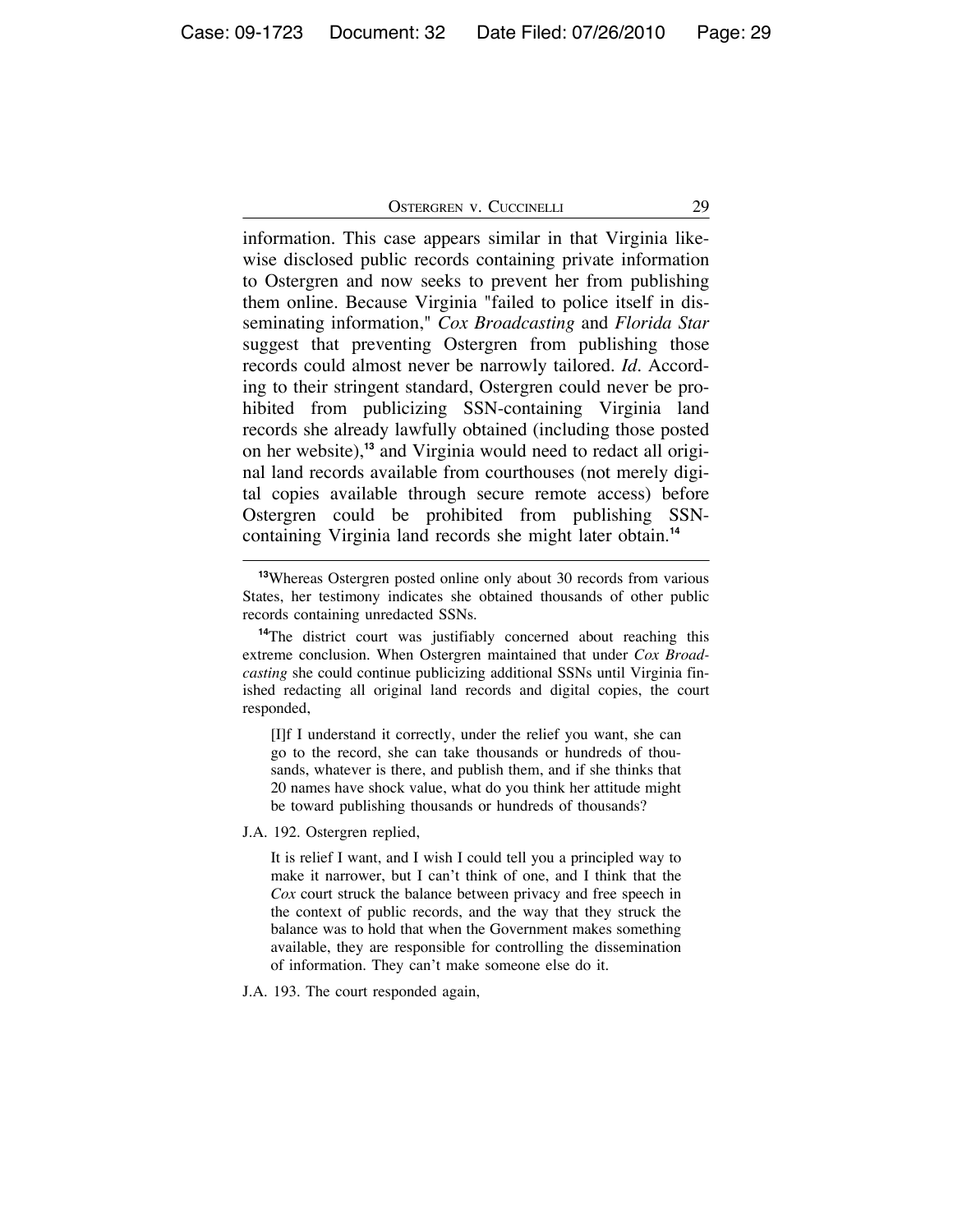Despite apparent similarities, however, the instant case also differs from *Cox Broadcasting* and *Florida Star* in two critical respects that warrant consideration because they impact our narrow-tailoring analysis. First, this case implicates a different conception of privacy—one predicated upon control of personal information rather than secrecy. Second, Virginia's knowledge about and practical control over the private information here differs significantly from the situations involved in *Cox Broadcasting* and *Florida Star*. Given these differences, this case requires a more nuanced analysis than that suggested above.**<sup>15</sup>** We consider each difference separately below and then discuss the proper narrow-tailoring analysis.

a.

*Cox Broadcasting* involved Georgia's tort of public disclosure of private information, in which "the plaintiff claims the right to be free from unwanted publicity about his private affairs, which, although wholly true, would be offensive to a person of ordinary sensibilities." *Cox Broad.*, 420 U.S. at 489.

J.A. 193. We share the district court's concern and consider below how the instant case may be distinguished from *Cox Broadcasting* and *Florida Star* regarding narrow-tailoring.

**<sup>15</sup>**We are distinguishing *Cox Broadcasting* and *Florida Star* merely with regard to the proper narrow-tailoring analysis, not with regard to whether the *Daily Mail* standard applies.

<sup>[</sup>W]hat if accidentally the Social Security Administration, somebody went in and released all the Social Security numbers in the country? Are you saying that Congress couldn't come in with a statute and say, you can't replicate these things? What they would do is try to take the system that had gone wrong, fix what they can fix, knowing that there are people who have already gotten into the database that spilled accidentally, but knowing the damage is somewhat limited and saying we are going to stop it right here, and the way we're going to stop it is making it unlawful for you, anybody, to take this information that's been accidentally spilled and use it.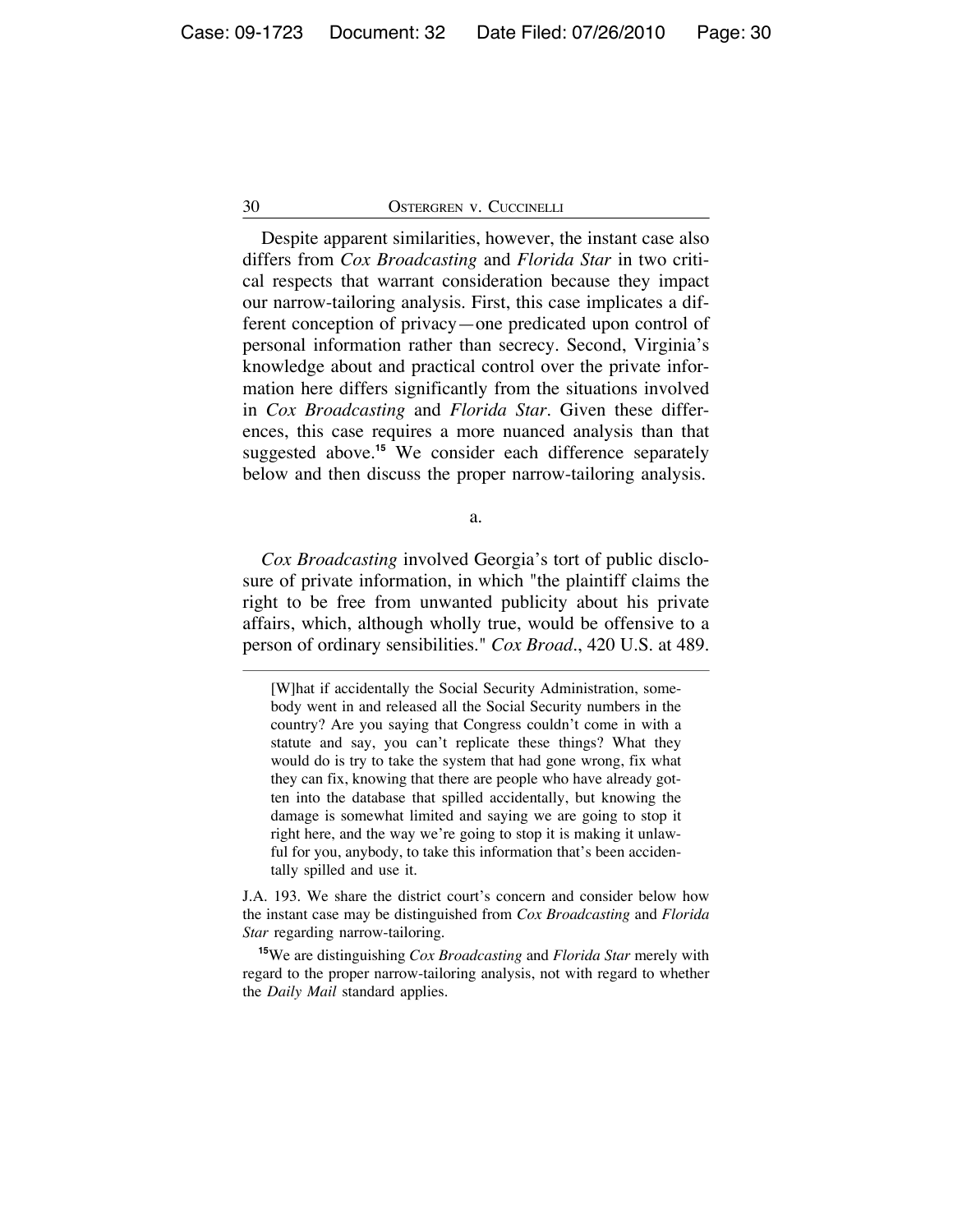This cause of action "define[s] and protect[s] an area of privacy free from unwanted publicity in the press." *Id.* at 491. "[T]he gravamen of the claimed injury is the publication of information, whether true or not, the dissemination of which is embarrassing or otherwise painful to an individual." *Id.* at 489. *Florida Star* involved the same privacy interest. B.J.F. suffered emotional distress because the fact that she had been raped, information she had hoped to keep secret, had been widely publicized. *See Florida Star*, 491 U.S. at 528 ("B.J.F. testified that she had suffered emotional distress from the publication of her name.").

*Cox Broadcasting* and *Florida Star* thus involved a particular conception of privacy whereby "private" matters are those one would prefer to keep hidden from other people because disclosure would be embarrassing or compromising.**<sup>16</sup>** *See Whalen v. Roe*, 429 U.S. 589, 598-99 (1977) (noting cases protecting "privacy" that involved "the individual interest in avoiding disclosure of personal matters"). Under this conception, one's privacy interest hinges upon whether information has been kept secret, and protecting privacy involves ensuring that people can keep personal matters secret or hidden from public scrutiny. *See* Daniel J. Solove, *Conceptualizing*

*Haynes v. Alfred A. Knopf, Inc.*, 8 F.3d 1222, 1229 (7th Cir. 1993).

<sup>&</sup>lt;sup>16</sup>The Seventh Circuit has explored the human desire for secrecy about certain personal matters:

Even people who have nothing rationally to be ashamed of can be mortified by the publication of intimate details of their life. Most people in no wise deformed or disfigured would nevertheless be deeply upset if nude photographs of themselves were published in a newspaper or a book. They feel the same way about photographs of their sexual activities, however "normal," or about a narrative of those activities, or about having their medical records publicized. Although it is well known that every human being defecates, no adult human being in our society wants a newspaper to show a picture of him defecating. The desire for privacy illustrated by these examples is a mysterious but deep fact about human personality.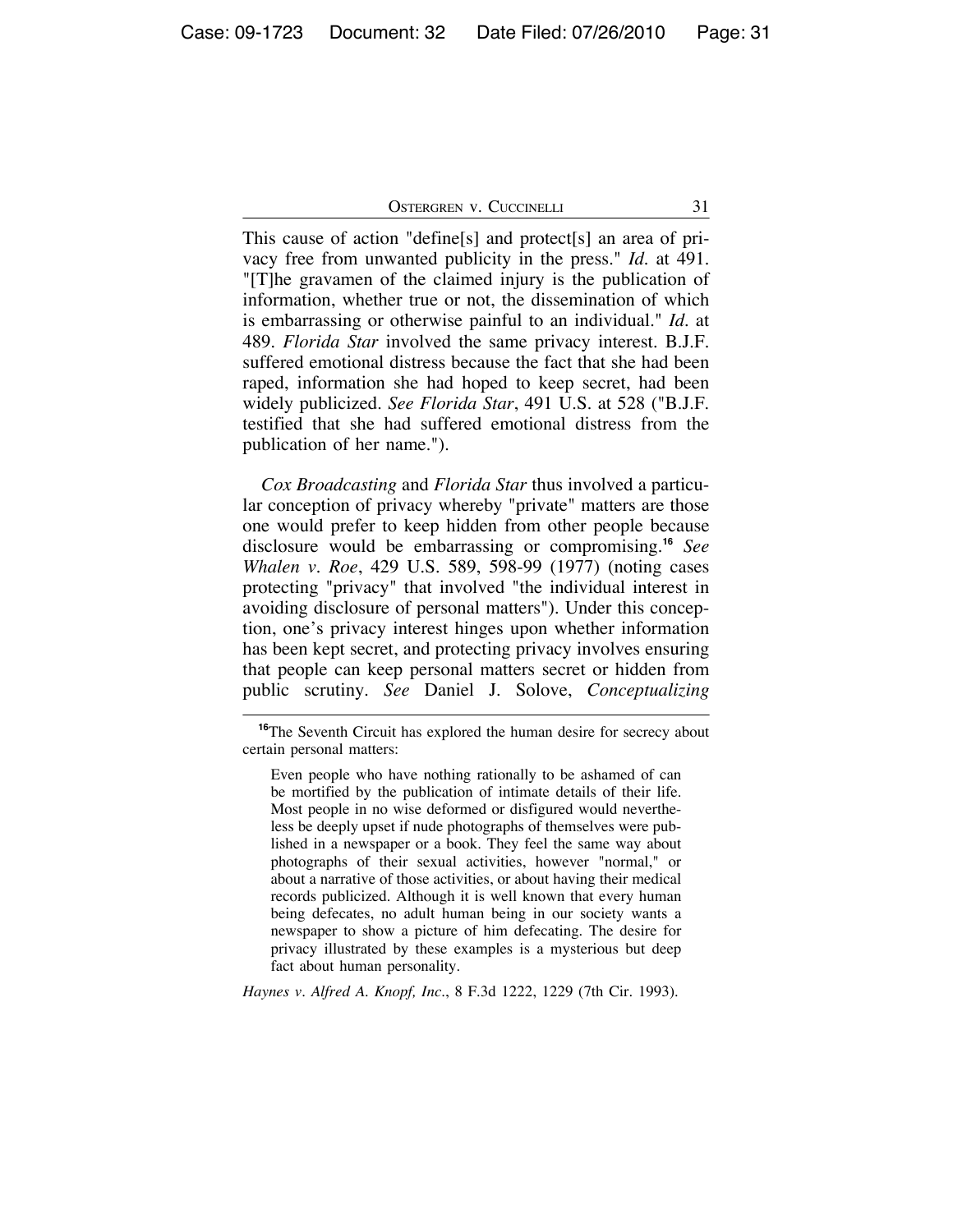*Privacy*, 90 Cal. L. Rev. 1087, 1105 (2002) ("One of the most common understandings of privacy is that it constitutes the secrecy of certain matters. Under this view, privacy is violated by the public disclosure of previously concealed information."). Because this conception of privacy presupposes secrecy, personal matters that have been publicly disclosed can no longer be considered private. *See id.* at 1107 ("[T]he view of privacy as secrecy often leads to the conclusion that once a fact is divulged in public, no matter how limited or narrow the disclosure, it can no longer remain private."). For example, the Supreme Court embraced this reasoning in Fourth Amendment cases indicating that one's "reasonable expectation of privacy" cannot encompass anything exposed to the public or third parties. *See California v. Greenwood*, 486 U.S. 35, 40 (1988) (finding no reasonable expectation of privacy in garbage because "plastic garbage bags left on or at the side of a public street are readily accessible to animals, children, scavengers, snoops, and other members of the public"); *United States v. Miller*, 425 U.S. 435, 442 (1976) (finding no reasonable expectation of privacy in personal financial documents held by banks because "the documents obtained, including financial statements and deposit slips, contain only information voluntarily conveyed to the banks and exposed to their employees in the ordinary course of business").

The instant case involves a different conception of privacy not predicated upon secrecy. *Cox Broadcasting* and *Florida Star* addressed the privacy concern that disclosing certain personal matters (information one had hoped to keep secret) might cause embarrassment or reputational damage. But people do not feel embarrassed when asked to provide their SSN; nor do they fear that their reputation will suffer when others find out that number. People worry only about how their SSN will be used—more specifically, about whether some unscrupulous person will steal their identity. The Fifth Circuit made this same observation:

[A]n individual's informational privacy interest in his or her SSN is substantial. The privacy concern at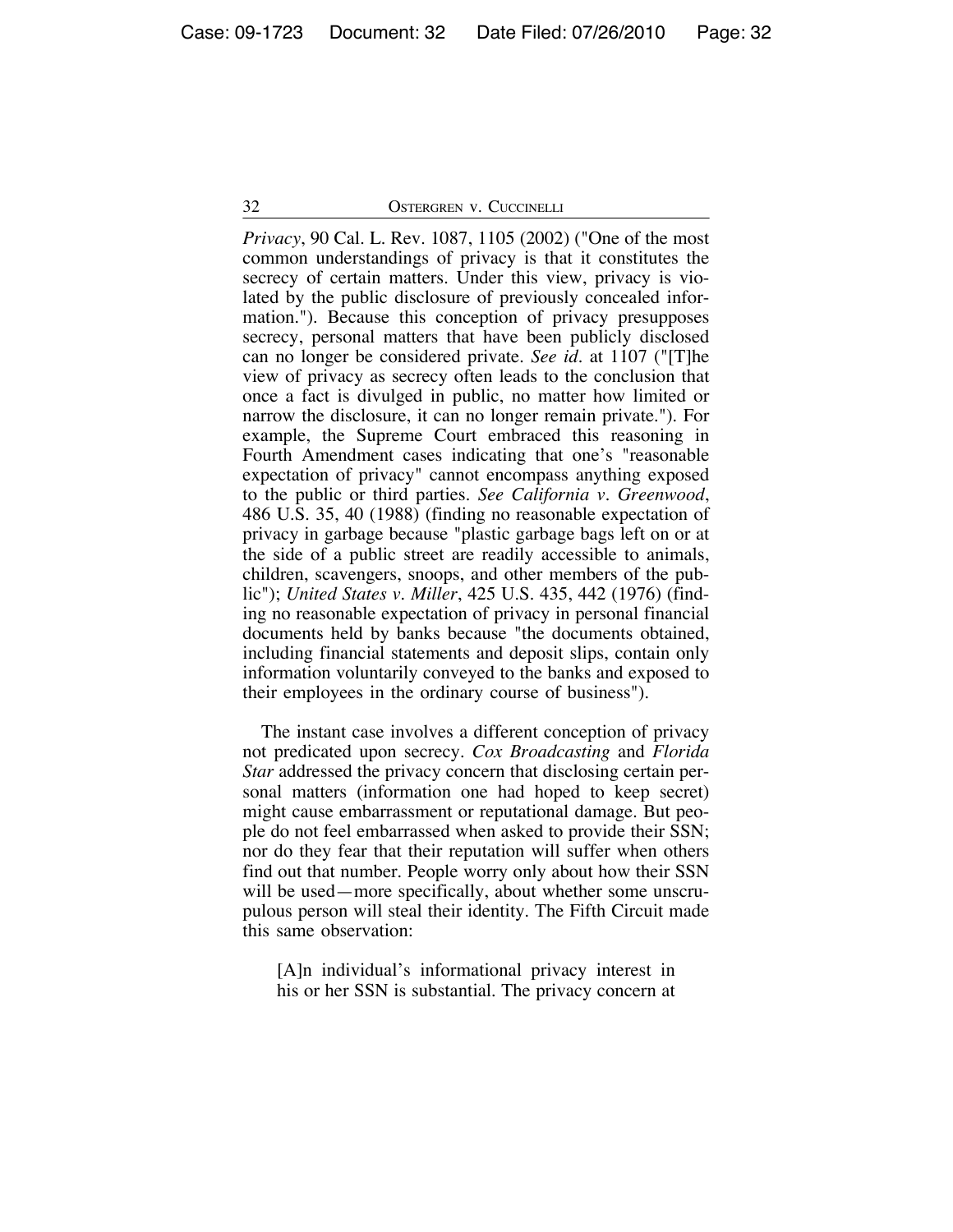issue is not, of course, that an individual will be embarrassed or compromised by the particular SSN that she has been assigned. Rather, the concern is that the simultaneous disclosure of an individual's name and confidential SSN exposes that individual to a heightened risk of identity theft and other forms of fraud.

*Sherman v. U.S. Dep't of the Army*, 244 F.3d 357, 365 (5th Cir. 2001); *see also Nat'l Cable & Telecomms. Ass'n v. FCC*, 555 F.3d 996, 1001 (D.C. Cir. 2009) ("[W]e do not agree that the interest in protecting customer privacy is confined to preventing embarrassment . . . . "). Accordingly, this case involves a particular conception of privacy whereby one does not mind publicity itself but nonetheless would prefer to control how personal information will be used or handled. Under this conception, privacy does not hinge upon secrecy but instead involves "the individual's *control* of information concerning his or her person." *Nat'l Cable & Telecomms. Ass'n*, 555 F.3d at 1001 (emphasis added and internal quotations omitted).

This difference affects our narrow-tailoring analysis because *Cox Broadcasting*'s holding stemmed from the conception of privacy predicated upon secrecy. The Supreme Court noted that Georgia's tort of public disclosure of private information provided no remedy where the disclosed information was already publicly available. *See* Restatement (Second) of Torts § 652D cmt. b ("There is no liability when the defendant merely gives further publicity to information about the plaintiff that is already public."). The Court thus concluded that "the interests in privacy fade when the information involved already appears on the public record." *Cox Broad.*, 420 U.S. at 494-95. This makes sense where privacy hinges upon secrecy because publicly accessible information could not be considered private anymore and any emotional distress resulting from disclosure would likely have already occurred.**<sup>17</sup>**

<sup>&</sup>lt;sup>17</sup>The emotional distress that a rape victim experiences because of public disclosure of her identity occurs the moment she discovers that others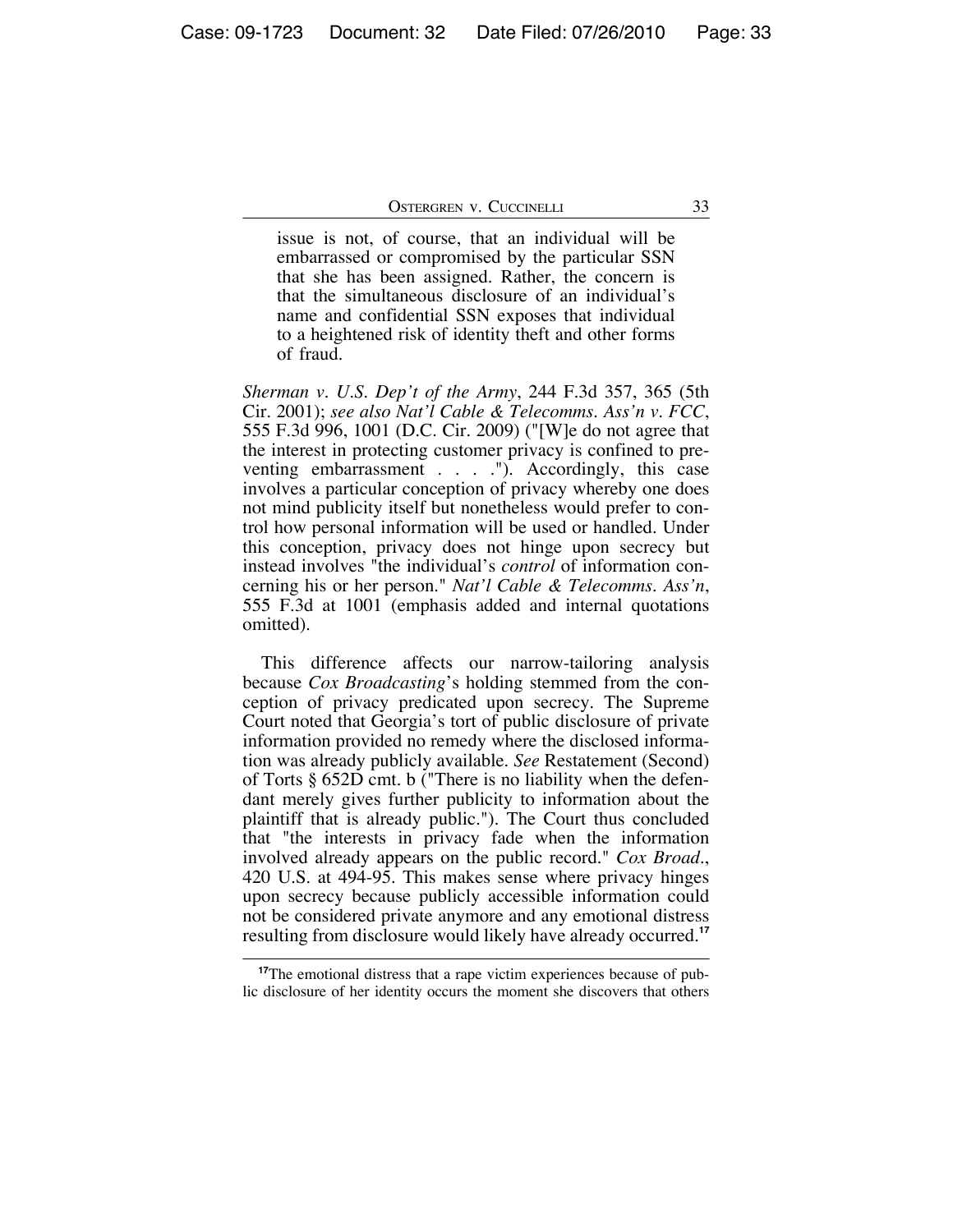But the reasoning makes noticeably less sense where privacy hinges upon control. Whereas emotional distress resulting from disclosure occurs only once when one discovers the publicity, publicly accessible SSNs could be misused repeatedly over time until they become less easily accessed. Furthermore, because SSNs are more easily accessed online than in bound original land records, people worried about preventing identity theft (rather than embarrassment) would indeed have a considerable privacy interest against "merely giv[ing] further publicity." Restatement (Second) of Torts § 652D cmt. b.

The Supreme Court employed similar reasoning in *United States Department of Justice v. Reporters Committee for Freedom of the Press*, 489 U.S. 749 (1989). In that case, reporters filed requests under the Freedom of Information Act, 5 U.S.C. § 552, for criminal identification records, known as "rap sheets," that the Federal Bureau of Investigation had created by collecting biographical data and criminal history found in different state and local public records. The government refused to disclose these rap sheets based on the statutory exception for "records or information compiled for law enforcement purposes . . . the production of [which] . . . could reasonably be expected to constitute an unwarranted invasion of personal privacy." 5 U.S.C. § 552(b)(7)(C). Arguing that this exception was inapplicable, the reporters reasoned that "[b]ecause events summarized in a rap sheet have been previously disclosed to the public . . . [the] privacy interest in avoiding disclosure of a federal compilation of these events approaches zero." *Reporters Comm.*, 489 U.S. at 762- 63. The Supreme Court expressly rejected this "cramped notion of personal privacy" and expounded as follows:

[T]he common law and the literal understandings of privacy encompass the individual's control of infor-

know her secret. The harm feared by someone whose SSN has been disclosed, however, does not occur upon disclosure but rather upon the misuse of that information.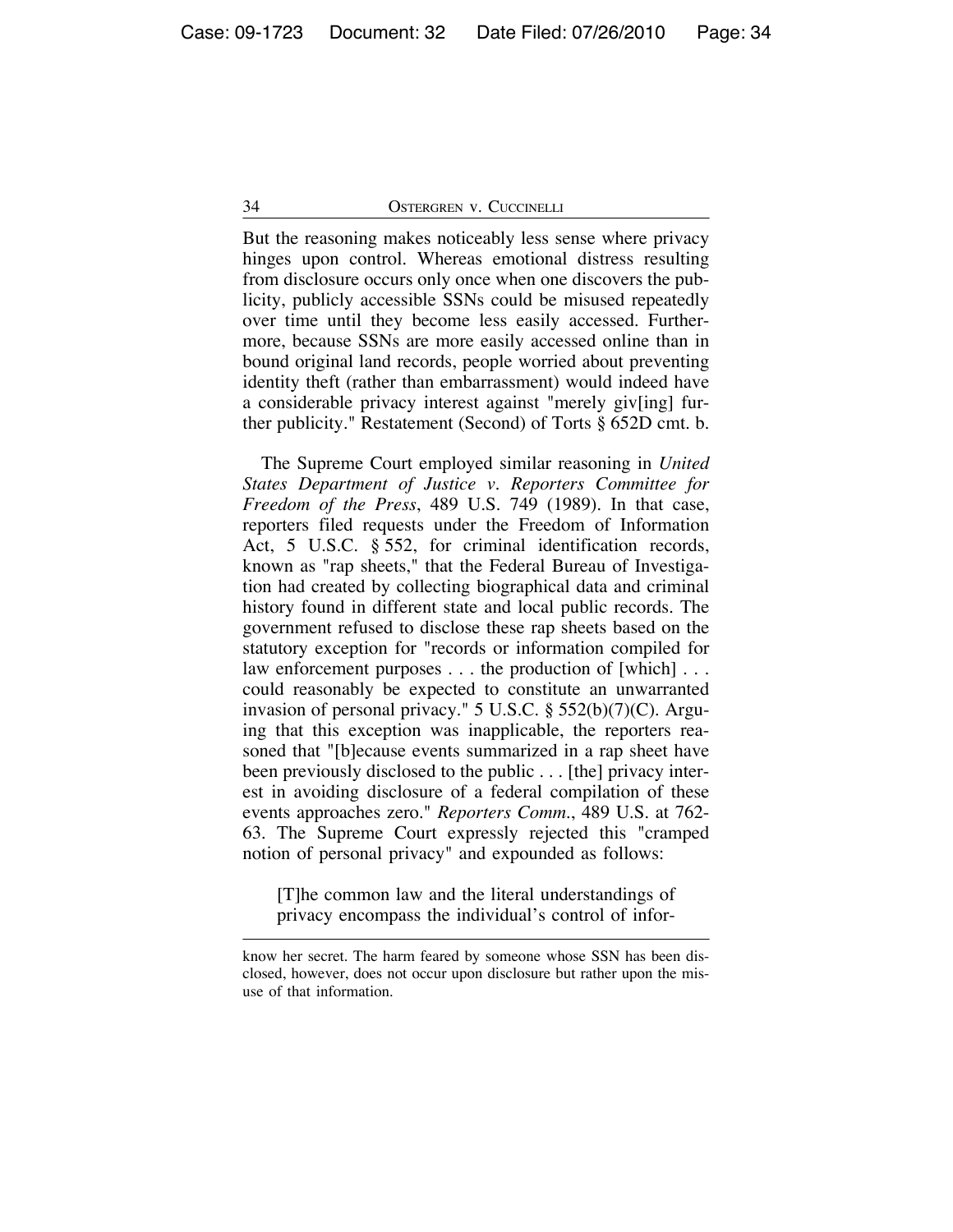mation concerning his or her person. In an organized society, there are few facts that are not at one time or another divulged to another. Thus the extent of the protection accorded a privacy right at common law rested in part on the degree of dissemination of the allegedly private fact and the extent to which the passage of time rendered it private.

*Id.* at 763. The Court then observed that "there is a vast difference between the public records that might be found after a diligent search of courthouse files, county archives, and local police stations throughout the country and a computerized summary located in a single clearinghouse of information." *Id.* at 764. In another case, the Court reiterated what this analysis makes clear: "An individual's interest in controlling the dissemination of information regarding personal matters does not dissolve simply because that information may be available to the public in some form." *U.S. Dep't of Def. v. Fed. Labor Relations Auth.*, 510 U.S. 487, 500 (1994).

#### b.

The instant case also differs in another respect from *Cox Broadcasting* and *Florida Star* regarding narrow-tailoring. There, the Supreme Court held that punishing truthful publication of private information was not narrowly tailored because the government could have initially refused to disclose that information to the press. This rationale assumes that the government could have easily prevented initial disclosure. *See Florida Star*, 491 U.S. at 538 ("[W]here the government itself provides information to the media, it is most appropriate to assume that the government had, but failed to utilize, far more limited means of guarding against dissemination than the extreme step of punishing truthful speech."). That assumption does not fully apply in this case.

Both *Cox Broadcasting* and *Florida Star* involved situations in which a government employee created the document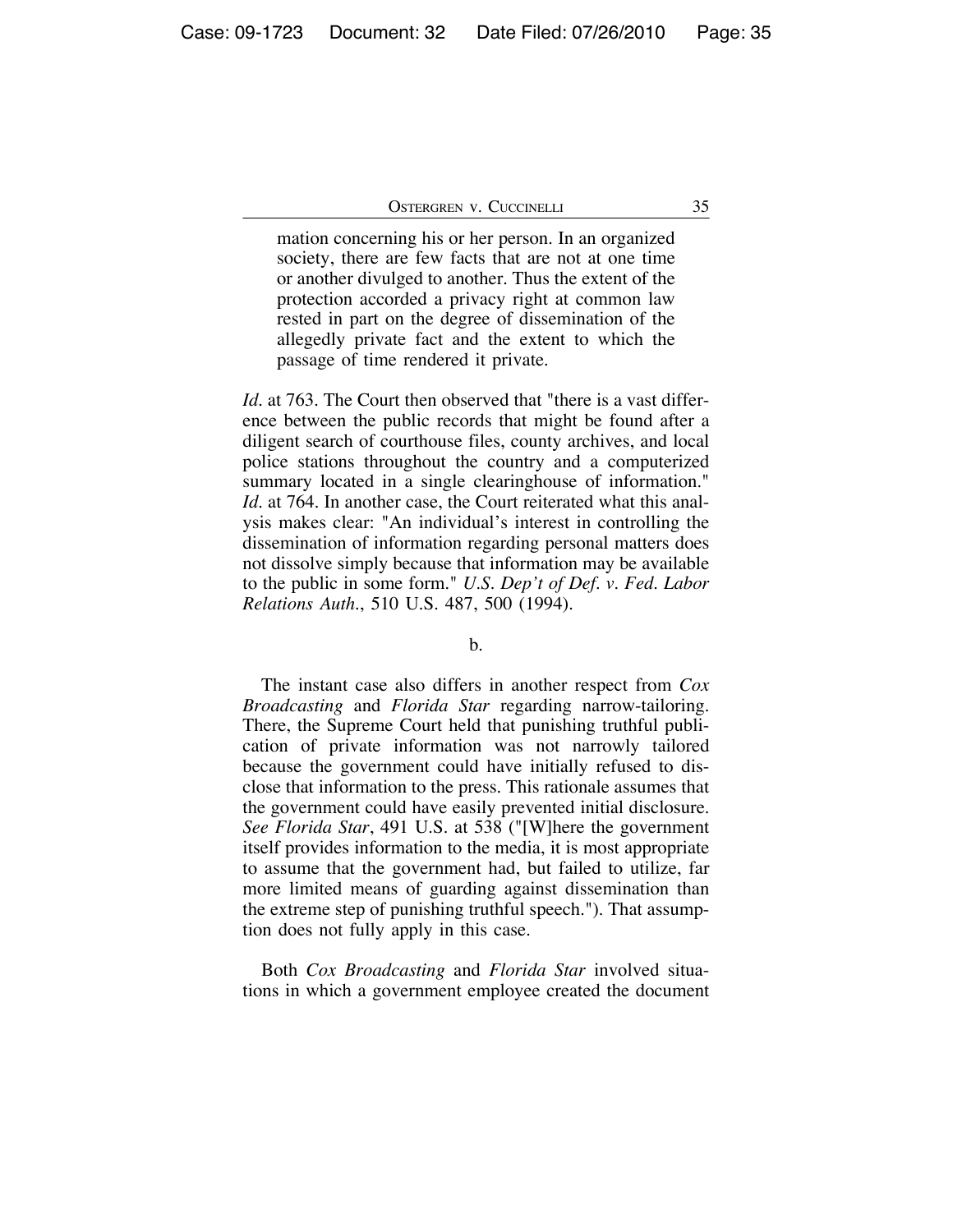containing sensitive information that was later disclosed. Thus, initial disclosure could have been avoided by not recording the information or sealing the document from the outset. In *Florida Star*, the Court recognized that the police officer who prepared the incident report could have simply omitted B.J.F.'s name. *See id.* Likewise, in *Cox Broadcasting*, the government could have omitted the victim's name from its indictments or placed them under seal. *See Cox Broad.*, 420 U.S. at 496 ("If there are privacy interests to be protected in judicial proceedings, the States must respond by means which avoid public documentation or other exposure of private information.").

This appeal presents a quite different situation. For the most part, private attorneys (rather than the government) were responsible for creating real estate documents containing people's SSNs and then submitting those documents for recording in Virginia. The clerk of court could have inspected these documents before recording them and redacted any SSNs, but even this solution differs from *Cox Broadcasting* and *Florida Star*, where the government did not have to search for the sensitive information needing redaction. Given that every year hundreds of thousands of documents are submitted for recording in Virginia, inspecting each one would have been no small undertaking. Most importantly, however, attorneys began filing documents containing SSNs long before Virginia could have been expected to comprehend the current threat of identity theft. For this reason, we find inapplicable *Cox Broadcasting*'s observation that "[b]y placing the information in the public domain on official court records, the State must be presumed to have concluded that the public interest was thereby being served." 420 U.S. at 495.

Virginia currently prohibits attorneys from submitting real estate documents for recording that contain unredacted SSNs. *See* Va. Code § 17.1-227. Given the historical circumstances, however, clerks of court still possess millions of land records, over three percent of which probably contain unredacted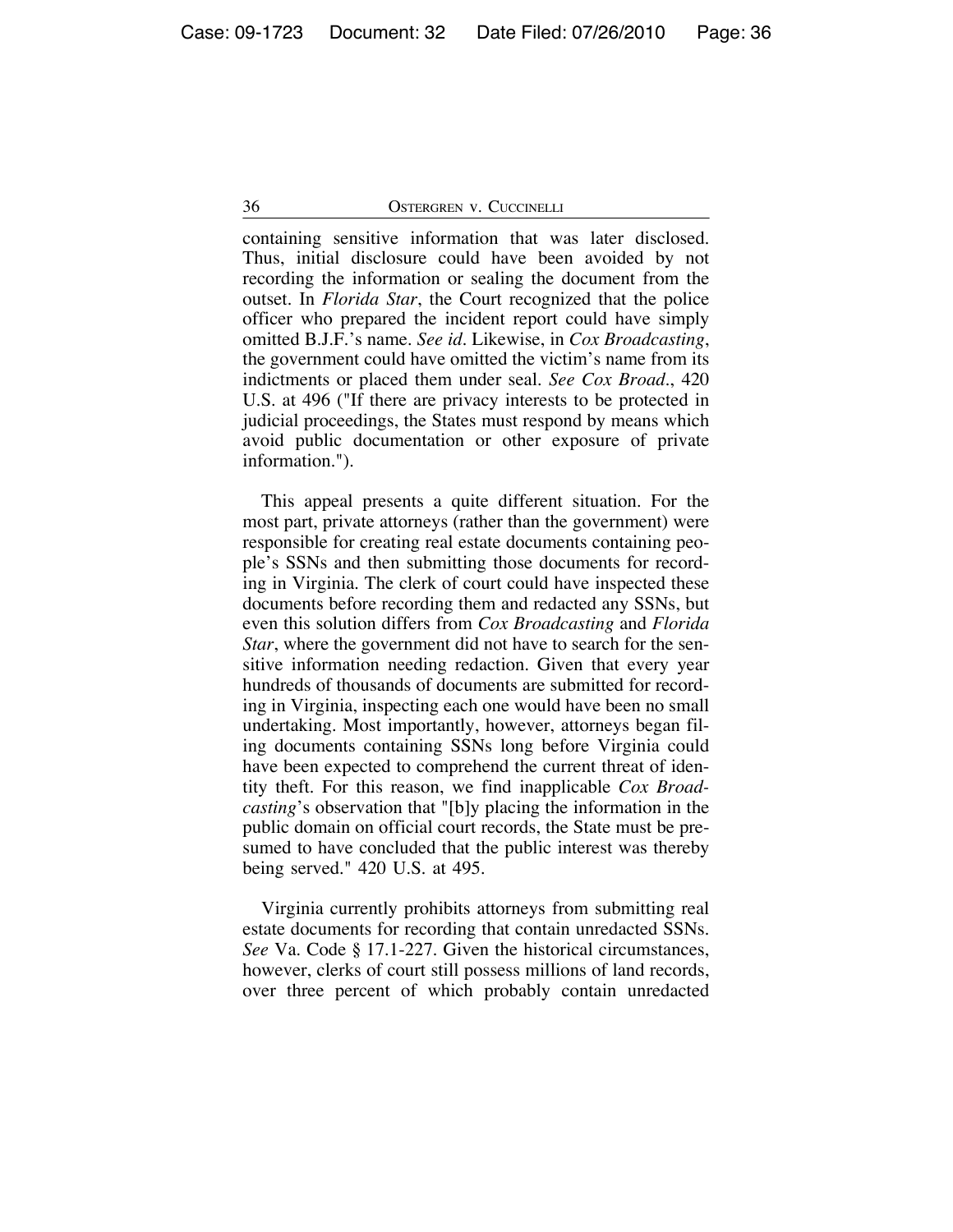SSNs. Inspecting all these records to find and redact SSNs would be far more burdensome than sealing indictments and police reports revealing rape victims' identities. Moreover, clerks cannot place original land records under seal while completing such redaction because people must inspect them to verify who owns what during real estate transactions. *See* Va. Code § 17.1-208 (requiring that "any records and papers of every circuit court that are maintained by the clerk of the circuit court shall be open to inspection by any person"). Furthermore, regarding land records available through secure remote access, the parties agree that running software used for redacting SSNs costs about four cents per page and has a one to five percent error rate. Virginia thus faces considerable obstacles in avoiding initial disclosure of sensitive information that *Cox Broadcasting* and *Florida Star* did not have to consider. Such realities plainly must factor into our narrowtailoring analysis.

c.

The factual differences between this case and *Cox Broadcasting* and *Florida Star* suggest the need for a more nuanced analytical approach to the *Daily Mail* standard's narrowtailoring requirement. The Supreme Court's recognition of different conceptions of privacy—one focused upon secrecy and incompatible with any disclosure, the other focused upon control and consistent with limited disclosure—and the unrealistic challenge of preserving total secrecy in this situation strongly suggest that Virginia should have more latitude to limit disclosure of land records containing unredacted SSNs than *Cox Broadcasting* and *Florida Star* allowed for protecting rape victims' anonymity. Specifically, the Court's First Amendment jurisprudence does not necessarily require that Virginia redact SSNs from all original land records maintained in courthouse archives before someone like Ostergren may be prevented from publishing them online.**<sup>18</sup>** Ostergren's

**<sup>18</sup>**Ostergren took the contrary position below, arguing that all original land records had to be redacted before Virginia could prevent Ostergren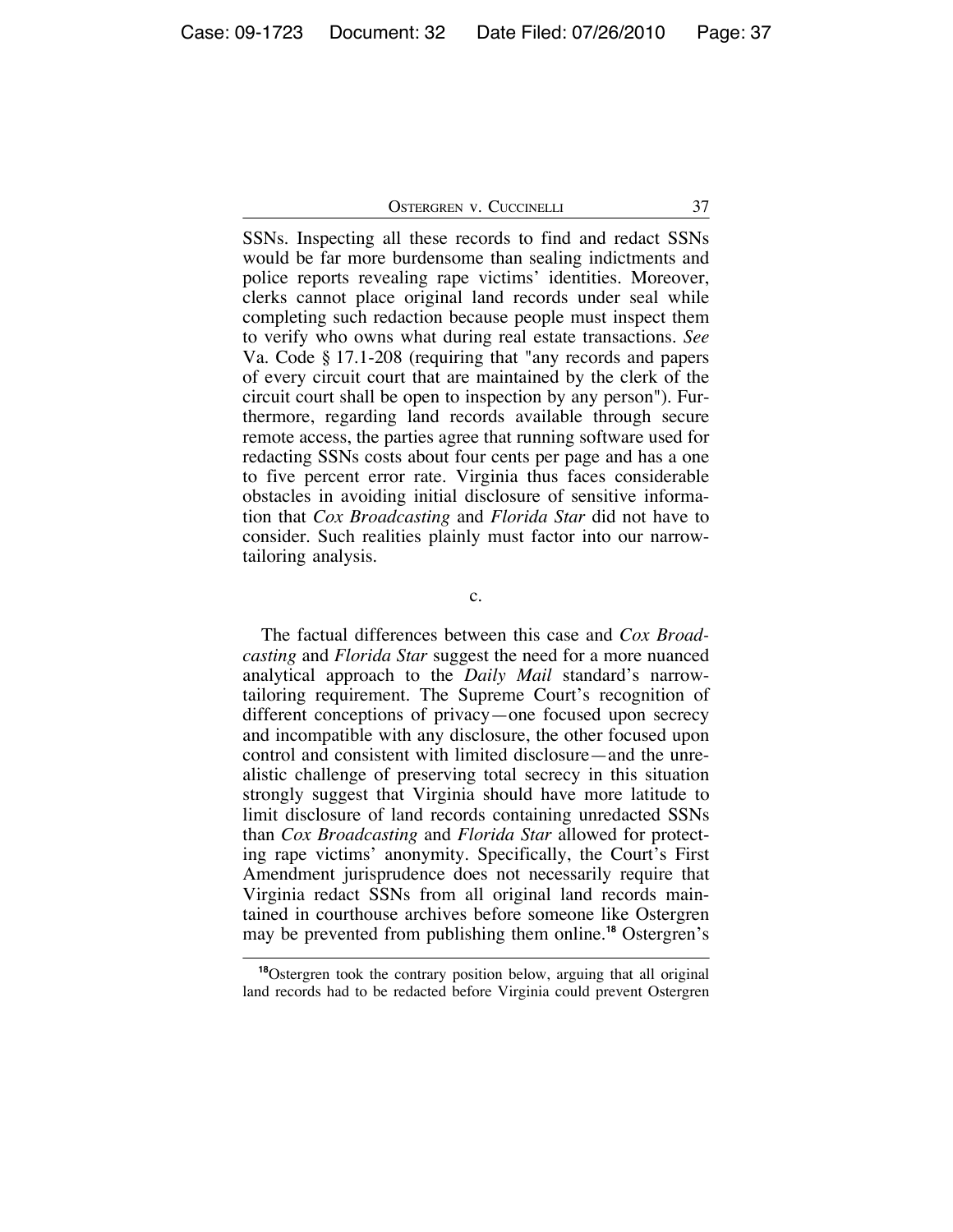website supports this conclusion by recognizing the critical difference between original land records available from courthouses and digital land records available through secure remote access:

Once records are recorded at the courthouse, they become public (unless sealed by a judge) and anyone can get them. But shouldn't we all have to drive to the Courthouse to see them? Yes, but sadly that is not the case anymore. Legislators have kowtowed to special interests and in VA, they voted specifically to allow these records online.

The Virginia Watchdog, http://www.opcva.com/watchdog/ RECORDS.html (last visited Apr. 26, 2010) (emphasis omitted); *see Reporters Comm.*, 489 U.S. at 764 (noting "a vast difference between the public records that might be found after a diligent search of courthouse files, county archives, and local police stations throughout the country and a computerized summary located in a single clearinghouse of information").

This certainly does not mean, however, that enforcing section 59.1-443.2 against Ostergren would be constitutional. We cannot conclude that prohibiting Ostergren from posting public records online would be narrowly tailored to protecting individual privacy when Virginia currently makes those same records available through secure remote access without having redacted SSNs. The record reflects that 15 clerks of court have not finished redacting SSNs from their land records,

from publishing SSNs online. *See* J.A. 120 ("Well, I think that the constitutional argument would still be solid even if the records were not available online, because they are open to anyone who wishes to see them."). But suspending access to courthouse archives until Virginia completed such an enormous redaction effort—requiring manual inspection of over 200 million physical documents—seems impossible because people require access to land records for any real estate transaction.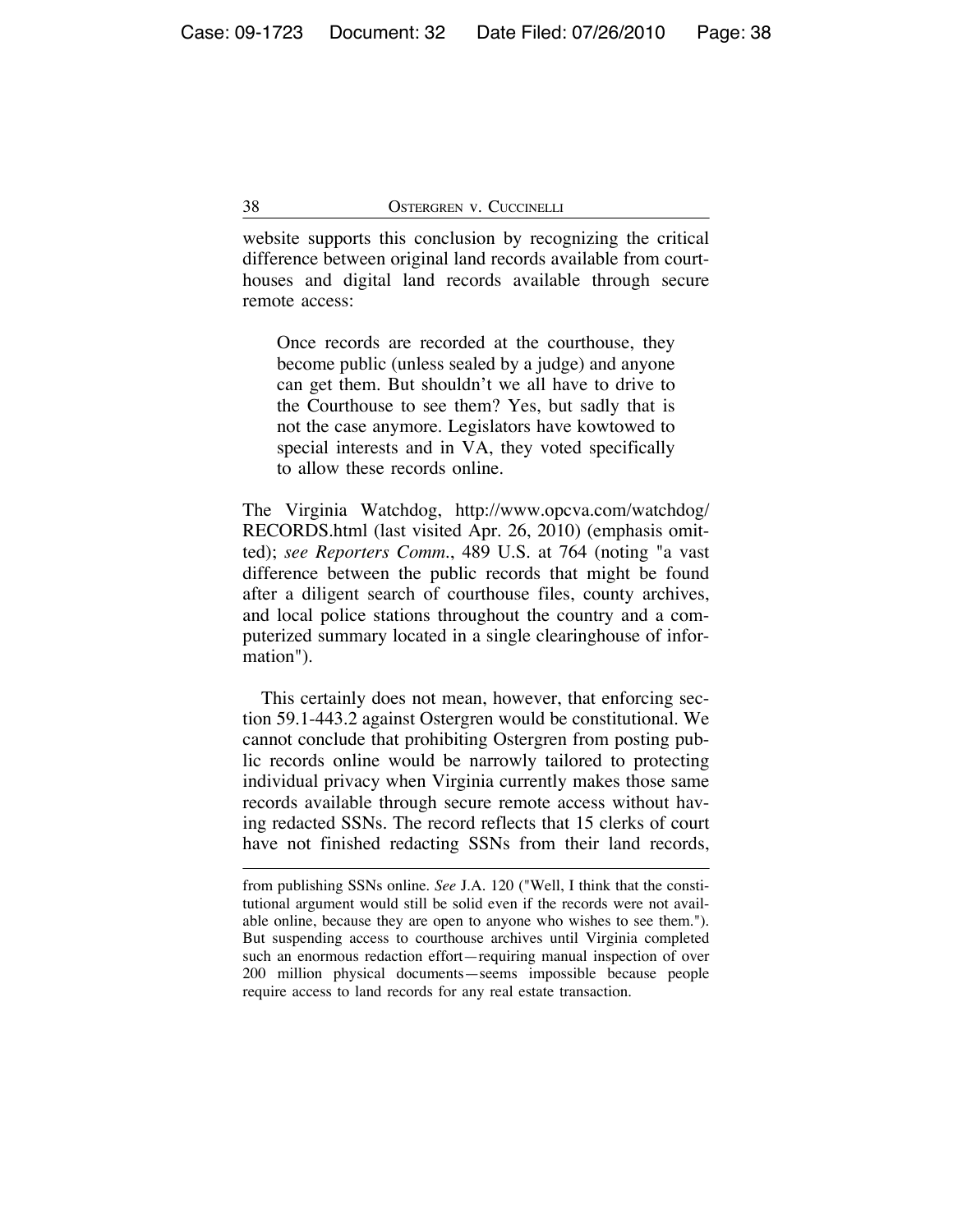which are nonetheless available online. Under *Cox Broadcasting* and its progeny, the First Amendment does not allow Virginia to punish Ostergren for posting its land records online without redacting SSNs when numerous clerks are doing precisely that.**<sup>19</sup>** *Cf. Florida Star*, 491 U.S. at 535 ("[W]here the government has made certain information publicly available, it is highly anomalous to sanction persons other than the source of its release."). Virginia could curtail SSNs' public disclosure much more narrowly by directing clerks not to make land records available through secure remote access until after SSNs have been redacted.**<sup>20</sup>**

In summary, Virginia's failure to redact SSNs before placing land records online means that barring Ostergren's protected speech would not be narrowly tailored to Virginia's interest in protecting individual privacy. For this reason, we hold that enforcing section 59.1-443.2 against Ostergren for the Virginia land records posted on her website would violate the First Amendment. We thus affirm the district court's August 22, 2008, decision.

**<sup>19</sup>**For the same reason, Virginia could not punish Ostergren for publishing a SSN-containing land record that had accidentally been overlooked during its imperfect redaction process—having a one to five percent error rate—unless Virginia had first corrected that error. Even then, we leave open whether under such circumstances the Due Process Clause would not preclude Virginia from enforcing section 59.1-443.2 without first giving Ostergren adequate notice that the error had been corrected.

**<sup>20</sup>**Although suspending secure remote access until the redaction process has ended would certainly make enforcing section 59.1-443.2 against Ostergren more narrowly tailored, we leave open whether this safeguard alone would be adequate under the *Daily Mail* standard. Once a greater factual record has been developed on remand, the district court in fashioning injunctive relief should consider whether other safeguards are also constitutionally required. *See, e.g.*, *Florida Star*, 491 U.S. at 534 ("The government may classify certain information, establish and enforce procedures ensuring its redacted release, and extend a damages remedy against the government or its officials where the government's mishandling of sensitive information leads to its dissemination.").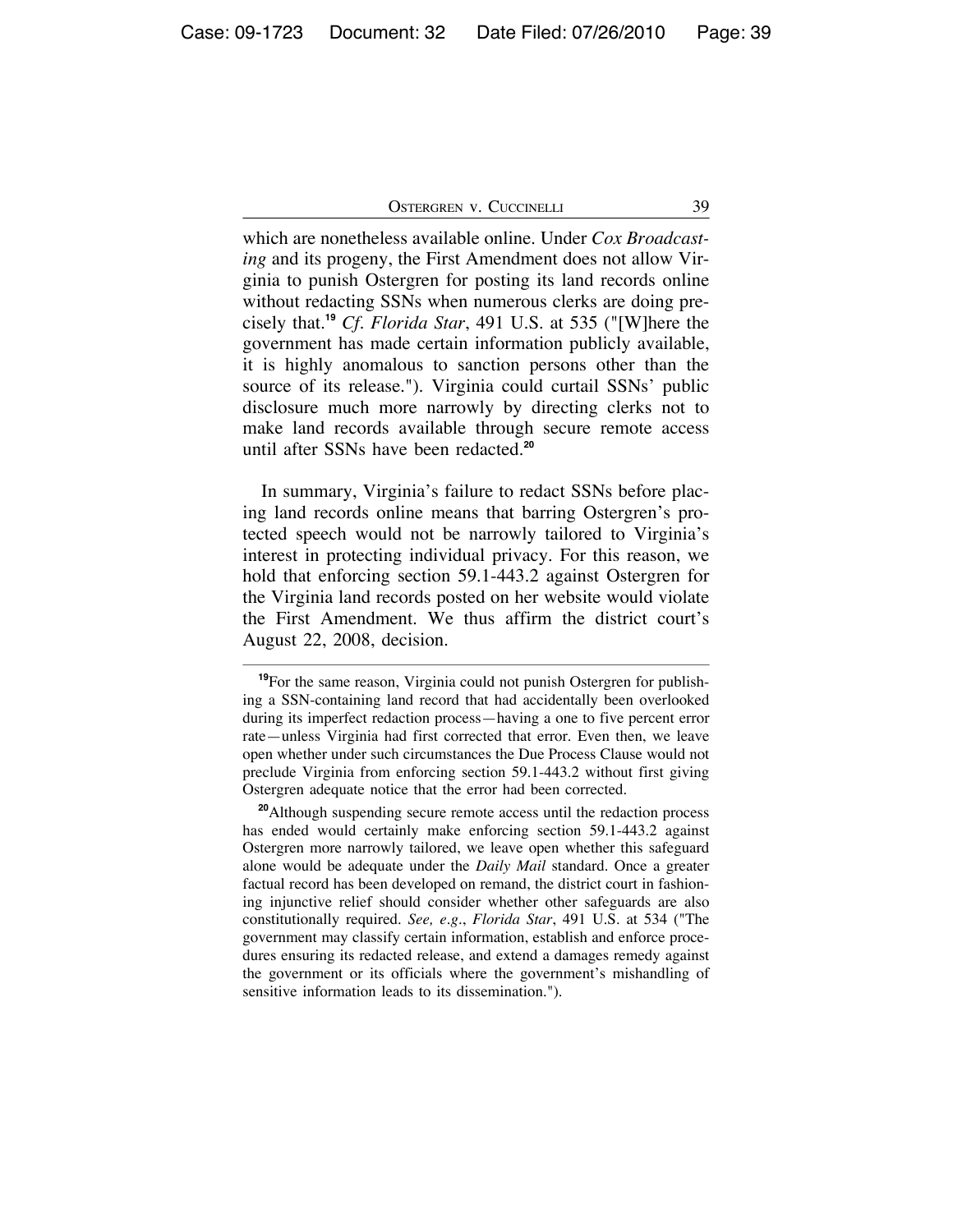#### III.

We next consider Ostergren's challenge to the district court's award of injunctive relief. "We review an order granting an injunction for an abuse of discretion, reviewing factual findings for clear error and legal conclusions de novo." *Muffley ex rel. NLRB v. Spartan Mining Co.*, 570 F.3d 534, 543 (4th Cir. 2009). The court entered

a permanent injunction . . . against enforcement of Va. Code § 59.1-443.2 against any iteration of Ostergren's website, now or in the future, that simply republishes publicly obtainable documents containing unredacted SSNs of *Virginia legislators, Virginia Executive Officers or Clerks of Court* as part as [sic] an effort to reform Virginia law and practice respecting the publication of SSNs online.

*Ostergren*, 643 F. Supp. 2d at 770 (emphasis added). Ostergren claims this relief was too limited. Because her website includes documents obtained from various States' websites revealing SSNs of non-Virginia public officials, Ostergren contends that the injunction should have reached not only "Virginia legislators, Virginia Executive Officers or Clerks of Court" but also other public officials anywhere in the United States. *Id.*

A.

When Ostergren raised this issue below during a hearing about the propriety and scope of injunctive relief, counsel for the Attorney General stated that section 59.1-443.2 did not reach non-Virginia public records and that, regardless, the Attorney General would not prosecute Ostergren for publishing such documents. Because the issue had never been disputed, even prior to litigation, the district court declined to decide the question because that would "become[] an advisory opinion." J.A. 301-02. In essence, the court concluded that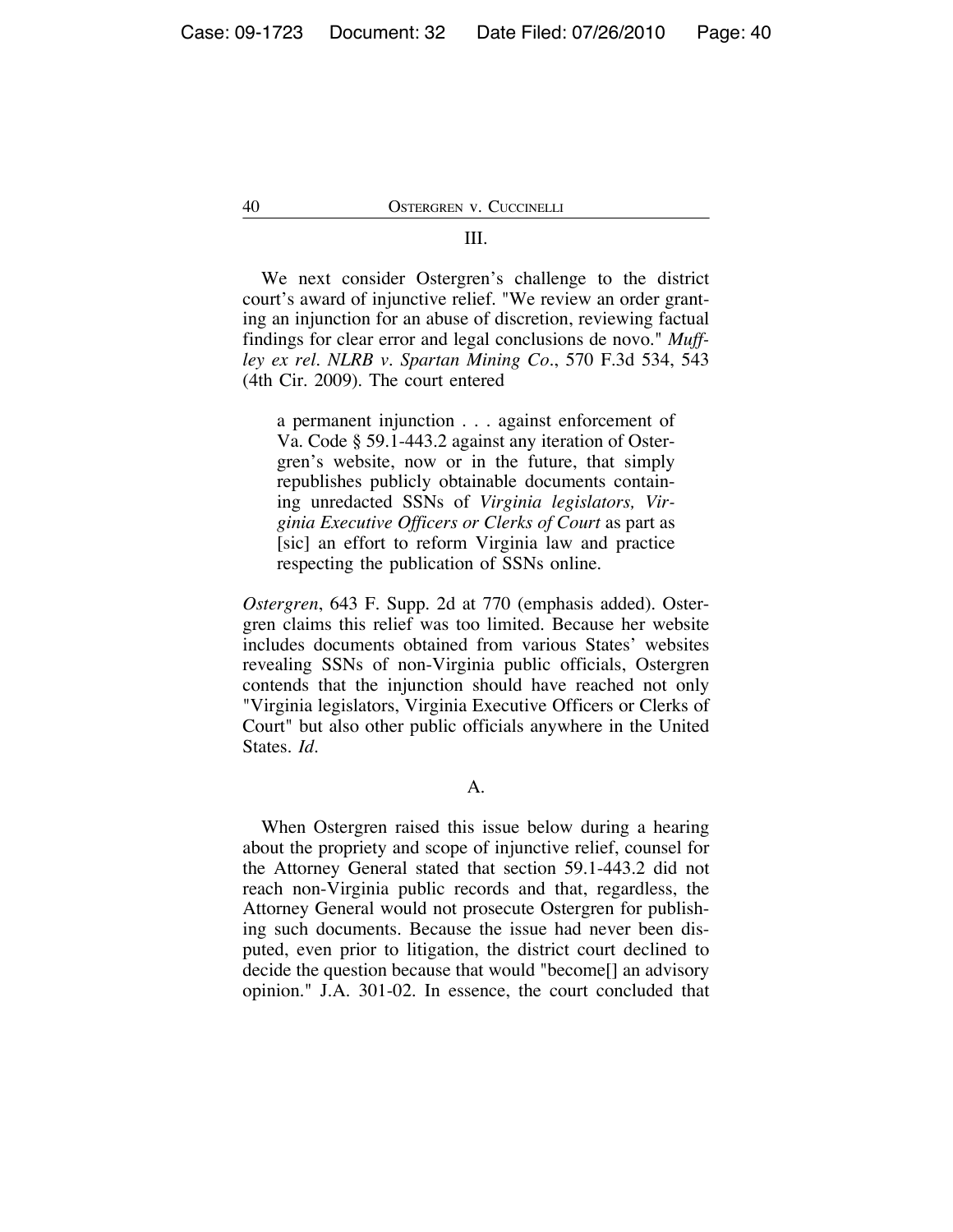Ostergren failed to provide a case or controversy sufficient to trigger federal judicial power. *See Richmond Med. Ctr. For Women v. Herring*, 570 F.3d 165, 172 (2009) ("Article III . . . extends the jurisdiction of courts only to cases and controversies, thus precluding courts from issuing advisory opinions . . . .").

The precise issue the district court passed over was whether the First Amendment prohibits Virginia from enforcing section 59.1-443.2 against Ostergren for publishing on her website public records that contain unredacted SSNs but were obtained from other States' websites. Before entertaining Ostergren's argument about this, we consider our own jurisdiction to decide that question. *See Friedman's, Inc. v. Dunlap*, 290 F.3d 191, 197 (4th Cir. 2002) ("[T]he question of whether we are presented with a live case or controversy is a question we may raise *sua sponte*.").

Article III gives federal courts jurisdiction only over "Cases" or "Controversies." U.S. Const. art. III, § 2, cl. 1. Our judicial power may be exercised only where "'conflicting contentions of the parties . . . present a real, substantial controversy between parties having adverse legal interests, a dispute definite and concrete, not hypothetical or abstract.'" *Miller v. Brown*, 462 F.3d 312, 316 (4th Cir. 2006) (quoting *Babbitt v. United Farm Workers Nat'l Union*, 442 U.S. 289, 298 (1979)). From this requirement courts developed the doctrine of ripeness. "[I]ts basic rationale is to prevent the courts, through avoidance of premature adjudication, from entangling themselves in abstract disagreements . . . ." *Abbott Labs. v. Gardner*, 387 U.S. 136, 148 (1967). We assess ripeness by "balanc[ing] the fitness of the issues for judicial decision with the hardship to the parties of withholding court consideration." *Miller*, 462 F.3d at 319 (internal quotations omitted). Because "[t]he doctrine of ripeness prevents judicial consideration of issues until a controversy is presented in clean-cut and concrete form," *id.* at 318-19 (internal quotations omitted), "problems such as the inadequacy of the record . . . or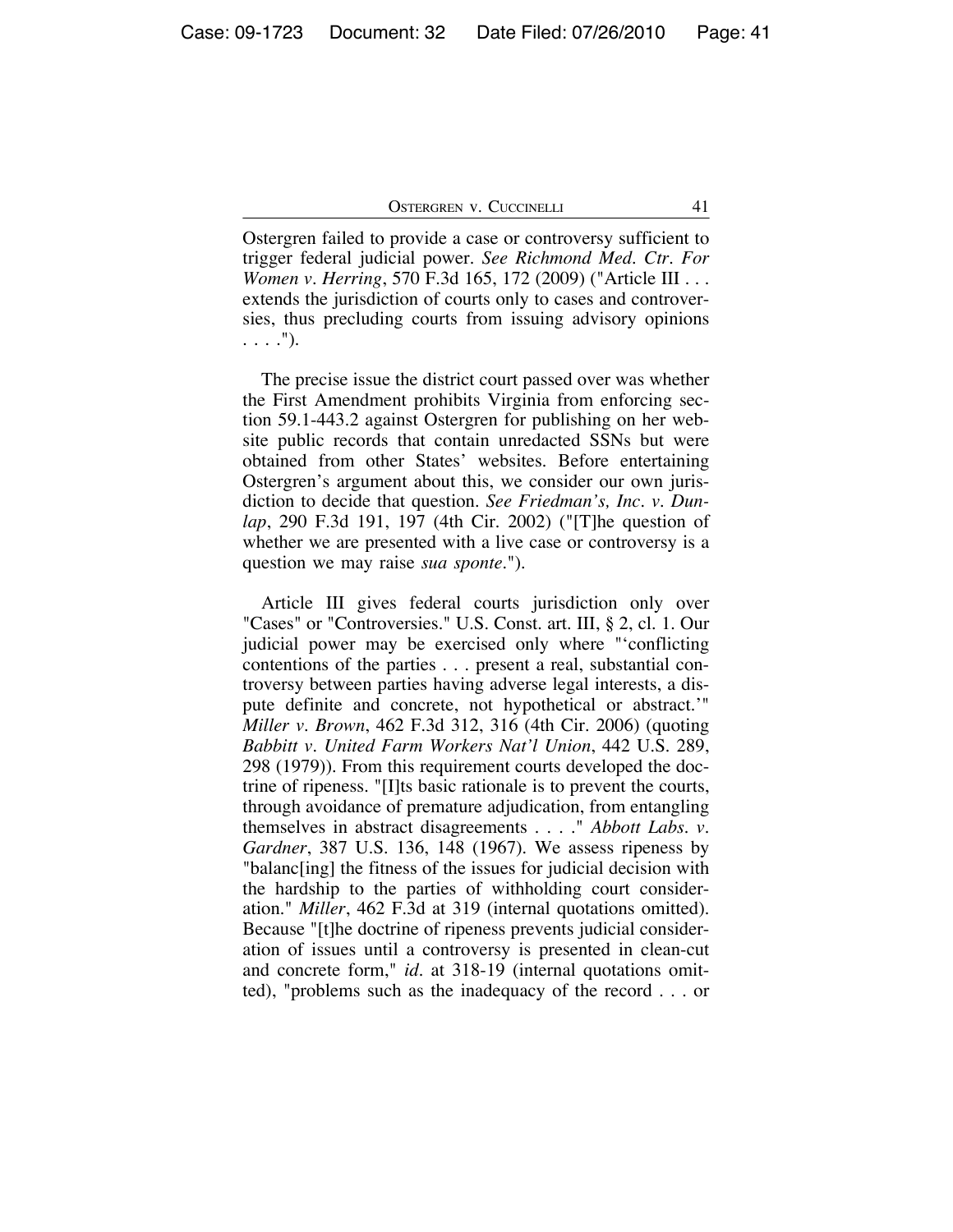ambiguity in the record . . . will make a case unfit for adjudication on the merits," *Scott v. Pasadena Unified Sch. Dist.*, 306 F.3d 646, 662 (9th Cir. 2002) (internal quotations omitted).

Ostergren developed almost no evidentiary record to inform our decision about the issue raised. The record does not indicate from which States' websites she obtained public records containing unredacted SSNs, whether those records had previously been publicly disclosed, or how these States protected SSNs from public disclosure. We have only a stipulation that her website "includes public records obtained from government websites in other states." J.A. 86. We cannot imagine how any court could decide the question now presented with such a paltry evidentiary record, particularly given the fact-intensive inquiry required by *Cox Broadcasting* and its progeny. Ostergren also failed to develop any legal theory explaining why our First Amendment analysis about Virginia's land records should also encompass public records from other States. Her attorney admitted at oral argument, "I have not found a satisfactory answer to that question." Finally, thus far the Attorney General does not believe that section 59.1-443.2 would reach non-Virginia public records, and seems opposed to prosecuting Ostergren for publishing such documents. In short, we have no evidence, no argument, and no underlying dispute for the thorny constitutional question that Ostergren has raised. We therefore also have no jurisdiction to decide that question. *See California Bankers Ass'n v. Shultz*, 416 U.S. 21, 64 (1974) ("Passing upon the possible significance of the manifold provisions of a broad statute in advance of efforts to apply the separate provisions is analogous to rendering an advisory opinion upon a statute or a declaratory judgment upon a hypothetical case." (internal quotations omitted)).

B.

Although we decline to consider whether the First Amendment prohibits Virginia from enforcing section 59.1-443.2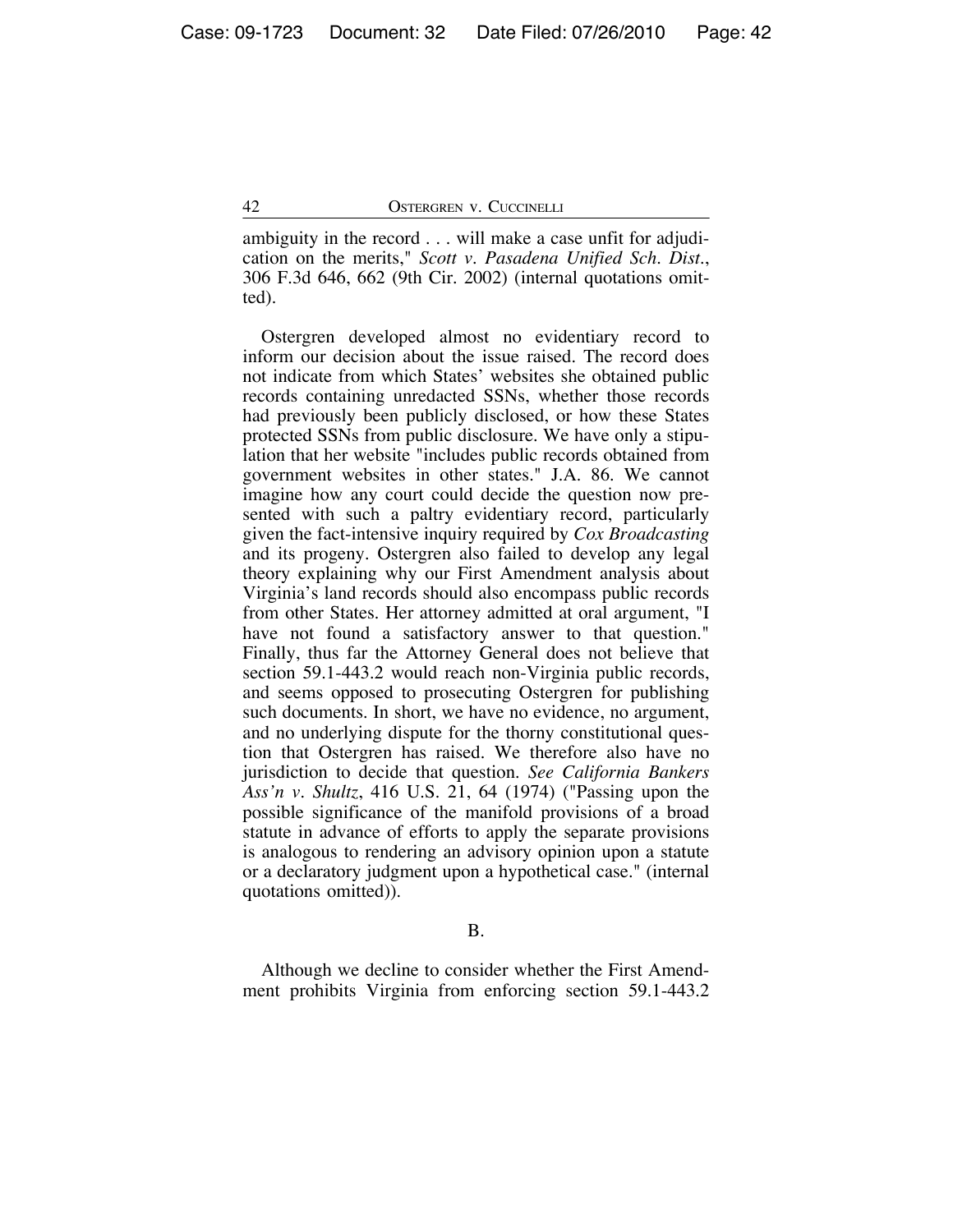against Ostergren for publishing non-Virginia public records containing unredacted SSNs, that does not moot Ostergren's cross-appeal. We therefore proceed to consider whether the district court abused its discretion by entering a permanent injunction that protected only "republish[ing] publicly obtainable documents containing unredacted SSNs of Virginia legislators, Virginia Executive Officers or Clerks of Court as part as [sic] an effort to reform Virginia law and practice respecting the publication of SSNs online." *Ostergren*, 643 F. Supp. 2d at 770.

While district courts have broad discretion when fashioning injunctive relief, their powers are not boundless. "Once a constitutional violation is found, a federal court is required to tailor the scope of the remedy to fit the nature and extent of the constitutional violation." *Dayton Bd. of Educ. v. Brinkman*, 433 U.S. 406, 420 (1977) (internal quotations omitted); *see Missouri v. Jenkins*, 515 U.S. 70, 88 (1995) ("[T]he nature of the . . . remedy is to be determined by the nature and scope of the constitutional violation." (internal quotations omitted)). Because we found that enforcing section 59.1-443.2 against Ostergren for the Virginia land records posted on her website violated the First Amendment under *Cox Broadcasting* and its progeny, we must consider whether the district court's injunctive relief was tailored to fit that violation. We are mindful that "[w]hile a remedy must be narrowly tailored, that requirement does not operate to remove all discretion from the District Court in its construction of a remedial decree." *United States v. Paradise*, 480 U.S. 149, 185 (1987).

The district court tried "to frame a remedial injunction that . . . accommodate[s] the First Amendment rights of Ostergren and, at the same time, affords some protection to the innocent members of the public who have no control of the release of the public records containing their SSNs." *Ostergren*, 643 F. Supp. 2d at 769. Although we commend the court's conscientious effort to find minimally disruptive equitable relief, we conclude that its injunction was not tailored "to fit the nature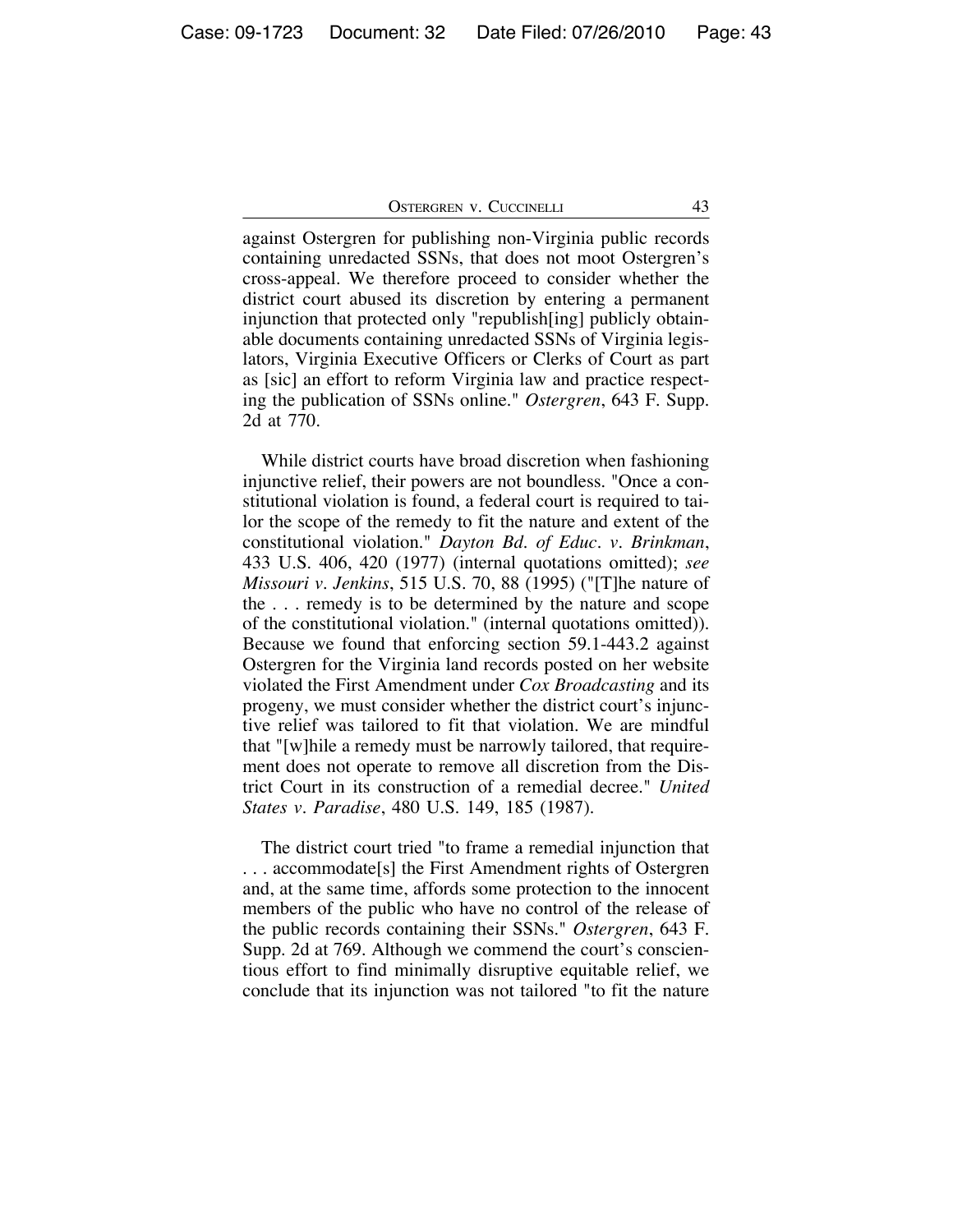and extent of [Virginia's] constitutional violation." *Brinkman*, 433 U.S. at 420 (internal quotations omitted). The following examples are illustrative.

First, the injunction does not protect Ostergren in publishing Virginia land records containing private individuals' SSNs. Under our First Amendment analysis, Ostergren's constitutional right to publish Virginia land records containing unredacted SSNs does not depend on the political status of people whose SSNs are compromised. Therefore, restricting injunctive relief to "the SSN-containing records of State legislators, State Executive Officers and Clerks of Court, those who actually can act to correct the problem," contradicts our First Amendment holding. *Id.* at 770. The district court said that this limitation "largely only ratifies Ostergren's current course of conduct and, as she herself stated, would not have a seriously deleterious effect on her public advocacy." *Id.* But these circumstances do not justify ignoring the First Amendment. Furthermore, the record shows that Ostergren's advocacy did involve private individuals' SSNs. In June 2008, the clerk of court for Pulaski County, Arkansas, refused to remove land records from the Internet pending SSN redaction until Ostergren published land records showing several prominent local citizens' SSNs.

Second, the injunction does not protect Ostergren in publishing Virginia land records that contain non-Virginia public officials' SSNs.**<sup>21</sup>** Many non-Virginia public officials conduct real estate transactions in Virginia and may have private information exposed in Virginia land records. For example, the record reflects that Ostergren published a land record from

**<sup>21</sup>**Conversely, the injunction protects Ostergren in publishing non-Virginia public records containing Virginia public officials' SSNs. As we have noted, however, the question of whether Virginia could enforce section 59.1-443.2 against Ostergren for publishing non-Virginia public records containing unredacted SSNs was not ripe for judicial consideration. *See ante* at III.A.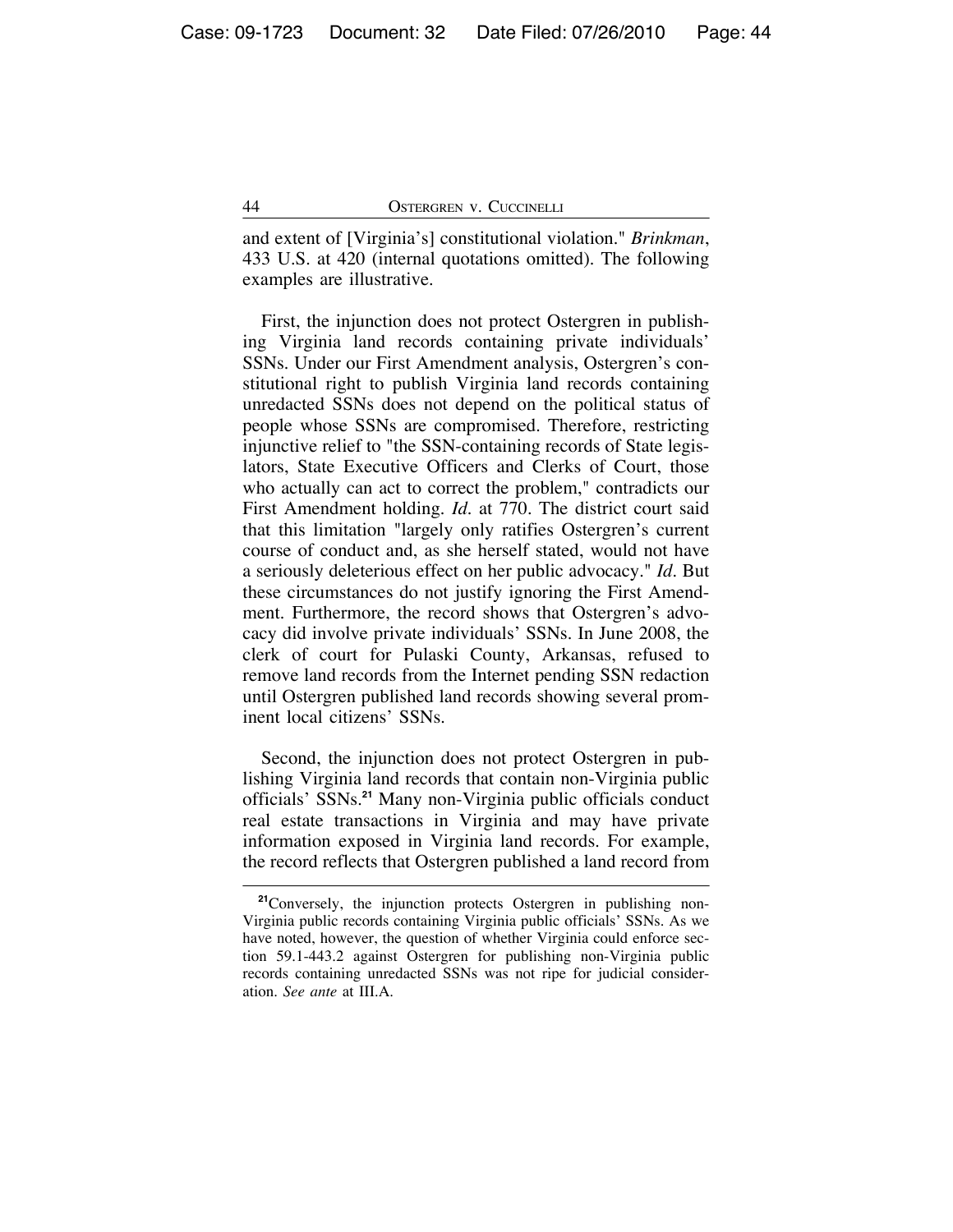Fairfax County, Virginia, that contains General Colin Powell's unredacted SSN. Nothing in our First Amendment analysis justifies treating these records differently from other Virginia land records. Thus, even allowing the distinction between public and private individuals, the injunctive relief still does not adequately remedy Virginia's constitutional violation.

For the reasons stated above, we conclude that the district court abused its discretion by not "tailor[ing] the scope of the remedy to fit the nature and extent of the constitutional violation." *Brinkman*, 433 U.S. at 420 (internal quotations omitted); *see United States v. Delfino*, 510 F.3d 468, 470 (4th Cir. 2007) ("A district court abuses its discretion when it . . . fails to consider judicially recognized factors constraining its exercise of discretion . . . ."). We thus reverse the district court's June 2, 2009, decision and remand for further proceedings consistent with this opinion.

#### IV.

We recognize that on remand the district court will require a more developed factual record to determine proper injunctive relief. This includes evidence about the status and effectiveness of Virginia's current redaction efforts. Depending on the scope of section 59.1-443.2, this may also include evidence about non-Virginia public records that Ostergren would publish on her website. Because our constitutional analysis turned on how Virginia has handled public records rather than on whose SSNs are being exposed, the district court should frame the injunctive relief accordingly. The court should also heed *Florida Star*'s warning "that the sensitivity and significance of the interests presented in clashes between First Amendment and privacy rights counsel relying on limited principles that sweep no more broadly than the appropriate context of the instant case." 491 U.S. at 533.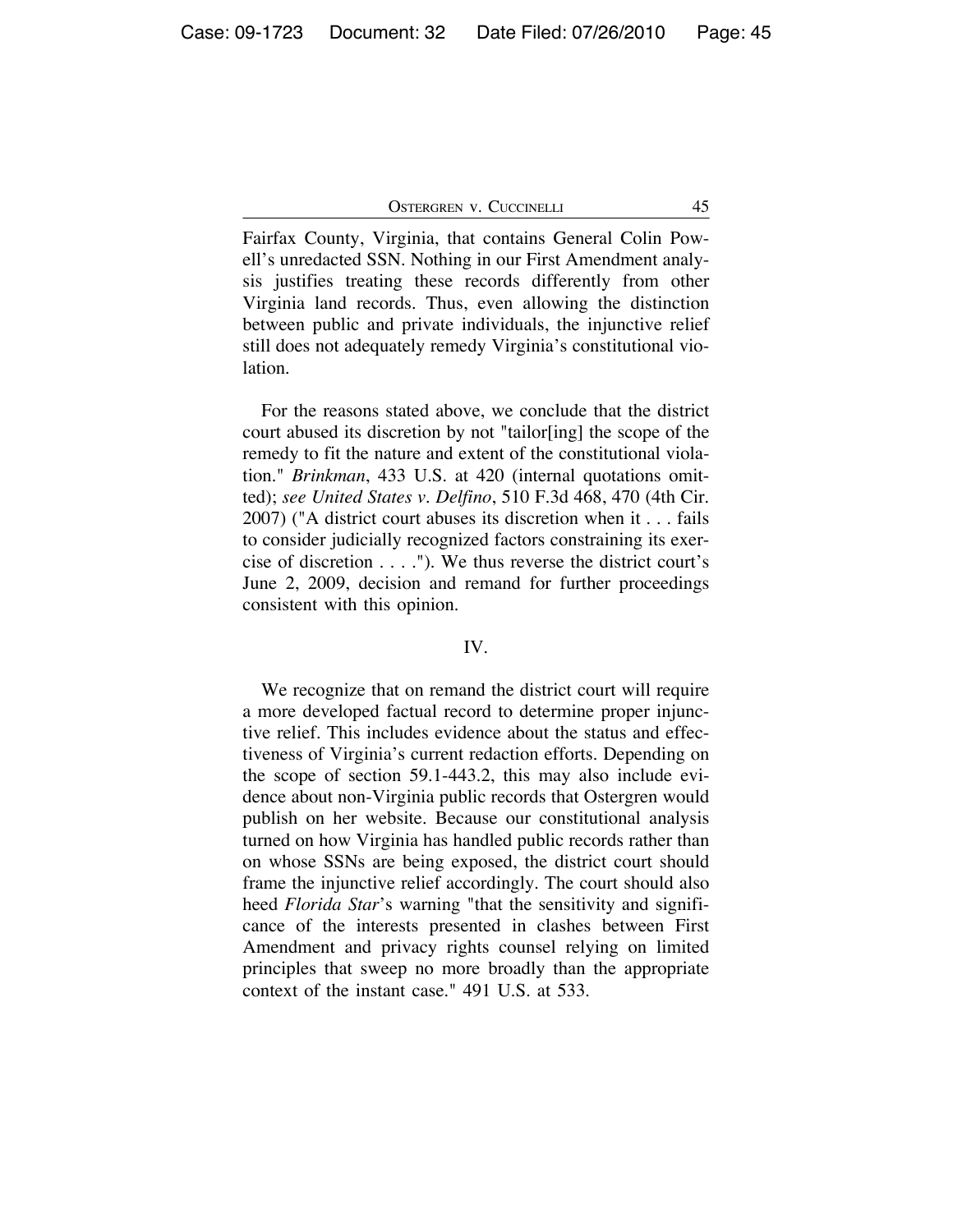*AFFIRMED IN PART, REVERSED IN PART, AND REMANDED*

DAVIS, Circuit Judge, concurring:

I am pleased to concur in the fine opinion of my good colleague. I write separately to elaborate my view of one issue, namely, the appropriate test for identifying and assessing in First Amendment cases the existence of "a state interest of the highest order."

When evaluating whether a state's asserted interest rises to the level shared by those of "the highest order," courts must consider and weigh heavily the state's expressed views and its conduct or they risk denuding First Amendment rights. In *Florida Star v. B.J.F.*, 491 U.S. 524, 537-38 (1989), the Court explained that Florida's statute failed to further a state interest of the highest order for three reasons, the first of which was that the appellant obtained the identifying information in question from the government in consequence of official mishandling of the information. *Id.* at 538. This factor, combined with the breadth and facial underinclusiveness of Florida's statute, led the Court to find "no such interest is satisfactorily served by imposing liability under [the statute] to appellant under the facts of this case." *Id.* at 541.

Considering a state's view and its actual conduct is particularly important in First Amendment cases like this one, in which the Commonwealth, a party to the case, undertakes to punish an individual for re-publishing information initially published by the Commonwealth itself. In such cases, courts should not casually treat a "state interest of the highest order" synonymously with a judicially-noticeable, constitutionallyrooted, "compelling governmental interest," such as the eradication of racial discrimination. *See* Maj. Op. at 23. Rather, the state's dual role as publisher and re-publication punisher necessitates a more searching analysis of its involvement. For